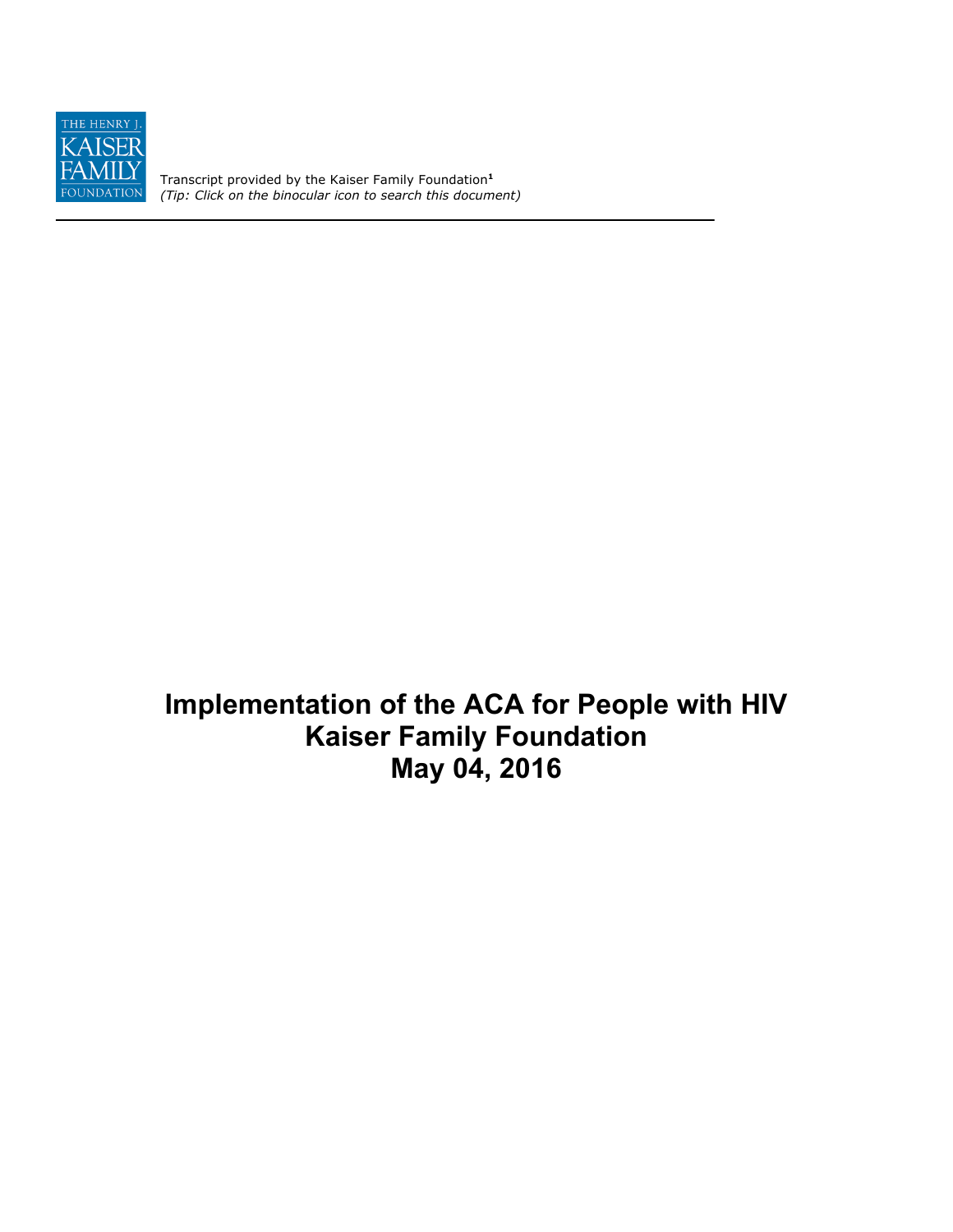[START RECORDING]

JEN KATES: Good morning everyone. It's so nice to be greeted in the morning. Welcome to the Kaiser Family Foundation, I'm Jen Kates. We're very, very happy to have you here and to have this event today. As probably a good portion of you know, we tried to have this event in January and it was a victim of a snowstorm.

We were able to reschedule and I'm happy to say that all of our original panelists were able to be here with us. Thanks so much to them for being willing to make the trip after that.

The purpose of today's event is to examine how the ACA has affected coverage and access for people with HIV as well as implications for the Ryan White HIV/AIDS Program. For those of us working on this, we know it is critically important to understand who has gained new coverage and who has been left out. It is critically important to understand the implications of state Medicaid expansion decisions and it's critically important to understand the barriers that still exist. I think one of the challenges that a lot of us have had is that it's hard to get a lot of information and data on what is happening.

I'm happy to say that about two years into the full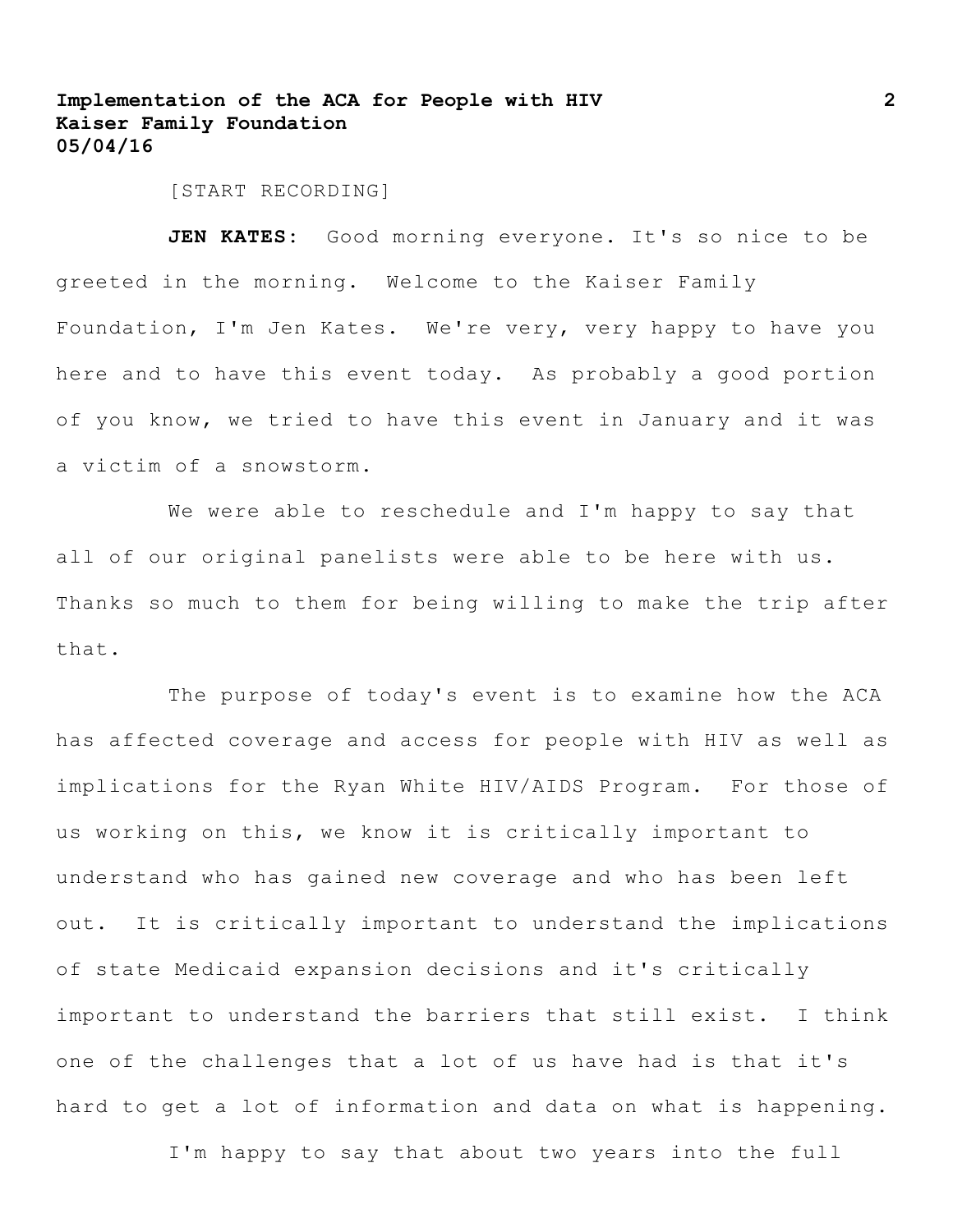Dr. Laura Cheever was a co-author on, I would encourage everyone to look at those articles, but they really show the role of the Ryan White Program and changes in coverage. We're beginning to get information that I think is telling us what's happening with HIV and what coverage does do as well as what's still missing.

We at the Kaiser Family Foundation have been working to monitor the experiences of people with HIV as well as the providers that serve them by doing fieldwork to understand, in their voices and from their experience, what it meant for them. We've released several research papers from focus group analysis, from one-on-one interviews, we have some video profiles. We've also done some quantitative research looking at other things like the importance of fully assessing the cost of a health plan before signing up for a health plan and how important that is for someone with HIV.

What we want to do today is provide you with some background data on a new report that's going to be coming out and then we'll have more of a discussion about the experiences of the ACA. The flow will be as follows. First, my colleague Lindsey Dawson who many of you know, and is an expert on these issues, will present the findings from our new research being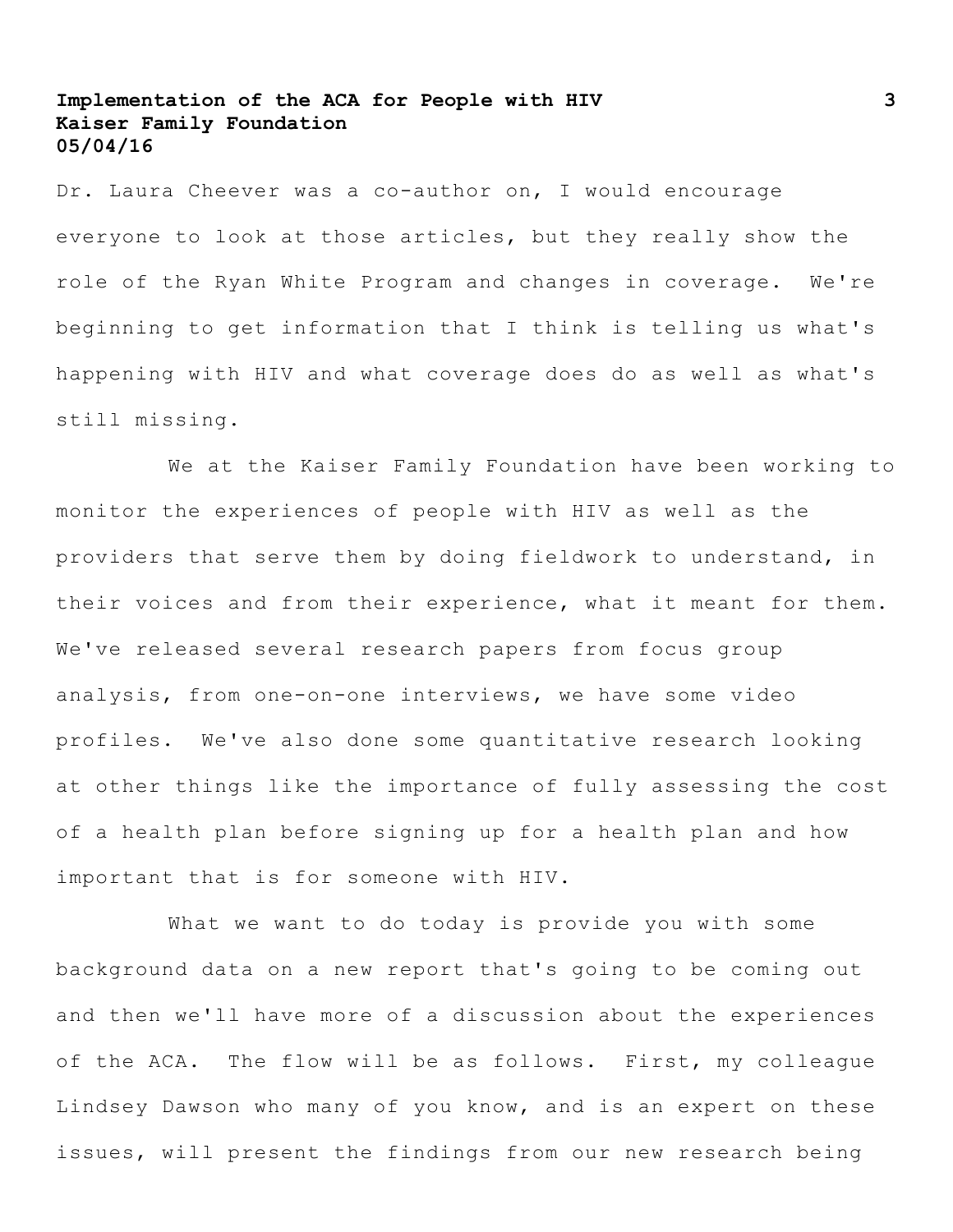snippet from one of them, and the star is actually here as well. Then we'll go to a panel discussion with our panelists, to have a dialogue and then go to your questions.

That's the flow. I'm looking forward to hearing your thoughts and everyone's and I'll introduce the panelists when get up to that portion of the agenda. Now I'm going to the podium over to Lindsey. Lindsey is our Senior Policy Analyst for HIV Policy and she has really led this work and her other efforts on the ACA, including many of the reports that I mentioned. She is really the lead author on this and I'll let her share the findings with you. Thank you.

**LINDSEY DAWSON:** Good morning, thank you Jen and thanks to everybody for being here. We do really appreciate that you were willing to come in both January and May. As Jen mentioned, I'll be presenting findings from our new brief, and it's in your packets and it's available on our website now.

It's research that we conducted with PerryUndem Research and Communications and that really identifies the key findings from focus groups that we did with people with HIV in five states. This second round of research that we did was conducted in February and it explores the impact of the ACA on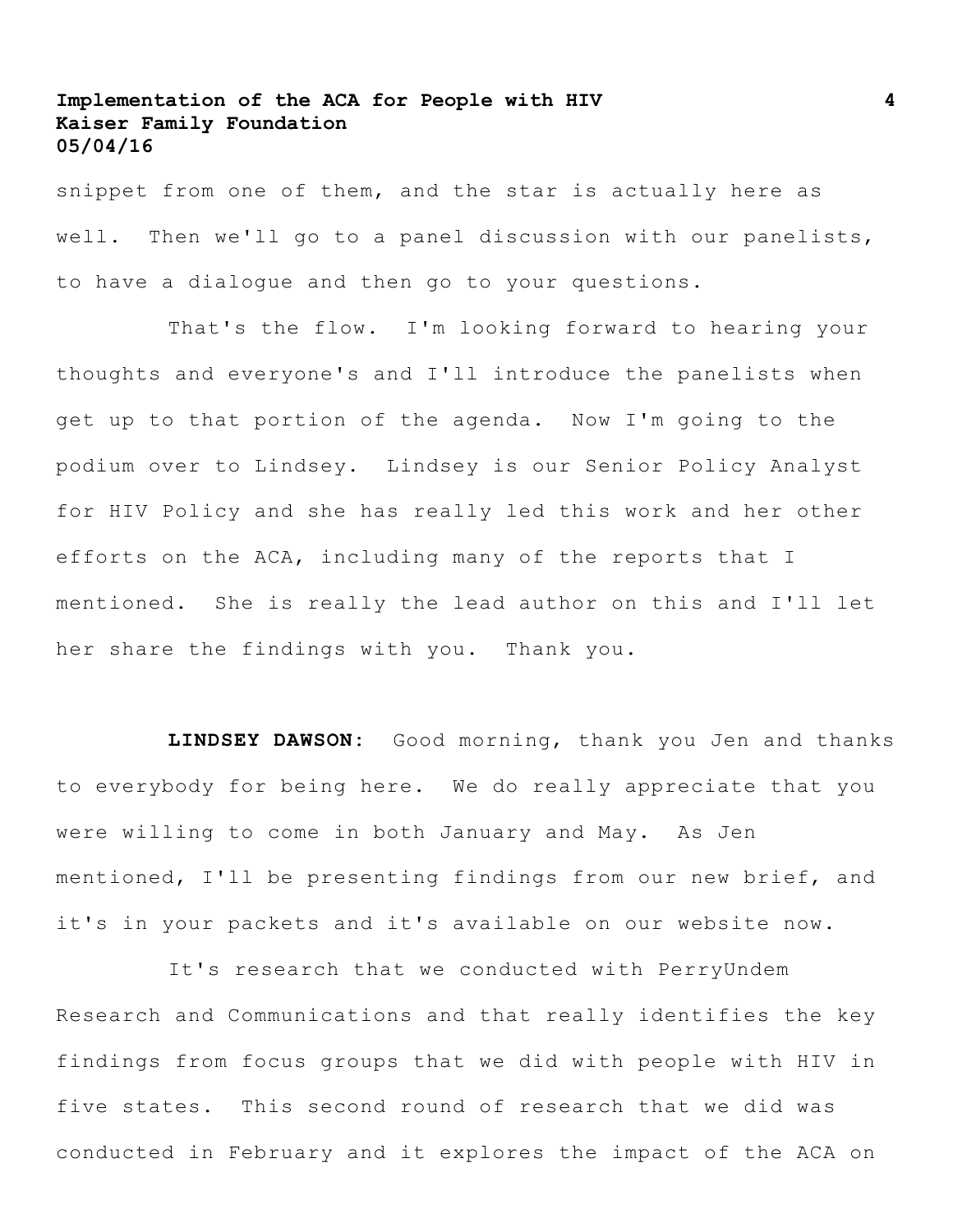It's a complement to a report that we released in 2014 with focus groups in the same states and the focus groups were similarly structured and asking questions about access to care and access to HIV care. What's different in the second round is that in 2014, coverage opportunities were new, so folks were really entering into these new coverage expansions for the first time. They were supported by people who were also experiencing these expansions for the first time and many had not started using their coverage yet.

In this 2016 group, we've gone through three open enrollment periods and folks have had two years to really engage with insurance coverage. The groups were set in California, Florida, Georgia, New York, and Texas, and these five states were chosen for two reasons. One, the five states together represent about 50% of the share of the US epidemic, and secondly, the states have taken different approaches to the ACA implementation.

While California and New York are states that have expanded their Medicaid program and have created their own state exchanges; Florida, Georgia, and Texas have not expanded their Medicaid program and rely on the federal marketplace.

Launching right into key findings, we did note that in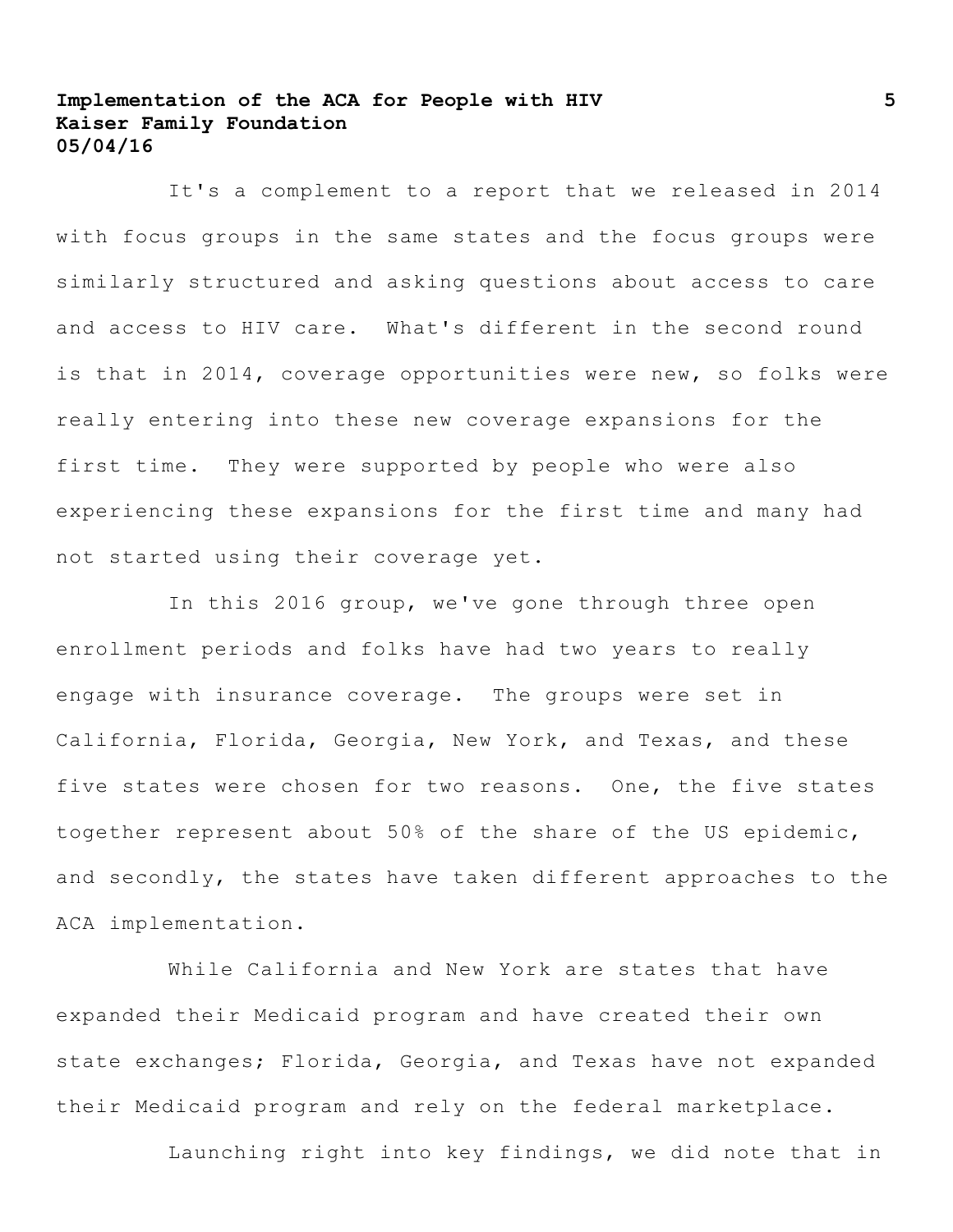expansion and the penalty. Overall, many still lacked basic insurance literacy, and this makes making really informed purchasing decisions and plan comparisons difficult.

Individuals were also not always really clear on what they were eligible for. We met a number of individuals who appeared that they might be eligible for Medicaid through a disability pathway but hadn't really pursued that. Not really understanding your insurance coverage, or what your coverage, might look like or costs might look like affects people in really profound ways.

We met a man in Georgia who was paying two to three thousand dollars a month out-of-pocket for his non-HIV meds. Nobody really sat him down and said, hey, look, even if you don't qualify for a subsidy you can probably enroll in a pretty comprehensive marketplace coverage, have insurance, and be outof-pocket to a lesser degree, every single month.

One area that we did find more understanding was that people seemed really aware that there's differences in how they can access care across the country. Those in Florida, Georgia, and Texas actually pointed to individuals in the other two states—New York and California-and said, hey, we know people in these states and they have Medicaid expansion or their ADAP is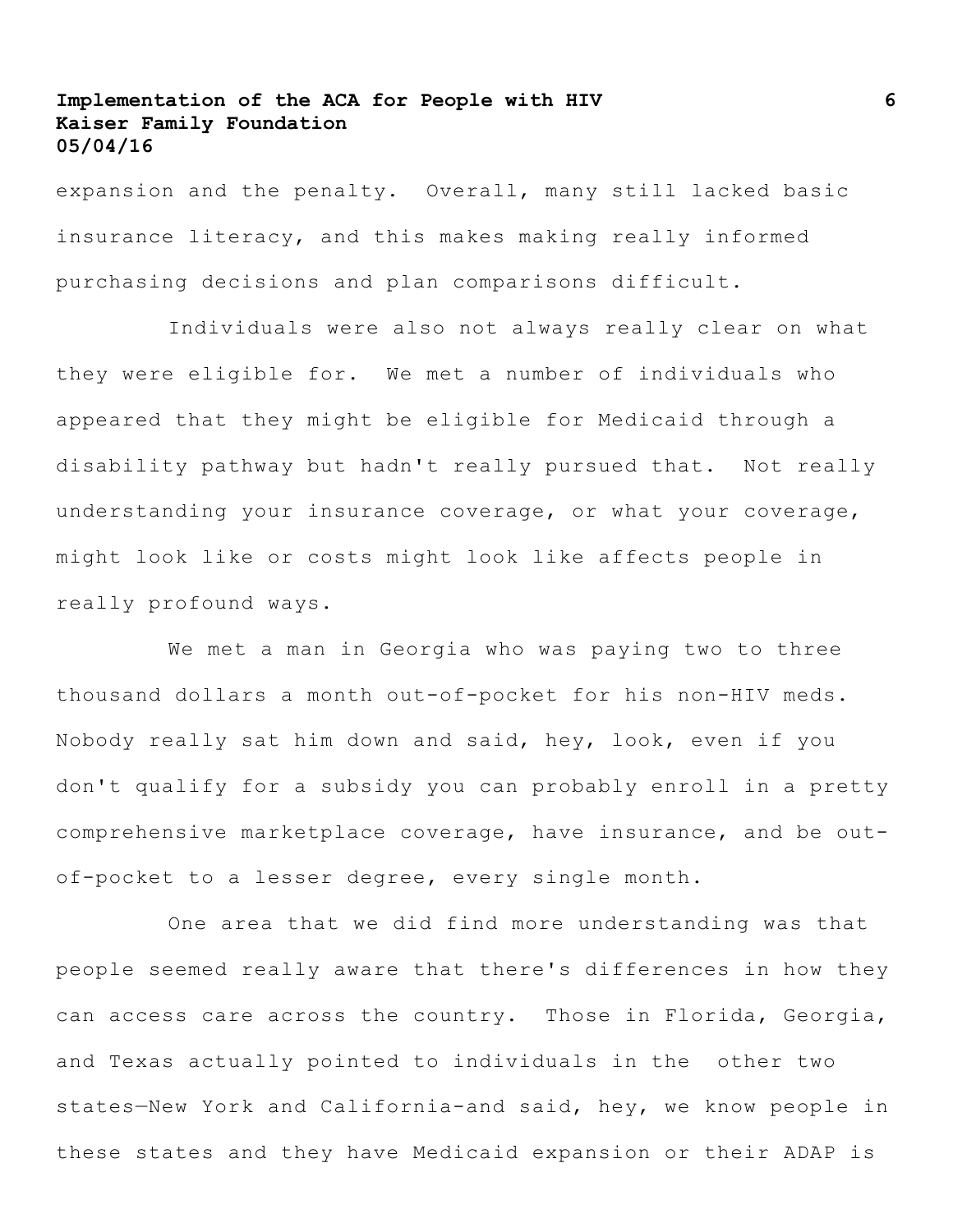greatly valued the access to coverage they had. We met one man in New York who had just gained Medicaid, he had moved up from the state of Georgia, because he didn't have health insurance. He didn't know anybody in New York, he didn't have any other reason to move to the state except to gain health coverage and he was really grateful to do so. This is despite being eligible for a subsidy in Georgia's marketplace. He just said at \$200 a month, marketplace coverage would not have been affordable to him.

The individuals we met had a wide variety of reasons for enrolling. For many they wanted the security that could be gained from coverage but more often than in 2014, individuals cited the coverage mandate or the desire to avoid the penalty. This makes sense because we know the penalty is being phased in, so it did show some awareness that that message is getting through.

As in 2014, case managers continue to play a really important role in helping individuals navigate coverage opportunities. Individuals remained confused about the process and overwhelmed by plan selection. When it came time for plan selection, individuals often looked at cost- primarily at premiums- but they also considered the provider networks and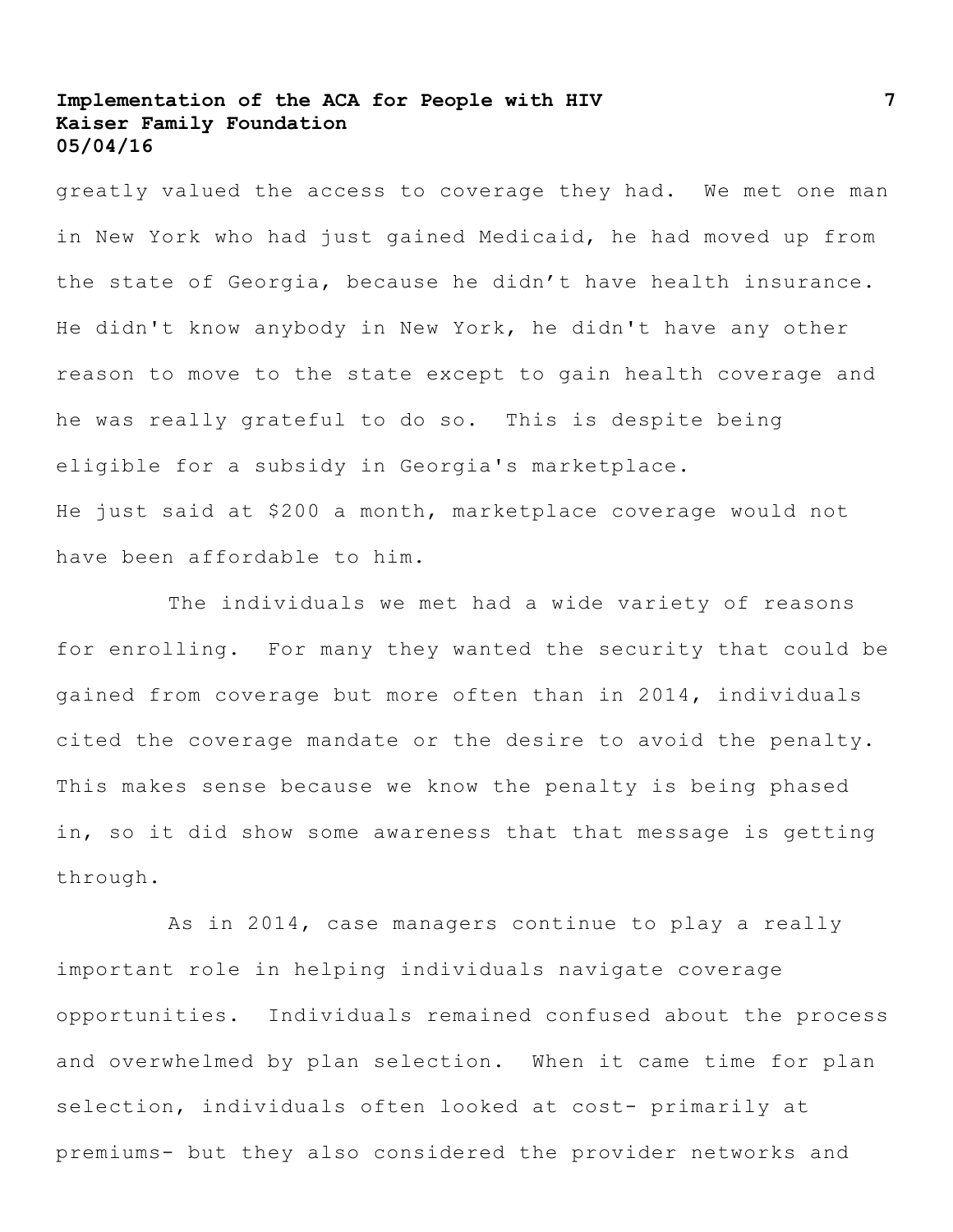for instance, one individual said that he had a prior relationship with the insurer and he wanted to stay with that insurer. Another individual in New York's Medicaid program said that he based his decision to enroll based primarily on the ratings on the marketplace.

Most of those who were uninsured did look for ACA coverage at some point. What we learned was they generally looked just once and they were quite quickly deterred from enrolling. Somebody might see it's too expensive or be told they're not eligible. A couple of individuals asked questions and never really had those questions answered and so just put the brakes on the enrolment process. What we learned is that you really might need a significant push to engage individuals a second time around to consider insurance coverage**.**

Of those that we met, only a few had changed coverage over the course of the three open enrollment periods. One man in California had initially enrolled in platinum coverage and he felt like his premiums were too high. Hoping to reduce his costs, he switched to a Gold Plan but was met with higher outof-pocket costs. As a result, he is now putting off follow-up care.

We met a participant in New York's Medicaid who had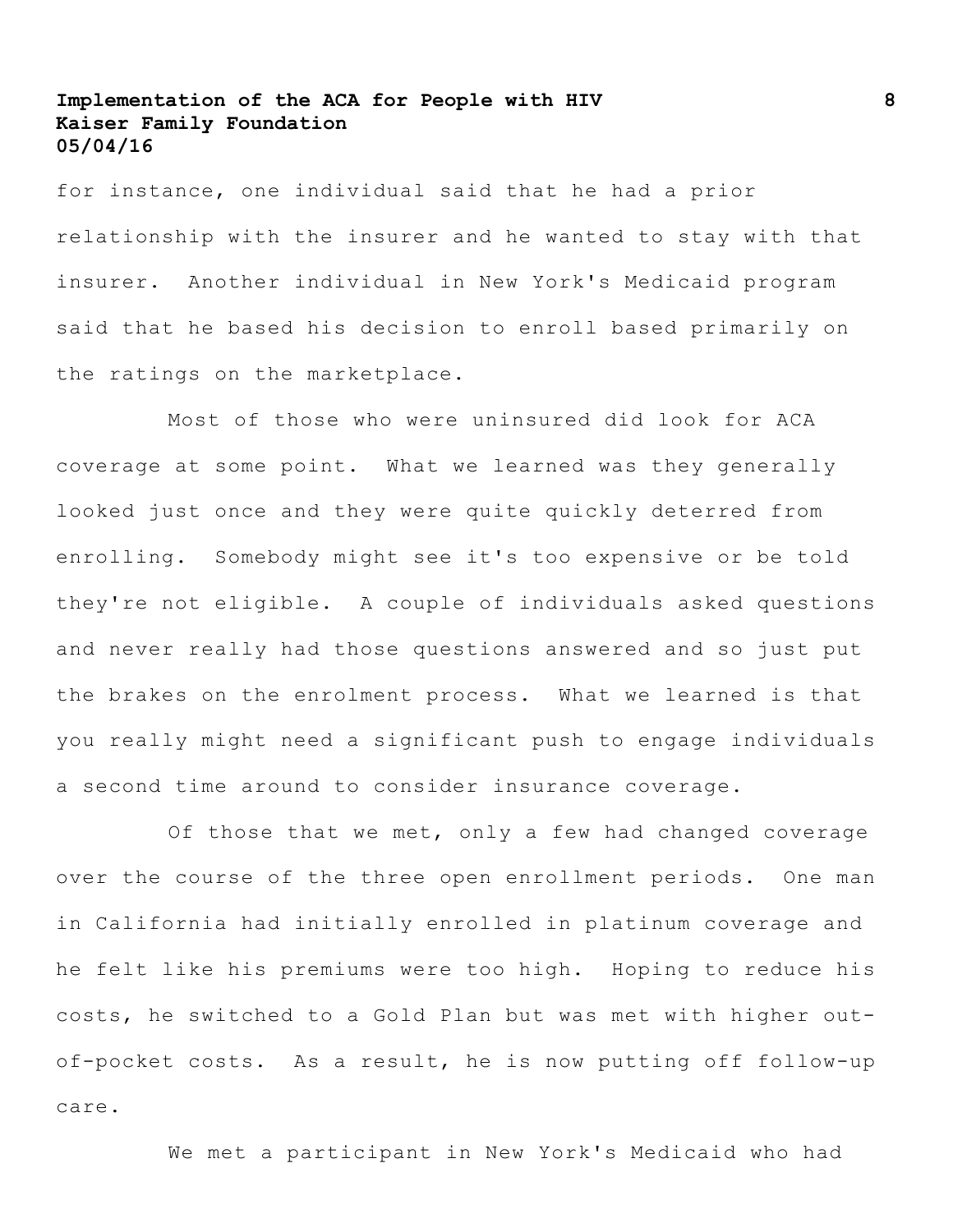in a new plan with his clinic's help but has yet to engage with coverage in that new plan.

The third person we met, has really been an example of somebody who's churning through coverage. He left college where he had college-based insurance, his family encouraged him to enroll in Medicaid, which he did. He found a job and enrolled in the marketplace and got subsidies. He got premium support and then lost his job and enrolled into New York's basic health plan.

This individual was really able to navigate this on his own. He was certainly somebody with a lot of initiative, but he did fall out of coverage for one month, when the enrollment into the basic health plan hadn't really gone through yet.

For those who gained coverage, the participants that we met in New York and California, like in 2014, those with Medicaid and marketplace coverage generally are very grateful for having insurance. They feel more secure but both Medicaid and marketplace enrollees are quite worried about maintaining coverage. For marketplace enrollees, that's really based on out-of-pocket cost, whereas, for Medicaid enrollees they have a lot of anxiety around recertification and being able to maintain coverage from year to year.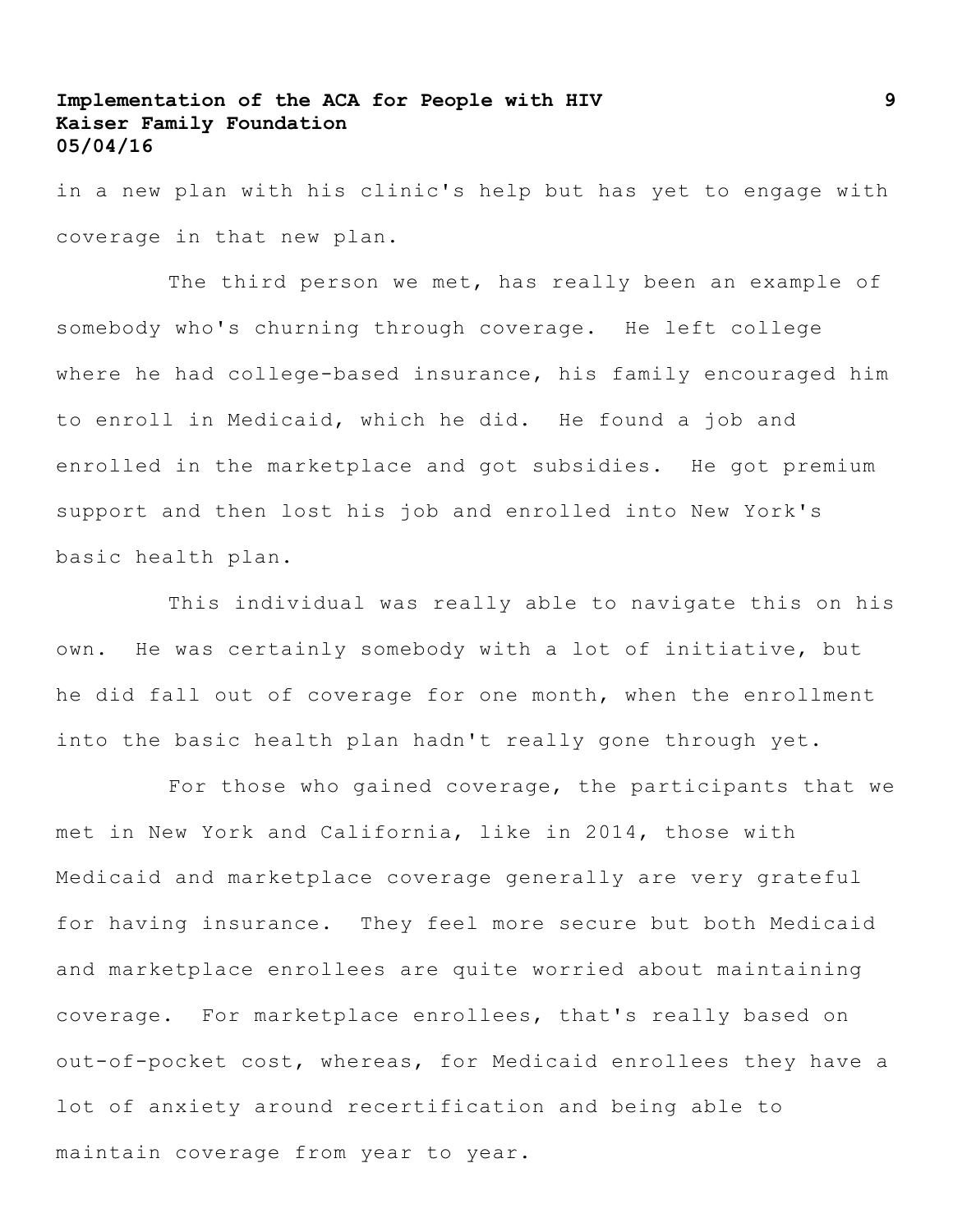me is that they really don't consider Ryan White to be a safety net that's available to them once they've gained insurance. They've forgotten that the program is there to serve as a safety net for somebody without coverage and without access**.** 

Overall, those who gained coverage did feel like their healthcare was easier to manage and that the health systems were easier to navigate. This contrasted quite sharply with those in Florida, Georgia, and Texas, who were the participants in the focus groups who remained uninsured.

Little has changed since we met with uninsured individuals in 2014. All are meeting their HIV care needs through Ryan White, but they suffer from significant health problems unrelated to HIV, and those are typically going unaddressed. Many didn't know about their state's decision not to expand Medicaid but when it was explained to them, they said they were dismayed by their state's decision but they weren't surprised. They said that they would enroll if they could. If fact several individuals had past experience with Medicaid, which they had when they were pregnant or when their children were younger living at home, and they have a really positive view of the program.

Despite feeling like living without insurance is scary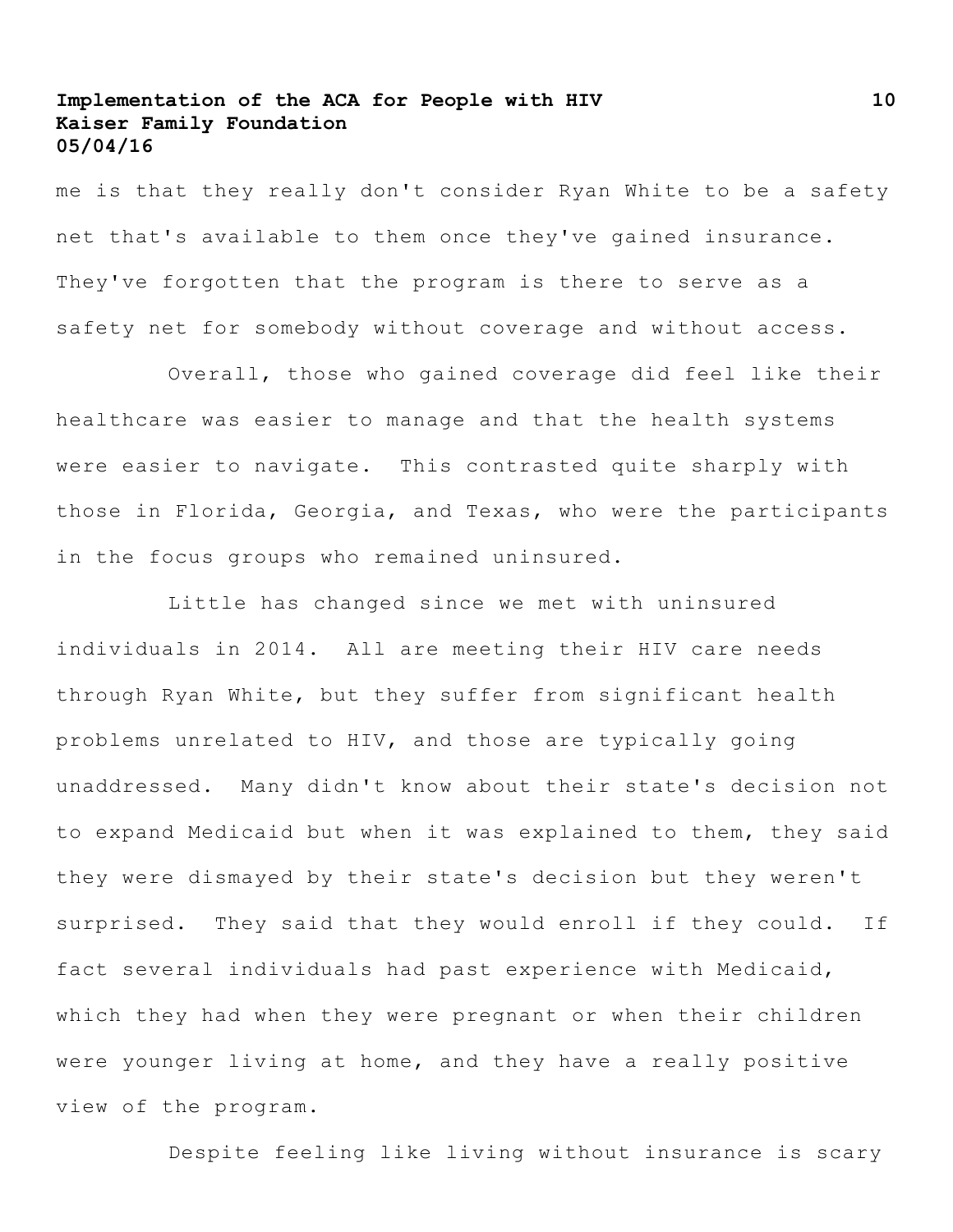they're living with family and friends, some are struggling with substance abuse, transportation needs, lack food security, or have debt often because of medical bills as a result of being uninsured, sometimes in tens of thousands of dollars.

For all that we met, the Ryan White program has continued to play a really important role in the lives of the participants, and the insured in particular deeply value the program.

Again and again, the uninsured that we met said that they would be dead without the program. The main challenge for most who are engaged with Ryan White is recertification, where just as with the Medicaid program, individuals say it's burdensome and confusing, and it's a stressful period for them.

Most of those who have gained coverage are now less sure about the role Ryan White is playing in their lives. This is despite using services like case management, which are support services offered by the Ryan White Program and likely funded by Ryan White.

This contrasted quite sharply from 2014 when individuals had just gained coverage, and were really bridging out of Ryan White and into private insurance for their HIV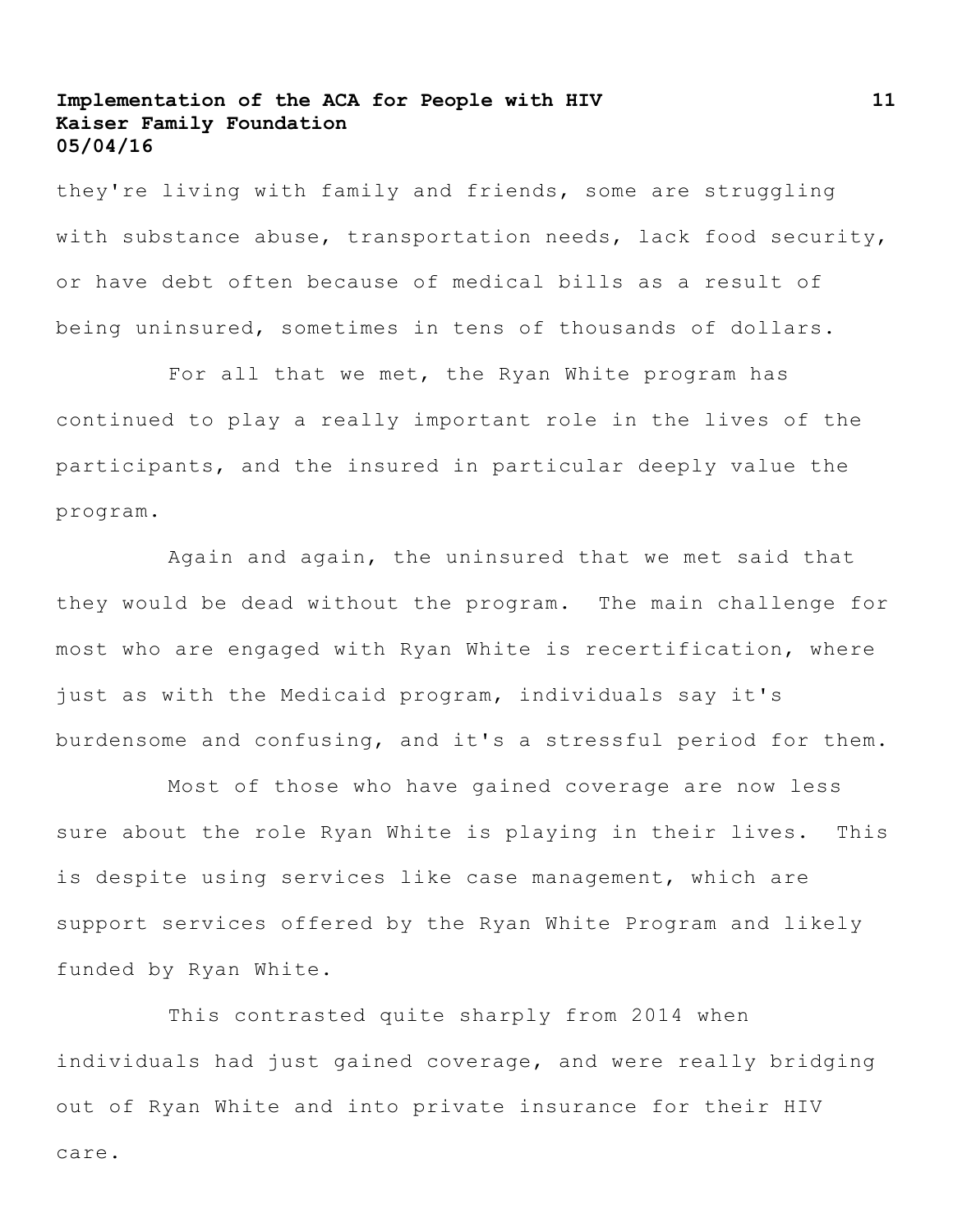to Ryan White and it seems that a lot of that is about maintaining relationships with their providers.

All who we met, both in the Medicaid and marketplace and who only have Ryan White for their HIV care needs, have a positive view of their providers. They describe deeply personal roles and say their doctors know everything about them and particularly like that their doctors are HIV specialists and note how important it is that their providers are aware of the changing science and of the new medications coming to market. Maintaining this act of engagement with providers is really important for them during coverage transitions and is a concern for those who think about moving out of Ryan White and into insurance.

One of the most divergent responses we had to focus group questions was what kind of pharmacy needs do you have? It really points to the fact that individuals that we met with really see having different types of access to pharmacies as critical to staying engaged with their HIV treatment.

While some prefer a specialty pharmacy or mail order access, others prefer a mainstream pharmacy, saying that it's important to them to have greater discretion, or like a brick and mortar store where they have a personal relationship with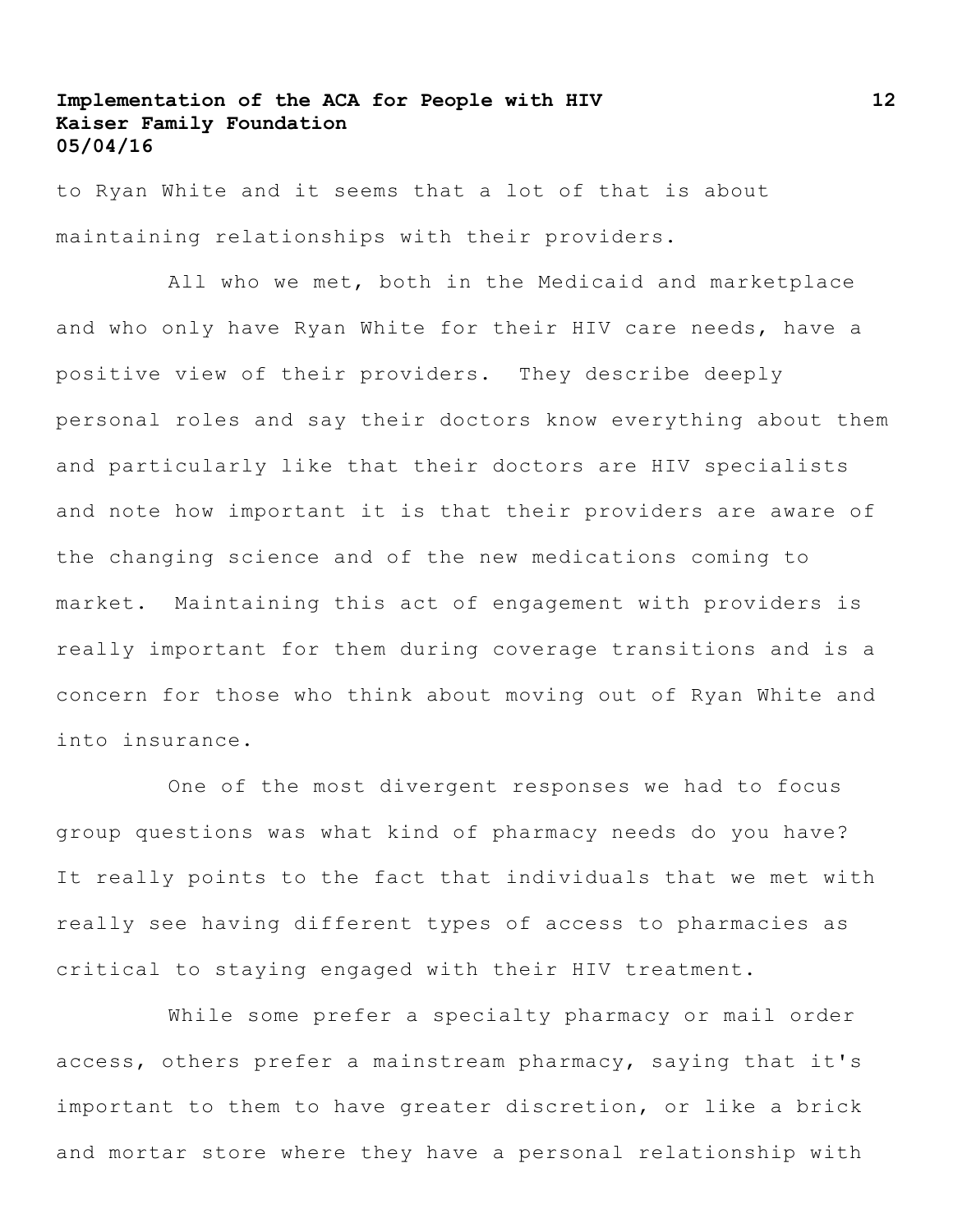with HIV but that's not happening evenly across the population. Those in non-expansion states have limited access, access to and knowledge about ADAP and other Ryan White support for engagement with private coverage truly varies.

Enrollment in affordable health coverage is very variable and is individualized. It's based on individual income and it's based on the plan selection that an individual might make. Of course, others are going to remain uninsured and less impacted by these coverage changes. I'm thinking about being undocumented or those with just complicated life circumstances that make it really difficult to engage with insurance.

For all that we met, Ryan White is continuing to play an important role, especially in the lives of those who remain uninsured, but in providing support services for those who have found coverage.

As we look forward and continue to think about how the ACA is impacting the lives of people with HIV, it'll be really important to continue to improve insurance and coverage literacy so that individuals know what they're eligible for and can engage in coverage that truly meets their needs.

In addition, it's important, as Jen mentioned, to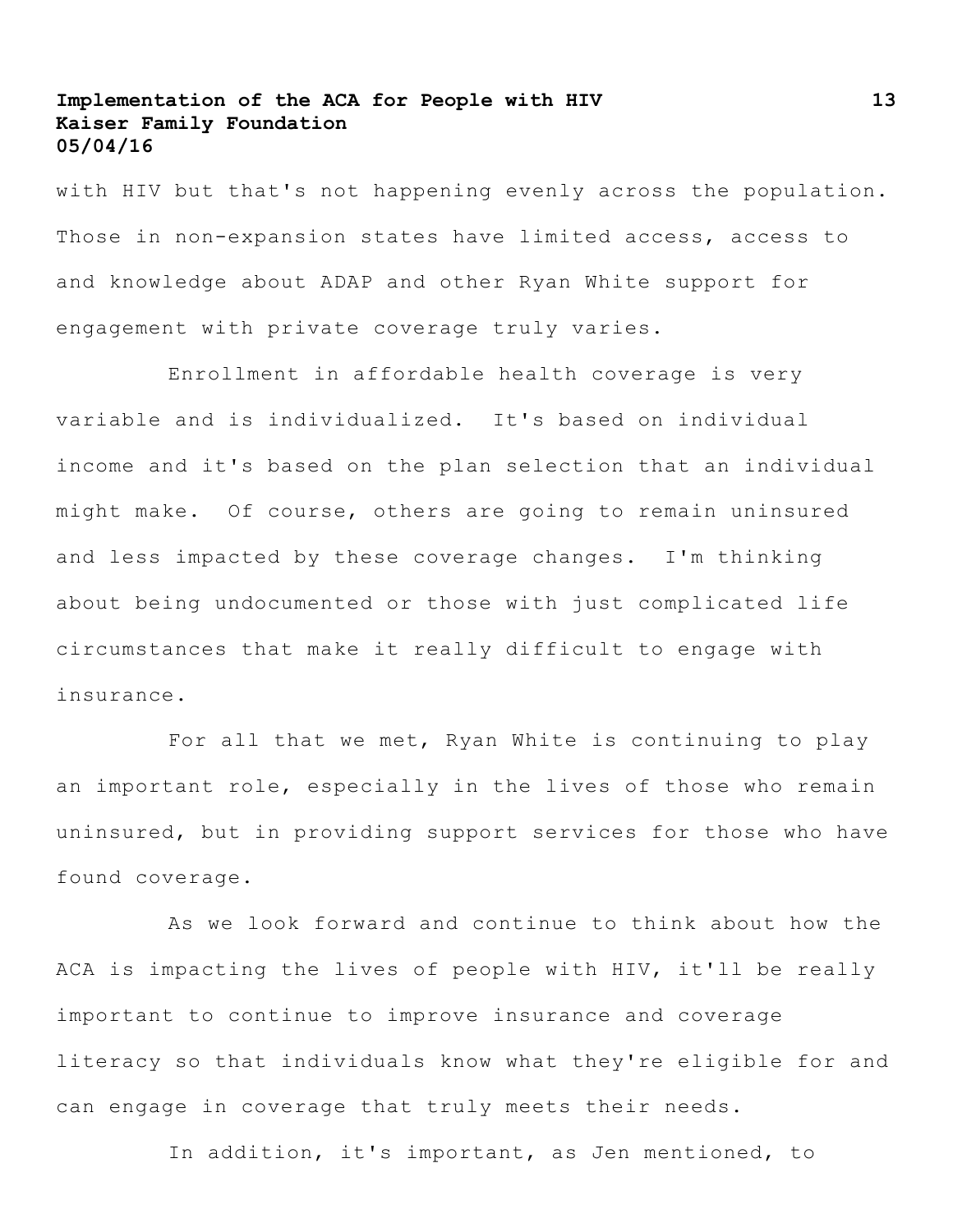people living with HIV, and under the ACA era, and to inform the future of the Ryan White Program.

Thank you very much, I'm happy to take questions and answers toward the end of the event, when we do an overall Q&A, but I'm going to share with you one of the short videos that Jen mentioned.

In 2014, we did our first round of focus groups, and after we did those we met with 12 of those individuals and pulled out personal stories and created the profiles report that Jen mentioned. Of those, we found three individuals that we really wanted to highlight their stories to a higher degree and let them tell their stories in their own words.

One of the people we met with is Shandora. She's here with us today from Atlanta, and she'll join the panel in just a minute. This video was created by Francis Ying and Melissa Majerol in our office and this is Shandora's story. [Video playing]

**SHANDORA LANE:** My name is Shandora, I have been HIV-positive for 26 years, since 1989. My son and I have been at this program that house women and children living with HIV and AIDS. This program residents people that are homeless or on the verge of being homeless. I'm a server at a diner, I've been employed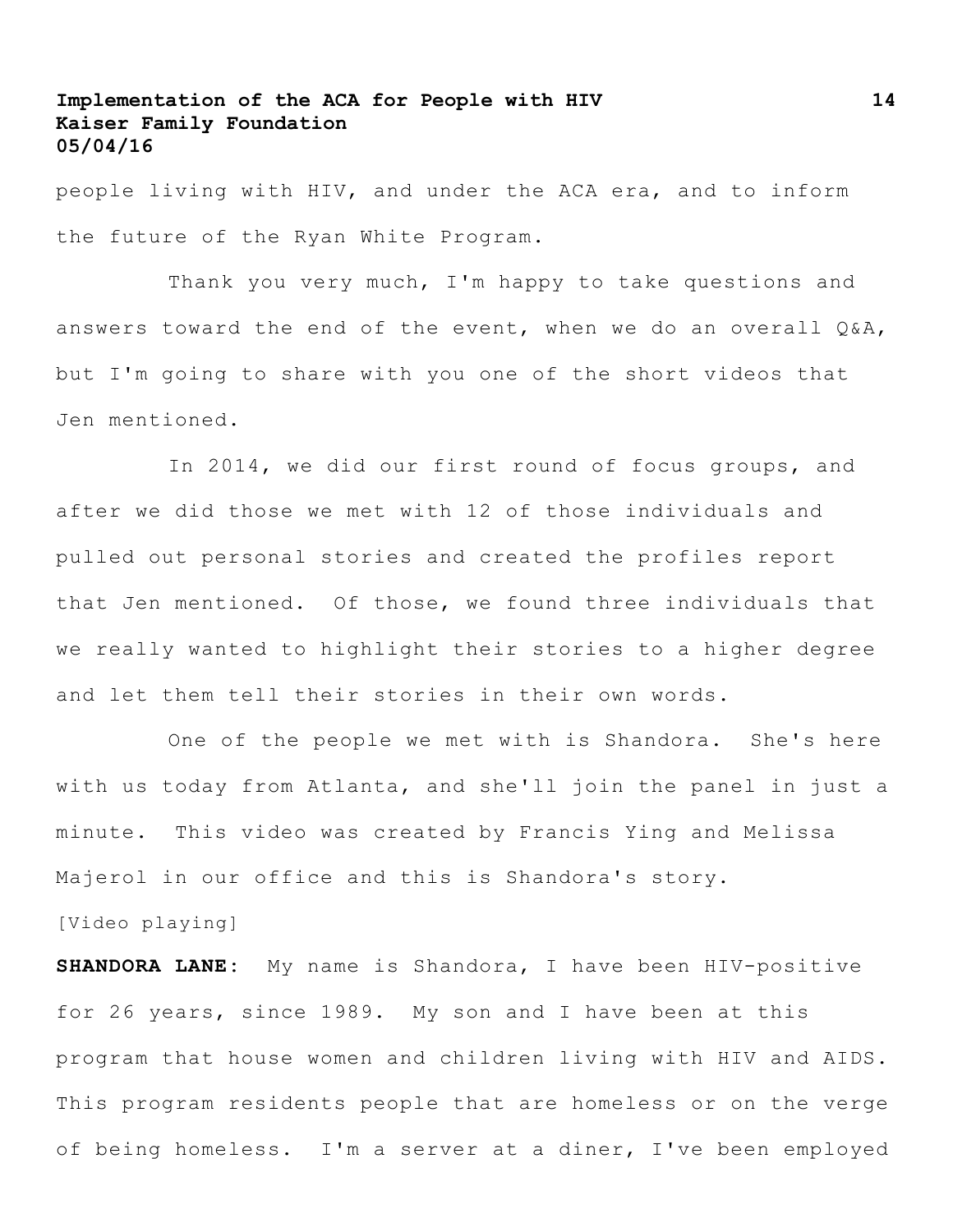I went to a case manager, where I receive my treatment at Grady, and she told me that I did not meet the requirements. I make too much for Medicaid and I make too less for subsidies for the Affordable Care Act in the state of Georgia. I'm very disappointed in the state of Georgia, and this is just my opinion, because there are other states that offer a lot.

I have a history of drug abuse. During my history of drug abuse I was receiving HIV care on and off for a lot of years, up until 2009. I started receiving consistent care through the Ryan White Program here in Atlanta, Georgia.

When I came here I was on 20 pills a day. The last two years of my treatment from my wonderful doctor, she has gotten me down to two pills a day, once a day. Besides me being HIV positive at this point, I have meniscus in my leg. It's not good because I stay on my feet a lot as a server; I work six days a week and the pain is unbearable.

I've had several falls on my job. I'm not covered with the insurance and I can't afford out-of-pocket, at this point, to pay with the procedures that I need to be done**.**

Even if I was to get health insurance, my HIV medications is very expensive, it's very expensive. So I just try to hold onto the Ryan White, I've got to hold onto that, to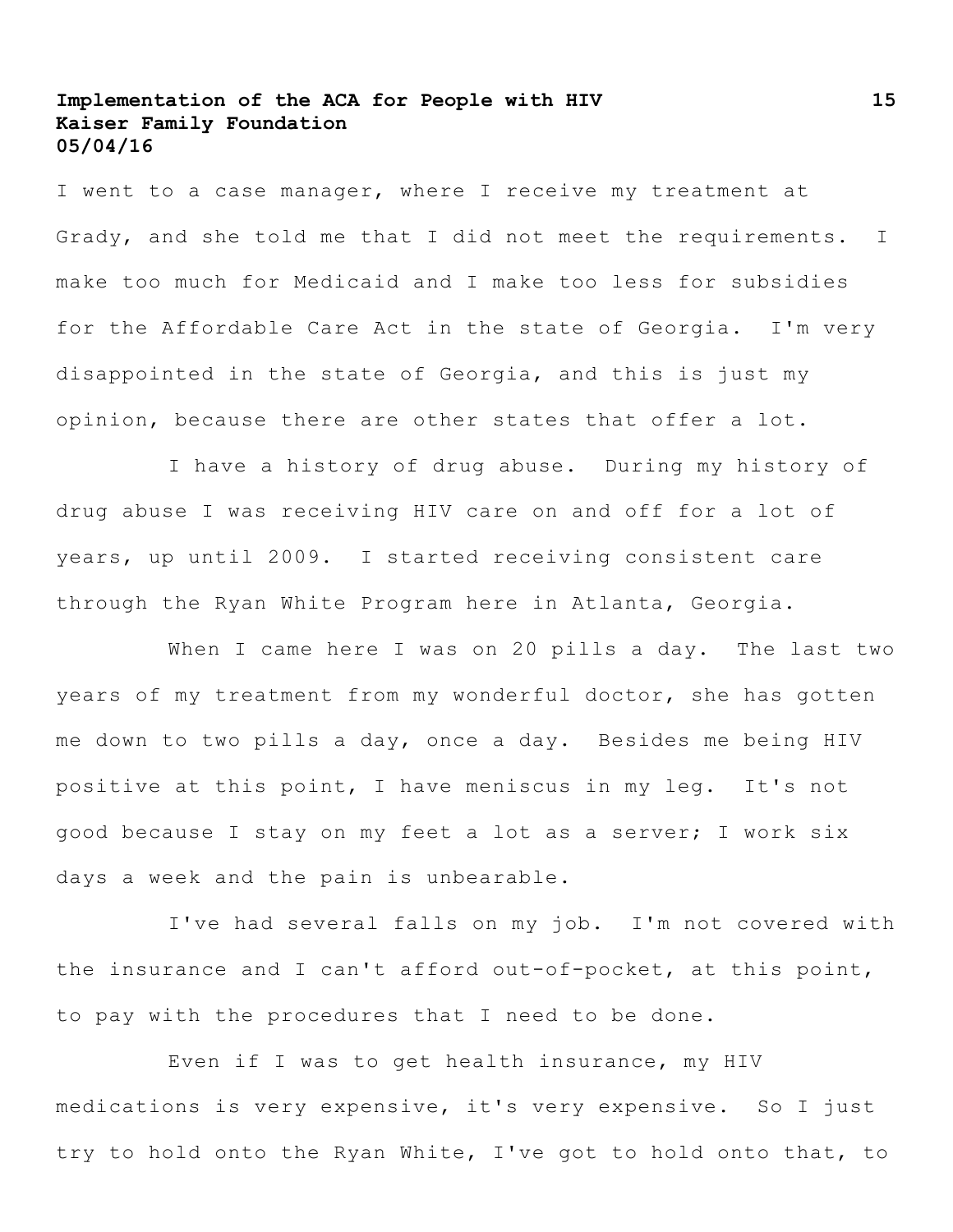part of my life, because I could stop all the pain that's going on with me.

[End of Video]

**JEN KATES:** Thanks Lindsey, that was a really great overview for us, and thank you again. I'm going to start with you, but first of all, I'll do introductions. We can start with Laura if we need to, but I'll just briefly introduce everyone, and maybe I will go to Laura first.

As you met Shandora Lane from Atlanta, Georgia, and a little bit of her story, we just are very grateful that she's shared with it us and with you. We know that that is hard to do, but so important because we who work in policy in DC know that those voices are really ultimately what make a difference, and also what we're trying to meet those needs, so thank you.

We also are really excited to have Dr. Laura Cheever here today, who's the Associate Administrator and Chief Medical Officer of the HIV/AIDS Bureau at HRSA, she oversees the Ryan White HIV/AIDS Program, which as we have heard is a lifeline for so many people with HIV, more than half of all those living in the USA today.

She'll be able to talk to us about its ongoing role and importance. We're also really excited to have Tim Westmoreland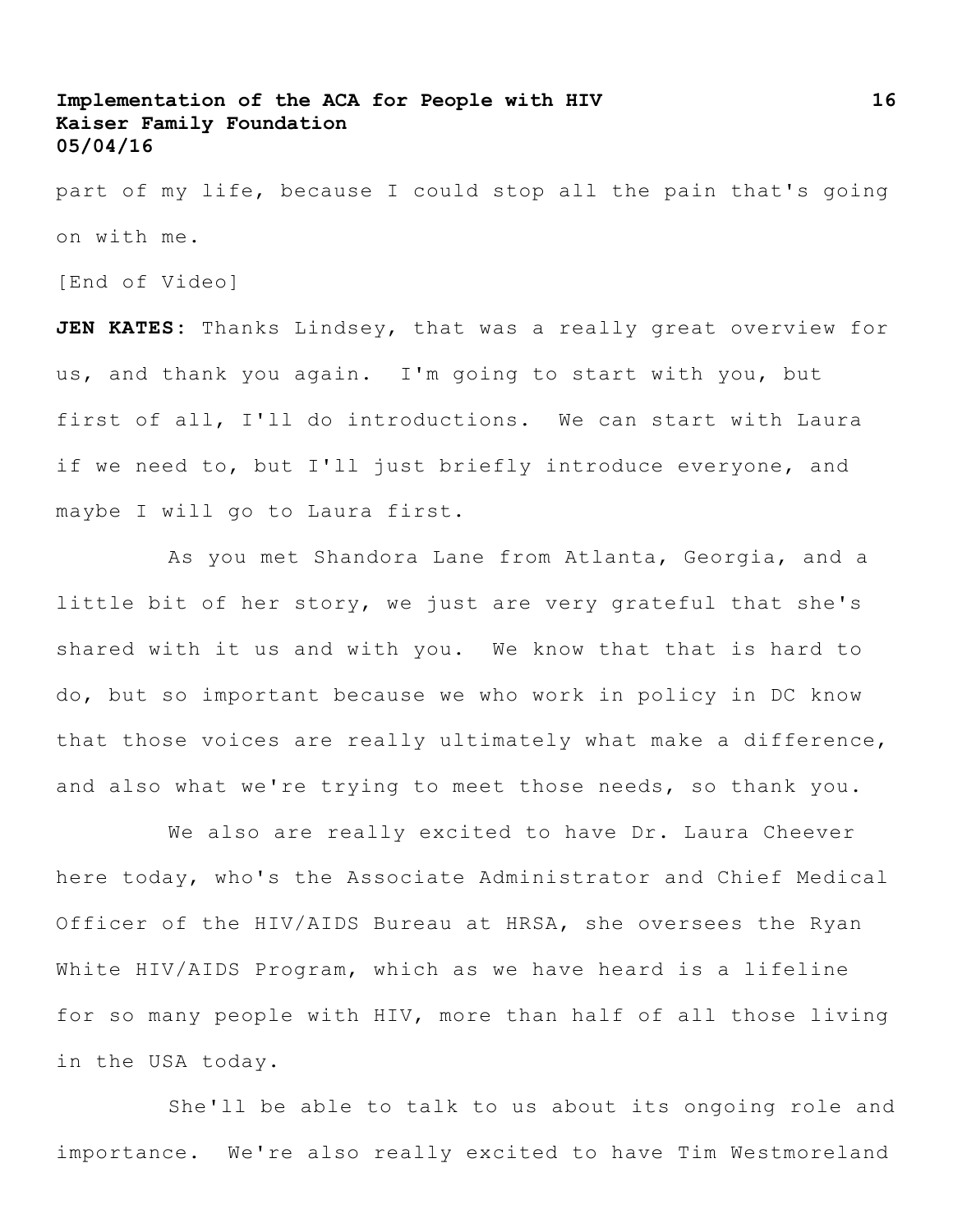who might not know him he's somebody who's made a huge difference in the lives of people with HIV, including when he worked for Congressman Waxman in the 80s, working with the Congressman to convene the first hearings ever on HIV in the Congress, in the early '80s, not something that was that easy to do.

Also more recently, through work with the House, helping to draft the ACA. He's a Medicaid expert. He actually ran the Medicaid program for a few years in the Clinton Administration.

Then last but not least, we have Dr. John Carlo with us, who's the CEO of AIDS Arms in Dallas, Texas. AIDS Arms is an AIDS service organization. I'll let him tell you more about it. What was really interesting to me when I was looking back at the history of it—it was formed in 1985. For those of you who might know this history about the precursor of the Ryan White Program, there were several community-based AIDS Service Organizations that were funded first by RWJ as models of community based care that eventually became Ryan White that really were the demonstrations that showed and made the case to the Congress, to the Administration, that we can have a program like Ryan White and it can make a difference. And it's still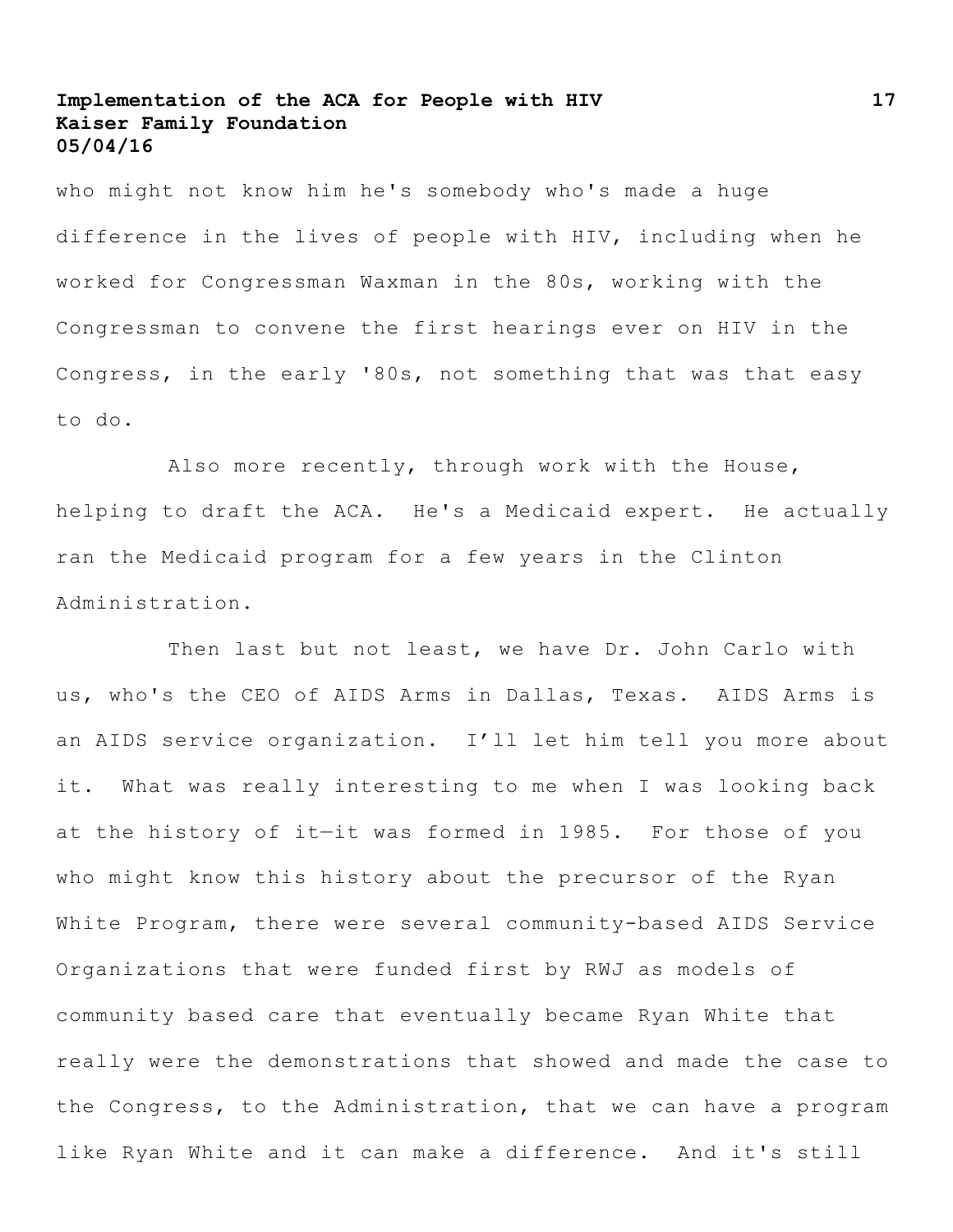ongoing project looking at the impact on providers of the ACA, so what is happening with providers.

Why don't we start with Dr. Cheever. We'll give you another minute. Just broadly speaking, a lot has been happening with Ryan White, obviously, it is a lifeline. What are some of the broad strokes—changes that are happening with it? Or what do people need to know? We heard some things from our findings that some are still not aware of it, that it's available to them.

**LAURA CHEEVER:** I did bring a couple of slides just because I thought it would be useful for us to talk about our client level data. You've talked about the importance of having data. In the Ryan White Program, we do collect data from the individuals that we serve at the provider level and we have now done an analysis. We can compare what's going on in 2014, which was early in implementation. I'm going to compare this data with 2012. We can put that information up there.

The first thing to note is that in 2014, if you look at the blue slice of the pie, this is the type of health coverage by clients that are followed by the Ryan White Program. I should say overall our program serves half a million people, so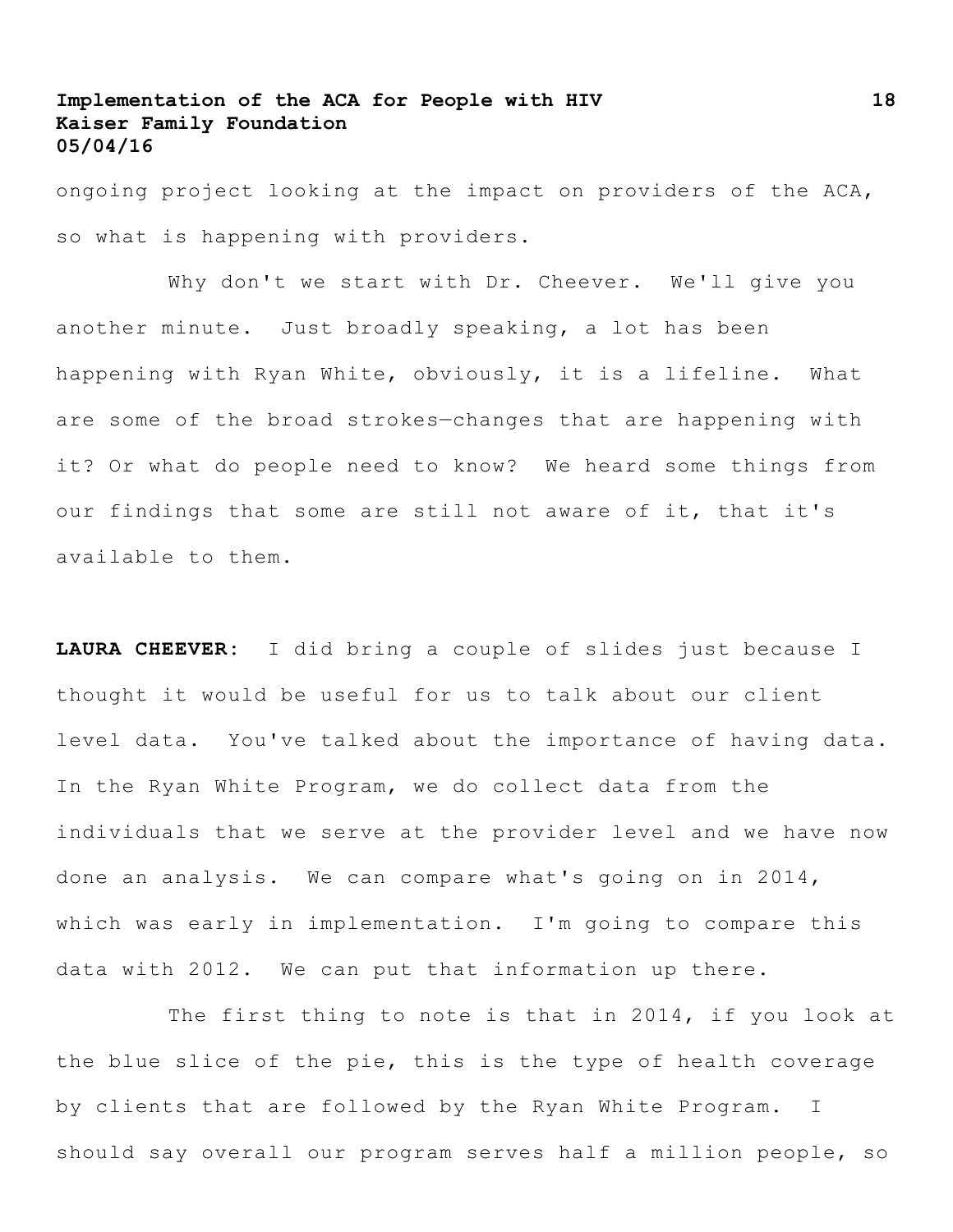This is actually not a huge change. I'm going to use 2012 as a comparison because '13-'14 looked very similar. In 2012, about 28-percent of all clients were uninsured, so 25 percent of all clients in Ryan White remain uninsured. The flipside of that story, and why it's important that people that have coverage understand the role of the Ryan White Program, is because 75-percent of people are insured. In prior, it was around that same number.

So most people served by the Ryan White Program, even prior to ACA, have some form of coverage. The Ryan White Program has played a very, very important role for those people in terms of health outcomes and continues to play a role. We've been able to document that both through our data and looking at the Medical Monitoring Project, MMP, looking at people that have Ryan White coverage and people who don't.

The other thing about the Ryan White program is that we take care of poor people. This program was really set up to take care of people that didn't have means to get care on their own. Overall, in 2014, two thirds of the people were living below 100-percent of federal poverty, and three quarters were living below 138-percent of federal poverty.

For those people living in states where Medicaid was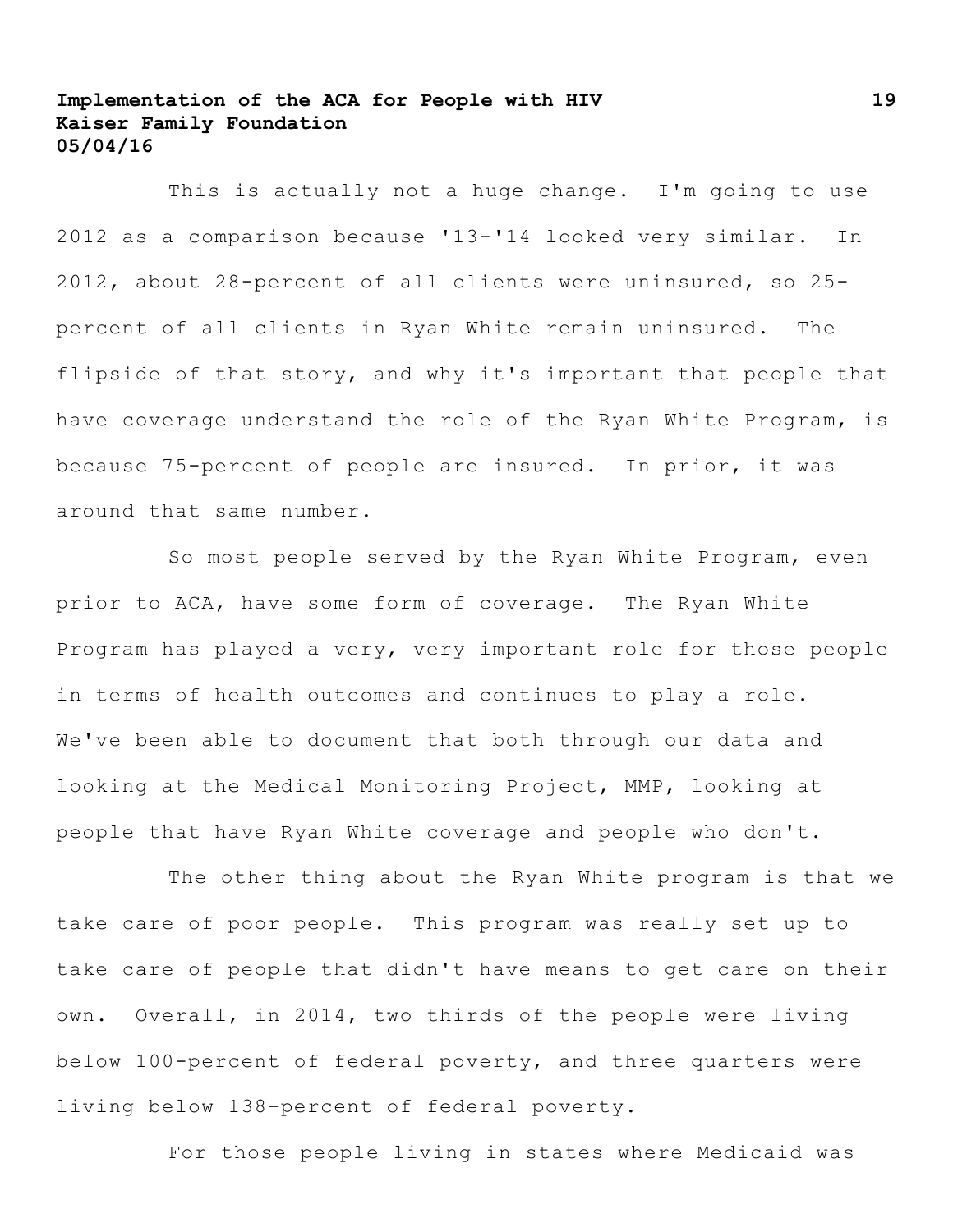is that if you look at the yellow, which is Medicare, the purple, which is Medicaid—above that is Medicare and Medicaid combined—that among all clients, about 51-percent are covered by a combination of those two programs—most by Medicaid.

As you can see as we go from less than 100-precent of federal poverty to less than 138-percent to 139 to 250, that that proportion relatively decreases, which I think is what you'd expect to see but important to remember that most of our clients are going to be less than 138-percent poverty. Over that, over half are going to be covered by either Medicaid and or Medicare.

When we look at outcomes, we know that according to looking at CDC surveillance data, only about 30-percent of all people living with HIV in this country are virally suppressed, looking at surveillance data. When we look at our data, which are specifically people that have walked into care at least once in the year, so that is a different slice of people, we see that overall the national average in orange is that 81 percent of all people that walk into the Ryan White Program are virally suppressed, which is really amazing. I just told you that most of those people are very, very poor and have a lot of those structural barriers that create health disparities.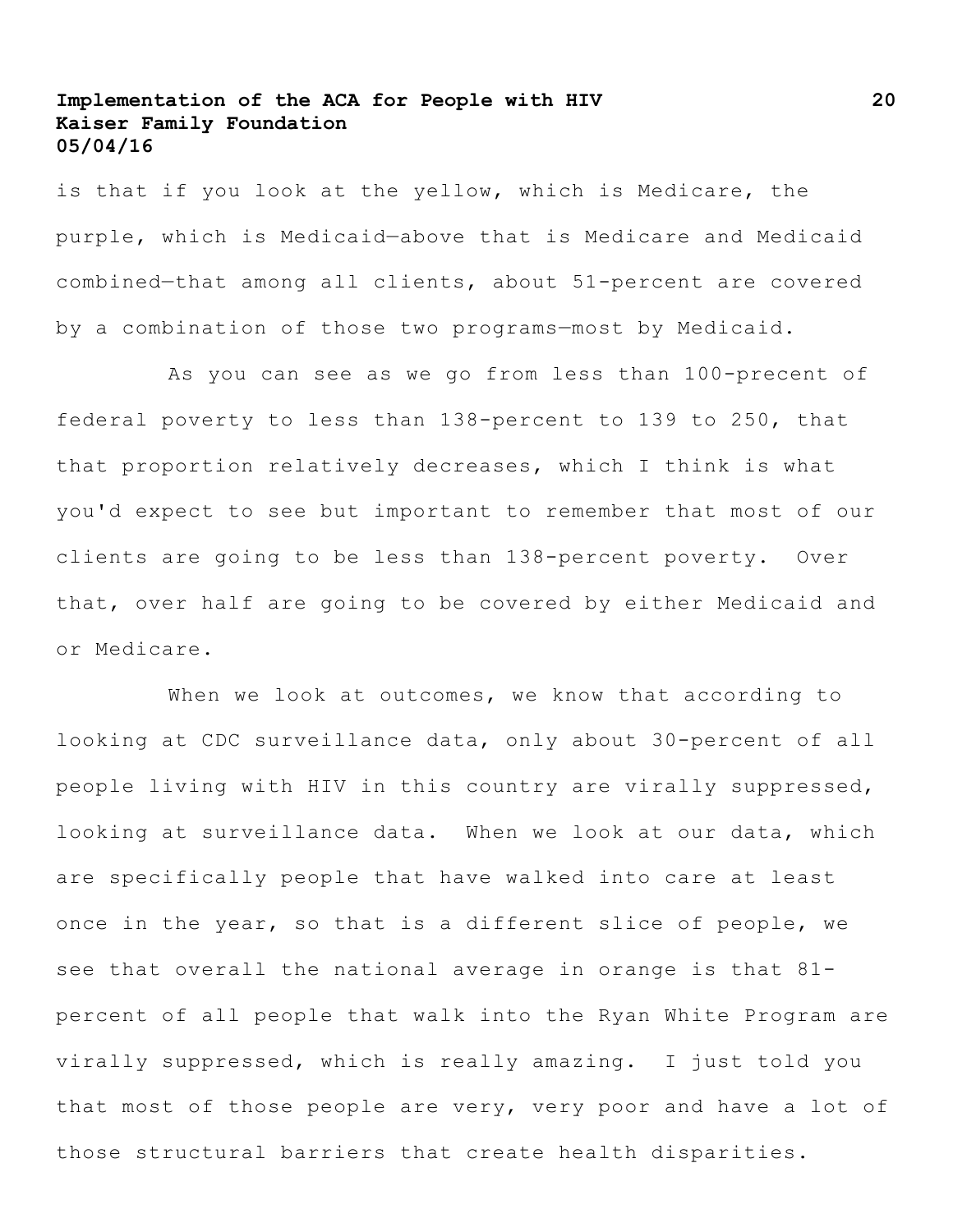You just saw from this study that Kaiser did that people really feel personally connected to their provider, that their provider really knows a lot about them and is in deep with them in terms of this journey. Many of us with private insurance probably can't tell that story about our medical providers.

If we look starting on the far left that people are completely uninsured, relying just on Ryan White they have about a 77-percent viral suppression rate and people with Medicaid and other public insurance have about a 79-percent rate. Having insurance does in fact look like it makes improvements, so people with insurance have improved health outcomes.

Now some of this is confounded by things like poverty. We did a study together with the Medical Monitoring Project that was published in *JAMA Internal Medicine* last year that showed that if people are in care, in places that received Ryan White funding, they're much more likely to have a lot of the support services that we think are important to try to address some of those structural barriers to good access to care. Things like intensive case management, transportation services, linguistic services, much more likely to occur in the setting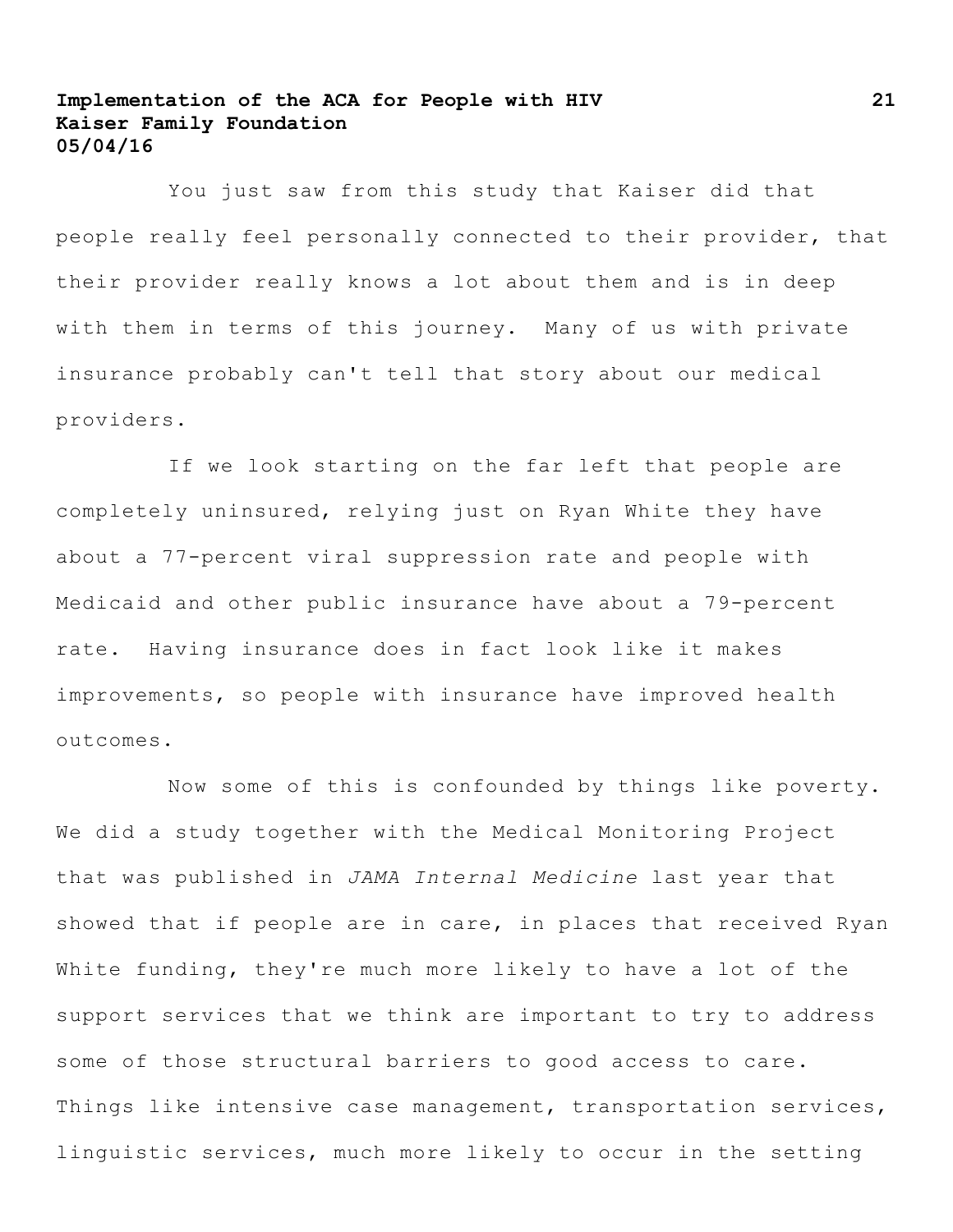federal poverty, that the viral suppression rate, if they did not have the Ryan White services, was at 67-percent and was about 73-percent if Ryan White services were available. For the poorest people, having Ryan White made a big difference and it is, I think, because of that full package that we have.

The other thing—another study we did working with people from CDC and the Medical Monitoring Project was also published last year. It looked at people that just had Medicaid coverage at their provider's office, versus people that had Medicaid plus Ryan White. They found that if they were on a Medicaid only site, their viral suppression rate, which was at 71-percent, and Medicaid plus Ryan White in that setting, was about 76-percent.

Once again, that having Ryan White in addition to Medicaid made a difference for people. If you're poor, you're going to do better if you have Ryan White services enabling you. If you just have Medicaid, actually even a private insurance plus Ryan White, you're going to do better, so an important part of the story.

The last thing I'll say, just in terms of some of the data that we have since you were talking about trying to insert data into this discussion, is we were fortunate last year—or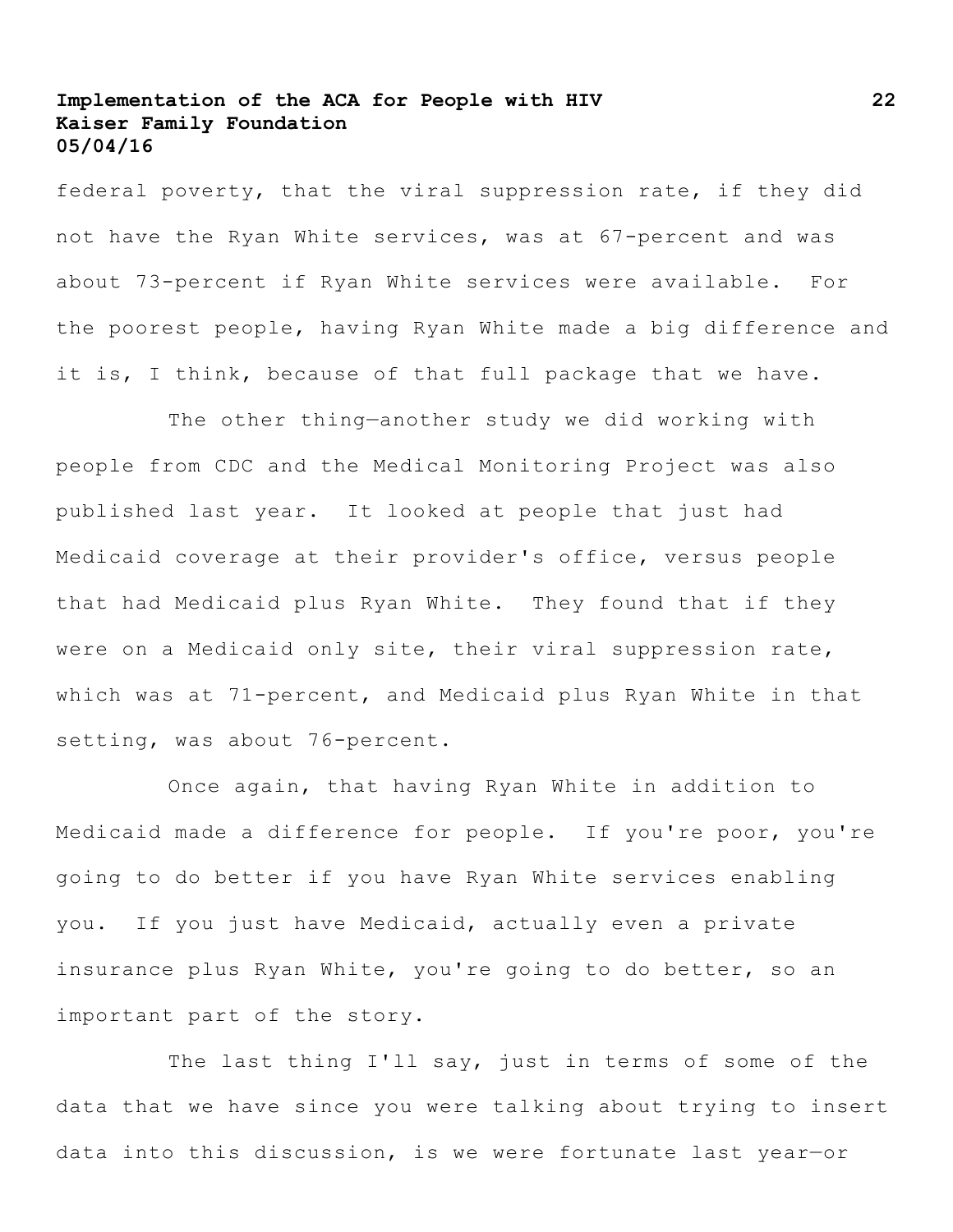clinic and they just have Medicaid, Medicaid will be billed by Ryan White.

With payer of last resort, Medicaid will be billed. Those people walking in who have Medicaid are going to get a lot of other services funded by Ryan White, during that medical visit. The study we did with Abt was able to really quantify is that typically, when you walk into a clinician's office for a follow up visit, your visit's going to be 15 minutes long, typically. In the context of Ryan White, your visit's going to be 45 minutes long. What's going to happen during that visit is, they're going to do things like discuss things like adherence, discuss risk reduction, discuss those issues around housing and connections to care and what are your barriers to care.

All those other things that we think are so important to really get people that are significantly underserved engaged in care and retained in care. They did demonstrate that at least in terms time and content, that is happening. Even though a patient now has Medicaid, and they're like, "what am I going to do, I just have Medicaid now?" Most places they are going to get care, they're getting Medicaid plus Ryan White, because there are extra nurses, there are pharmacists there,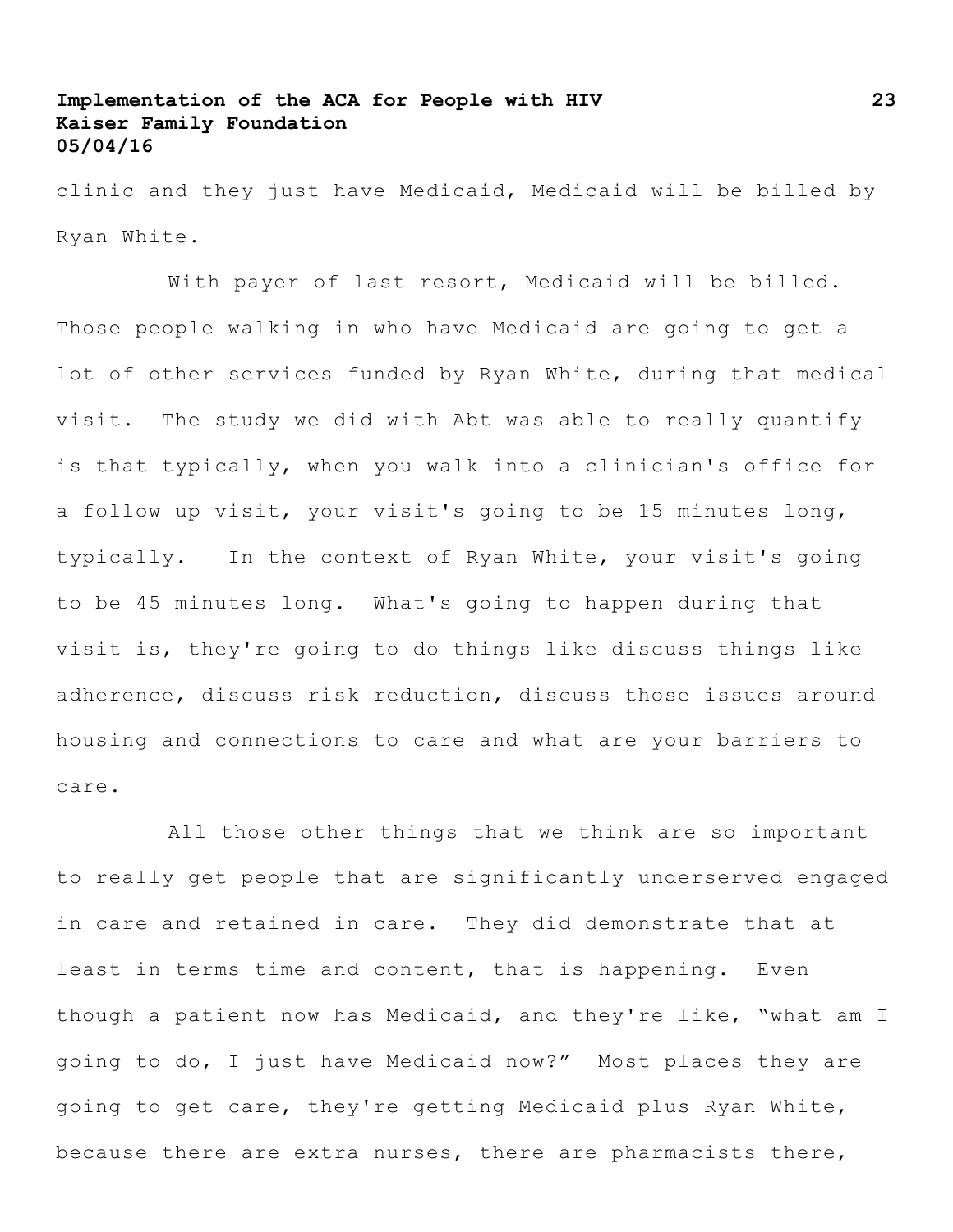of Medicaid is being billed for that medical visit and for their medication and labs, Ryan White is paying for a lot of the other services that they're getting that's really significantly enhancing their care and improving outcomes.

Maybe it's longer than two minutes, but I just got started there. Final slide, this is just a final set of data here: when you look at a Medicaid expansion state versus non-Medicaid expansion states, because this is the issue when you look at our data overall, you see a wash but if you look at Medicaid expansion on the left, the purple are people that have Medicaid or other public insurance, and that grew significantly from 2012 to 2014, 38-percent to 43-percent. That is what we would expect to see. I think what we saw in that study that was published yesterday in CID.

From 2012, to 2014, you also saw a decrease in uninsured from 23-percent to 17-percent. We are not exactly; no one who is insured. People remain uninsured despite aggressive case management, aggressive payer of last resort kind of requirements in Ryan White**.** People remain uninsured in places that have expended Medicaid, and I think we'd expect that. Any large new program that comes into existence, it takes some while to get traction.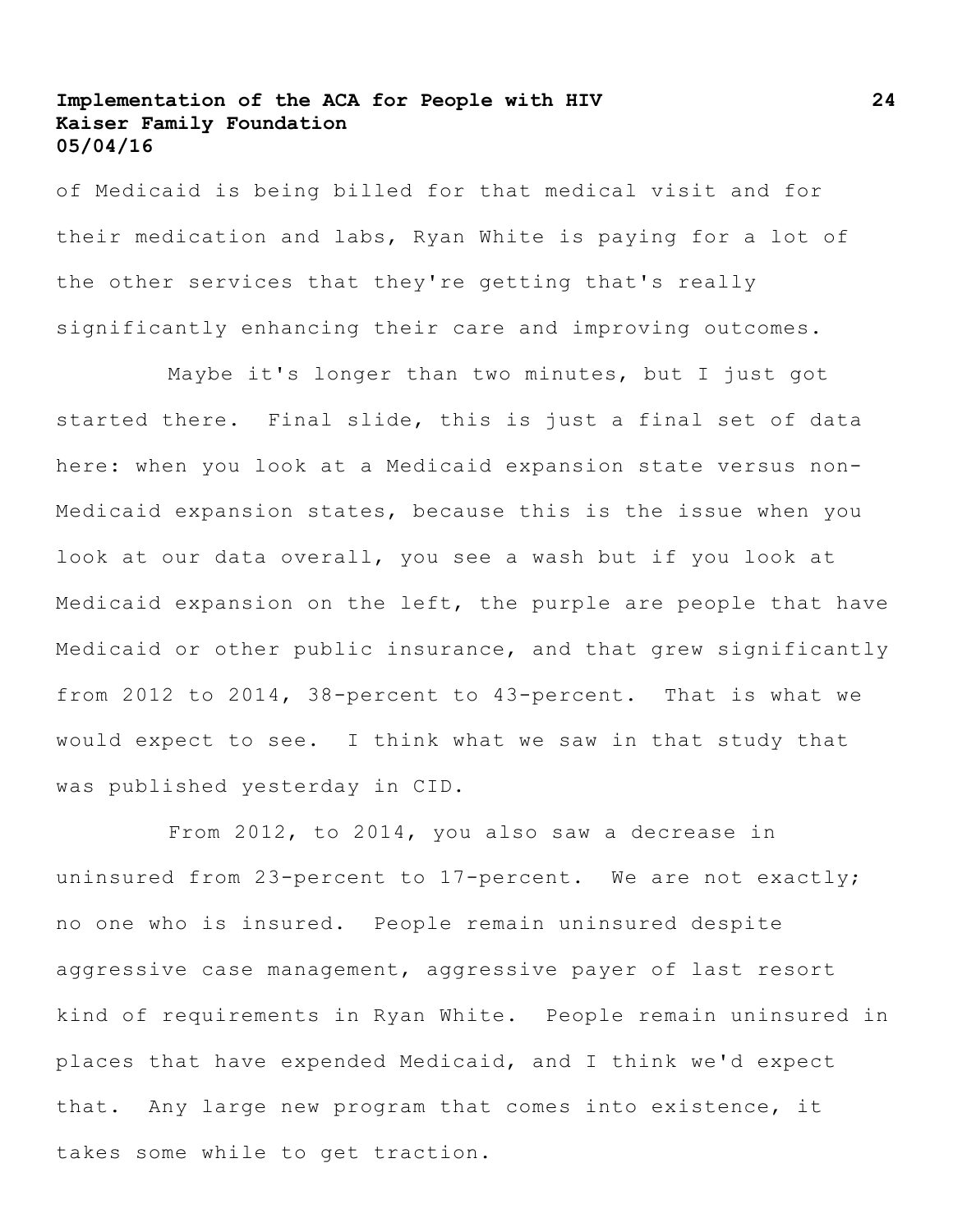big change in the uninsured, from 33-percent to 34.5-percent but the people covered under Medicaid and other forms of public insurance actually decreased from 28-percent and 25-percent and I can't well explain that.

I don't think we understand all the issues behind that, I think we could postulate several but that is the difference we saw. I'll end right there.

JEN KATES: Thank you, I actually really commend you and your team. For those of who work on data, we know that 2014 data, which actually came out a few months ago, is really recent, so thank you for really pushing and working to get information out quickly. I know more is coming out, we've talked about it.

It makes a huge difference, that last slide is incredibly telling. Is there anything from yesterday's article that you wanted to highlight or is it really more about that last slide?

**LAURA CHEEVER:** I think it's more about the last slide, we looked in places like New York that went to expansion of Medicaid earlier, you see that change earlier, and for other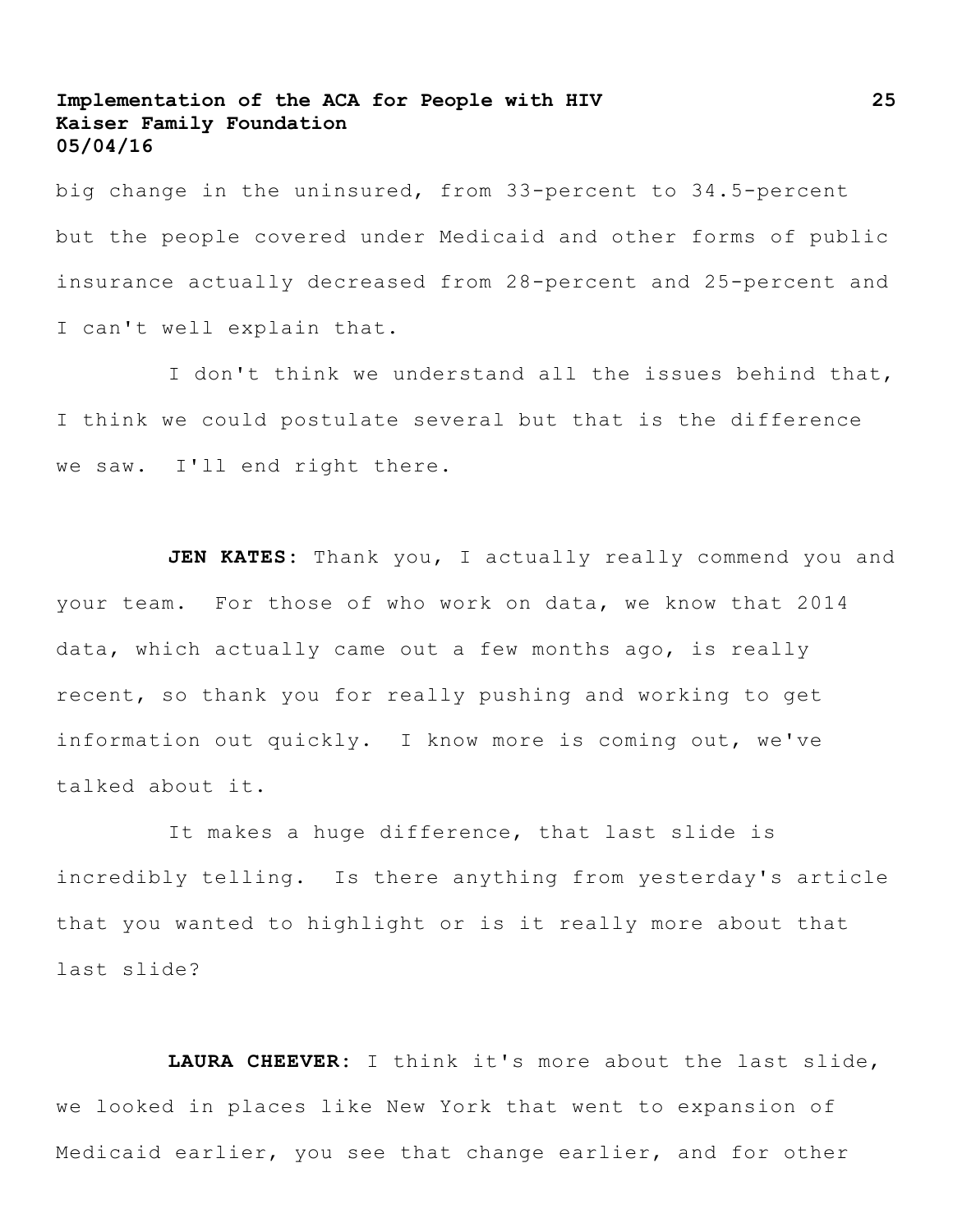**JEN KATES:** Really important data, thank you.

Shandora? Again, thank you. I guess you've already shared in the video, your experience. If you just want to talk a little bit more about trying to get health insurance, what that's meant or what might have changed since we talked to you in that video. Really, I'll leave it to you to update us or share with us.

**SHANDORA LANE:** Good morning. You know, Jen nothing has actually changed. As a matter of fact, I'm meeting with a navigator next Tuesday, to go through the health care coverage once again. As I explained in my video, when I first started looking for healthcare coverage, it was the part where I didn't make enough, you know, I was in that coverage gap.

The premiums that they presented to me-it was, what they wanted the premium a month—this was something I couldn't afford. I look at my Ryan White, Ryan White is like a vault. I know I've got that—it's lock and key as long as I'm doing what I'm supposed to do to keep my Ryan White insurance available. When I spoke with my provider, well you know don't she didn't say don't worry about it, but it was like, well you know, you got Ryan White. I guess in my mind, it wasn't so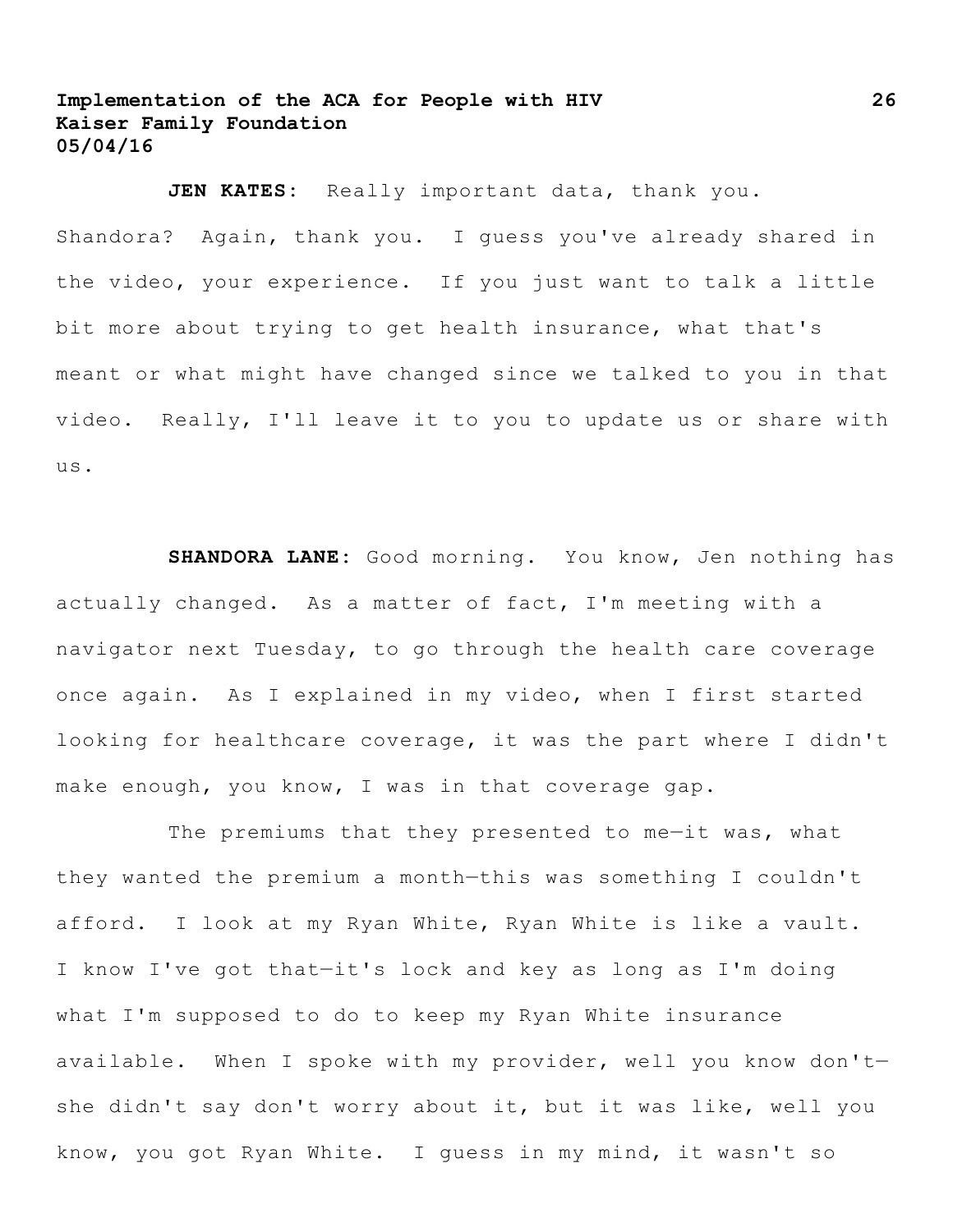to me, as I expressed, that's why you see me here today and I strongly believe that.

I'm so afraid to diligently seek because if I get my healthcare coverage—I'm a server, being a server, you don't know what might happen, you know? I'm so afraid of losing Ryan White, because how about if I can't keep my premium. When my Ryan White drops, it takes a process to get it back, and to get it back started again.

**JEN KATES:** The recertification.

**SHANDORA LANE:** Yes, recertification. I'll give you an example, my fault, but I was so used to Grady telling me, you know it's time to recertify, and they didn't. I went to pick up my medicine on Tuesday and I couldn't get my medicine. I panicked. First time in seven years. I panicked.

I ran to my doctor, I ran to my PA. Calm down Shandora. "No, no calm down? I don't have no medicine, what you mean calm down?" When they finally got me calm, we looked, you were supposed to be here in March, but let's say I got complacent with them reminding me, my fault. See, this is one of my fears you know, with the process. Luckily, I got my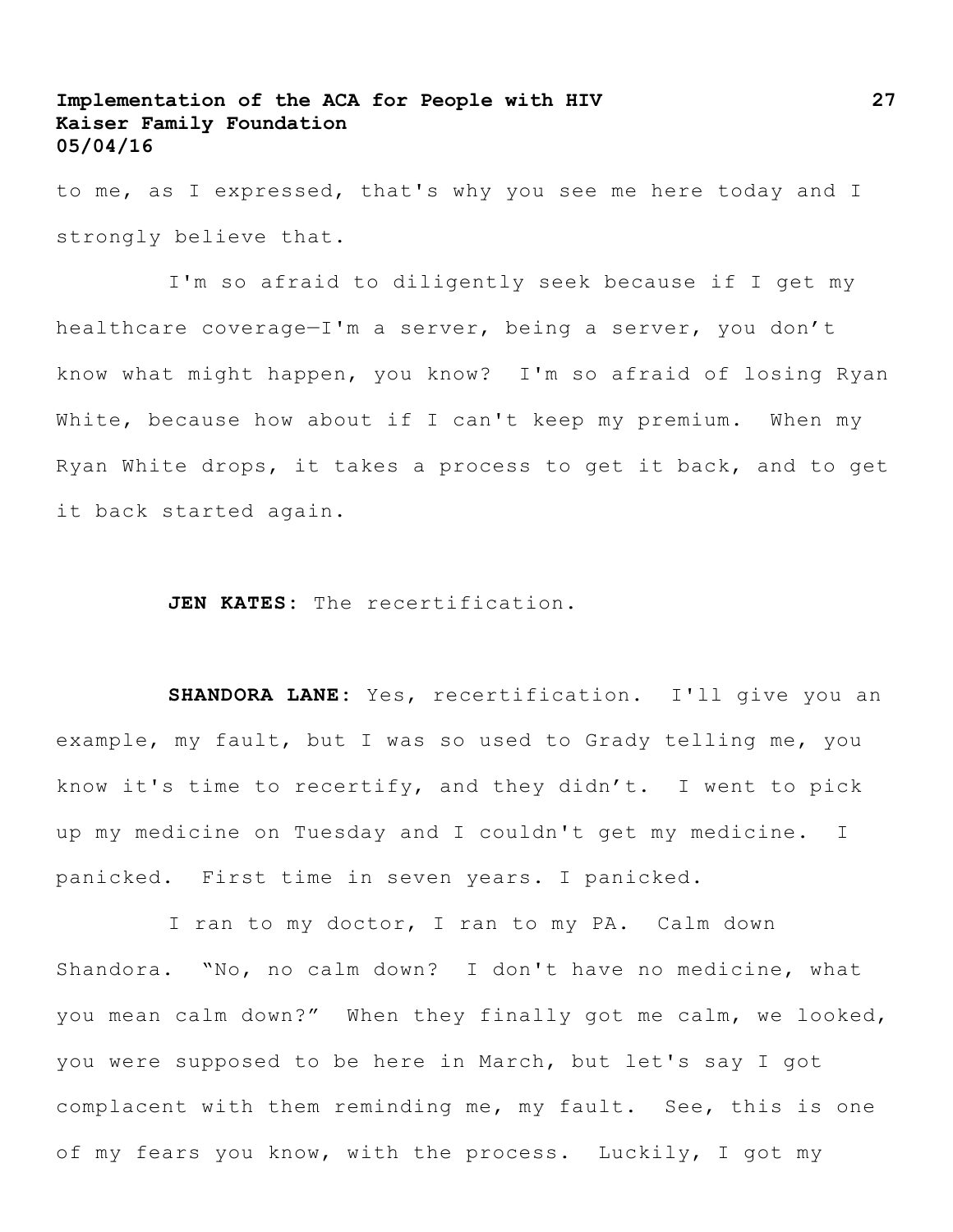Like I said in the video, with my health insurance, it would cover a lot of my other needs that I need to be met. You know, I do have an insurance through Grady that gives me limited service, but every time I go to my mailbox, I got a bill.

We're talking about—Lindsey was mentioning the medical bills that the debt that you incur. I don't go to the mailbox everyday no more, you know, because I know what I'm going to get out of it. It is what it is. I'm so grateful for Ryan White and I am going to continue to look in the marketplace for coverage and, hopefully, one day at a time, it will be available where I am fully secured with my Ryan White and my other needs being met.

**JEN KATES:** One of the things you talked about in the video that we heard from everybody we talked to is that non-HIV needs are really a big problem, that it's just without coverage, I mean those are not being able to be met. People are going without care for really—problems that don't have to get significant, but can be quite significant. You've had that experience?

**SHANDORA LANES:** Yes, like I said, I have a torn meniscus, I fell in so many times on my job, get right back up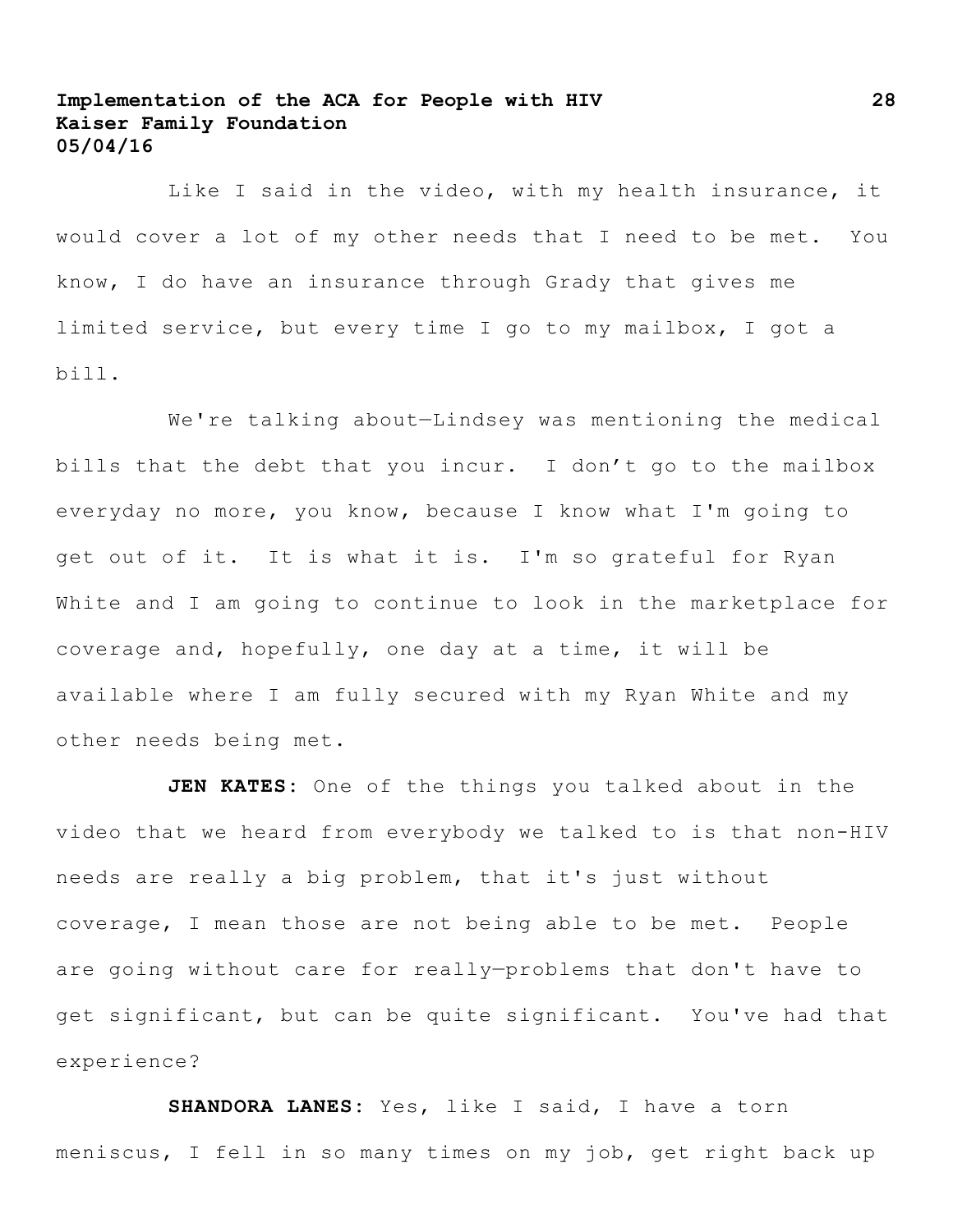gave me, they don't help. I went and had the injections about seven months ago.

As I said, I got a medical bill that followed behind that, because you know, they didn't cover everything. It's time for me to have the injections again, but I'm just not equipped to go and have another bill on top of that. I want to take care of this one first. I have to endure a lot of pain because I'm not insured.

**JEN KATES:** One of the reasons we went to Georgia, as Lindsey mentioned, was because it is one of the states that hasn't expanded Medicaid and Shandora and many others are in this coverage gap, which was not the intention originally of what the ACA was to do.

That brings me to Medicaid, and to our Medicaid expert Tim, who I hope will provide us with a longer view sense of what Medicaid has meant for people with HIV, and kind of what was supposed to happen with the ACA, and where we are today.

**TIM WESTMORELAND:** I think as the resident old guy that I can hark back to some of this, because I was working on the AIDS epidemic and before there was Ryan White, and before—and it's important to remind people before there was the Americans with Disabilities Act, also. In the early days of the AIDS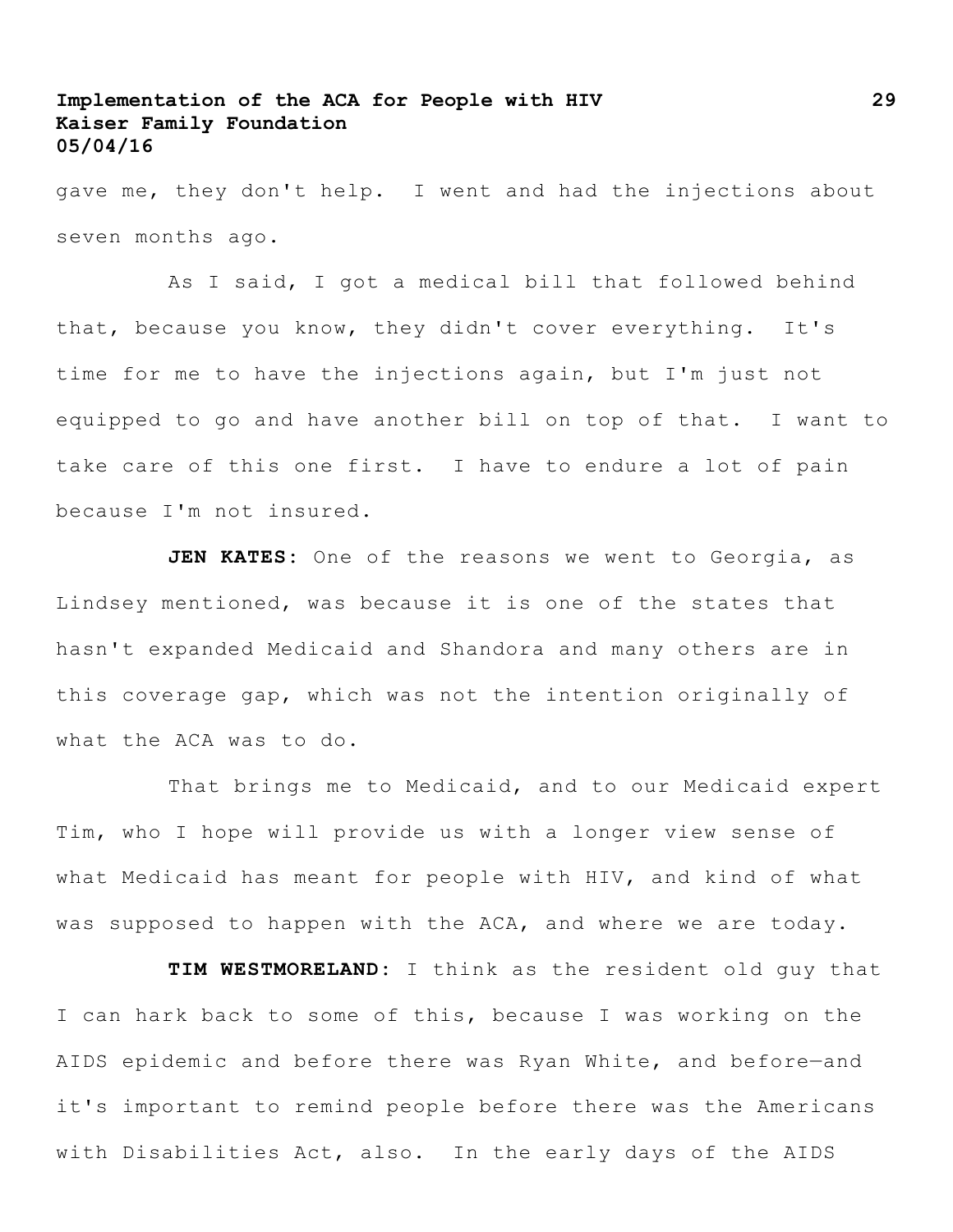Now this is on top of all the people who had AIDS who didn't have health insurance to begin with. And so, we had this catch 22 that at the time the people most needed health care, they were least likely to be able to have a third party source paying for that healthcare, and Medicaid stepped in.

In the early days of the AIDS epidemic, Medicaid was flexible enough that by-and Jen, I think you could correct me, but by 1990 that half of all people with AIDs ended up as Medicaid beneficiaries. It was the prime payer for people with AIDS to get health care services.

But it's not just—I have to say along the way that it's not just with with AIDS, that Medicaid is so incredibly flexible in meeting urgent national needs. It wasn't long after that, that Medicaid stepped in and became the important payer for the 9/11 health care needs afterwards.

And then after that, Katrina, and then after that, Sandy, and even today, brand new work on Medicaid and Flint as way of helping to solve every different healthcare crisis that comes up. It's just such a flexible program to step in and do that.

And I assume that we're going to be watching Medicaid and Zika very soon too, since it's going to be such—that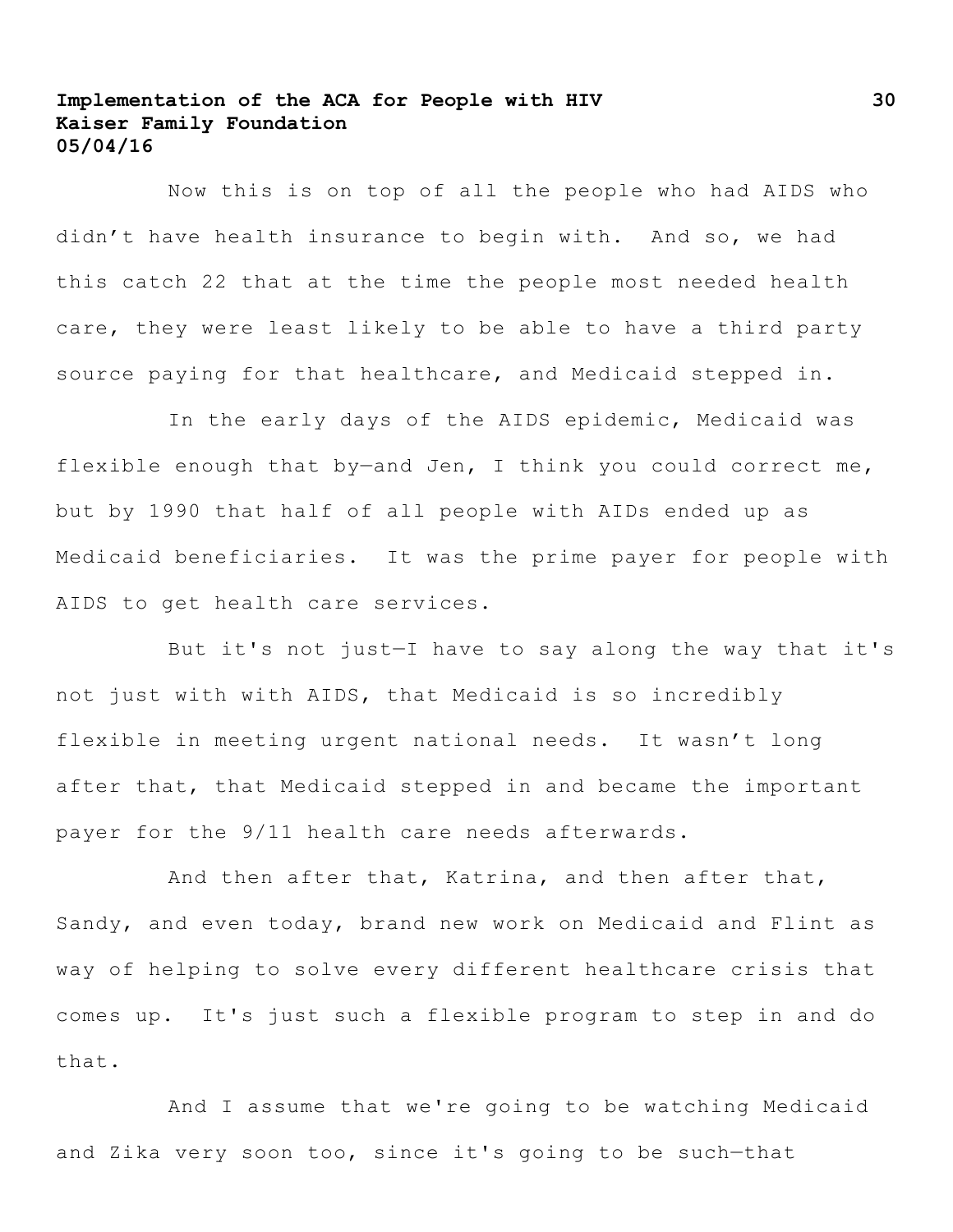even before the ADA protected the people from losing their jobs. Then the second thing I want to say which was prompted by your story, and by your data is that a Ryan White, even in the days—in the era of Medicaid expansion, continues to do so many things to help Medicaid be better.

It's a back and forth symbiotic relationship between Ryan White and Medicaid, that Ryan White is the safety net, in those places under—in those states that don't do Medicaid expansion. It continues to be there even if the state legislature and the governors have said, hell no, we're not doing Medicaid.

It's always there for people who are immigrants and the ACA and Medicaid aren't going to be there for them. It's the safety net under all insurance to make—as you were saying to make insurance better. That it helps with those situations in which there are strict limits in Medicaid or health insurance that Ryan White will be able to pay for some of the traditional services that insurance and Medicaid just were out of line on.

On top of that, it will pay for services that insurance and Medicaid never would have paid for, but that are really helpful and, in fact, essential for people with AIDS and people with HIV.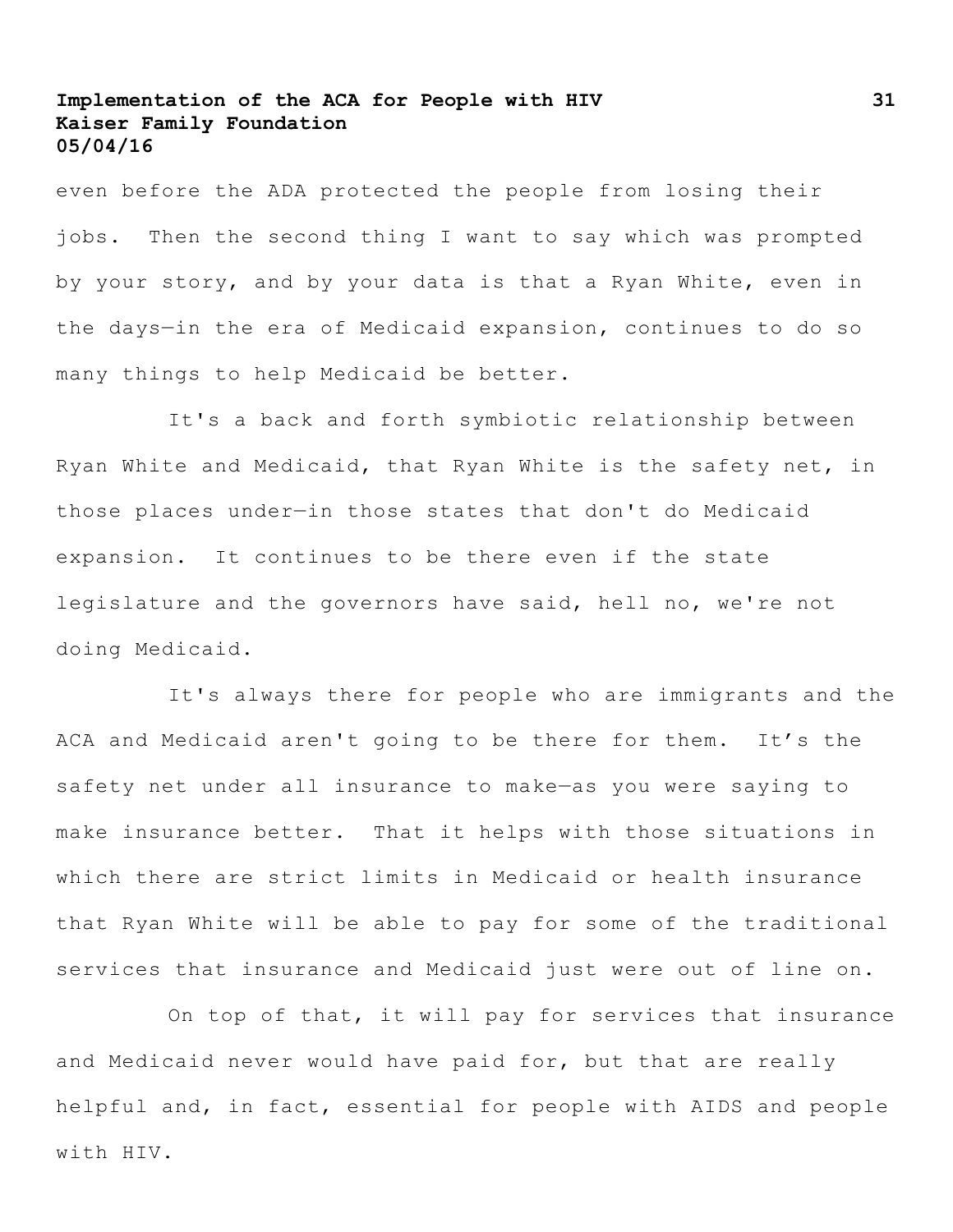history together and they're going to have a long future together.

**JEN KATES:** It's an interesting perspective to hear you talk about Medicaid as flexible, since one of the big challenges with Medicaid was the eligibility barrier in a sense, prior to the ACA, which was eliminated by the ACA, but given that we all know where we are and the 19 states are still not—have not expanded, what do you see looking forward based on—we won't to hold you to this, but based on prior—I mean we know with Part D, for example, there was some resistance beginning, but even Medicaid, when Medicaid the program was first created, it took a while for all states to come on board. What do you think is likely to happen?

**Tim Westmoreland:** I think as with the Medicaid program at the beginning of Medicaid, with CHIP at the beginning of the CHIP, it takes states a while to being but sooner or later they all arrive there. There's just so much need and on top of that, so much money on the table from the federal government that I think ultimately, I pray ultimately, all states will get there. It took a long time for all states to get there with Medicaid. It took a little less time for CHIP, but I think sooner or later they're all going to expand and start to meet the needs that are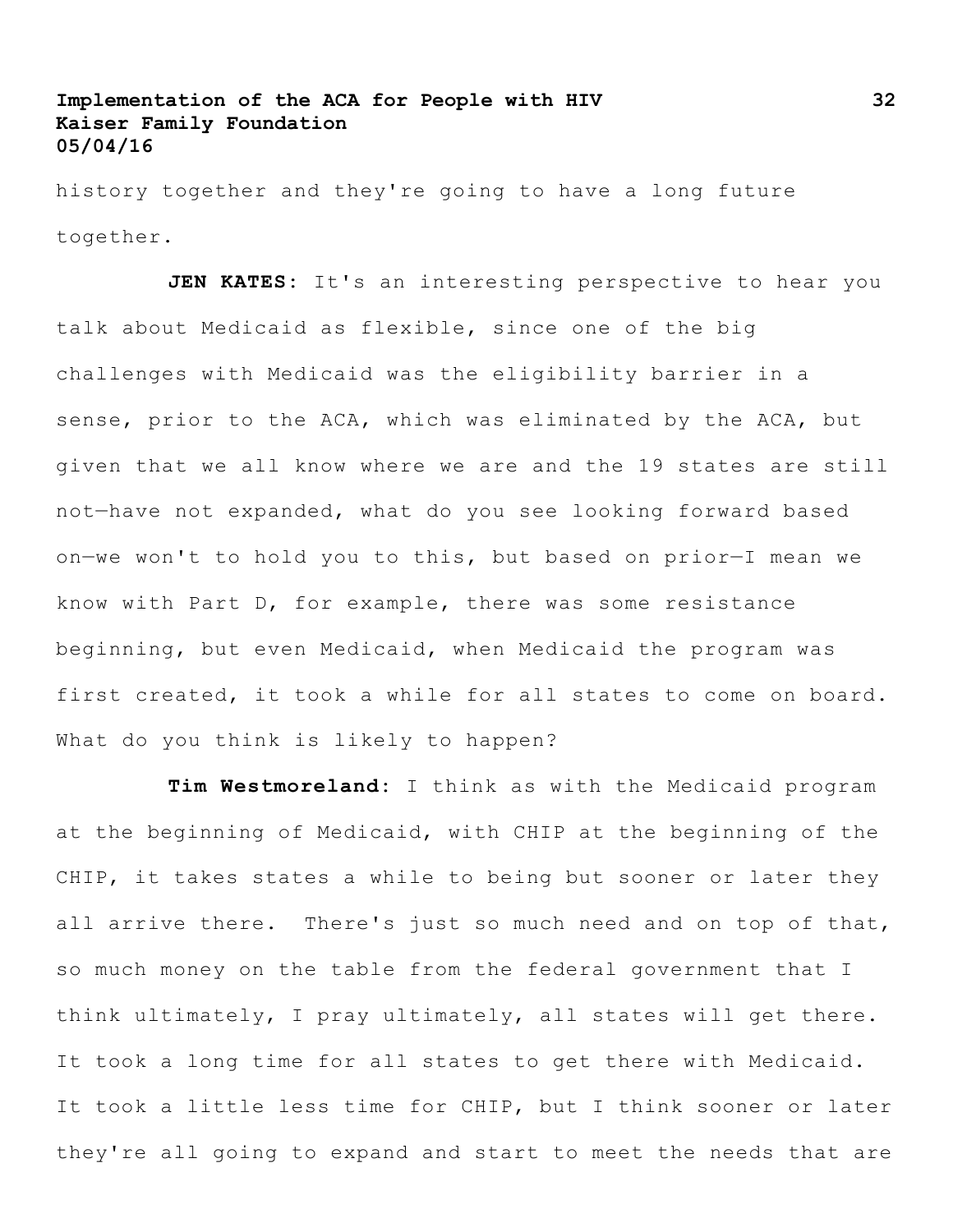JEN KATES: Thank you. John, turning to you, can you tell us a little bit more about AIDS Arms and what your role is, the population you're serving, or anything you want to share but the history, too, would be great.

**JOHN CARLO:** Sure, thank you for having me and thank you for having this program. I think it's really, really critical given in the time where we are around the ACA and the implementation. Before I start, I just want to say I am in strong support of the ACA, so I'm going to make some comments that might appear to be critical, because I think we do have challenges and we have been seeing quite a few in Texas, but I want to start off by saying, I do support the program itself.

Our organization is celebrating its 30<sup>th</sup> anniversary this year. We started as a case management organization with a staff of three. Today, we are just over 105 employees, provide medical care at two sites, we have five physicians and three mid-levels, and we are seeing just over 2000 patients, all living with HIV and AIDS.

You know, the growth, of course, was really around the notion of Ryan White itself and the comprehensive care and the approach, which I believe is incredibly important to addressing the HIV crisis as a community but also, to address the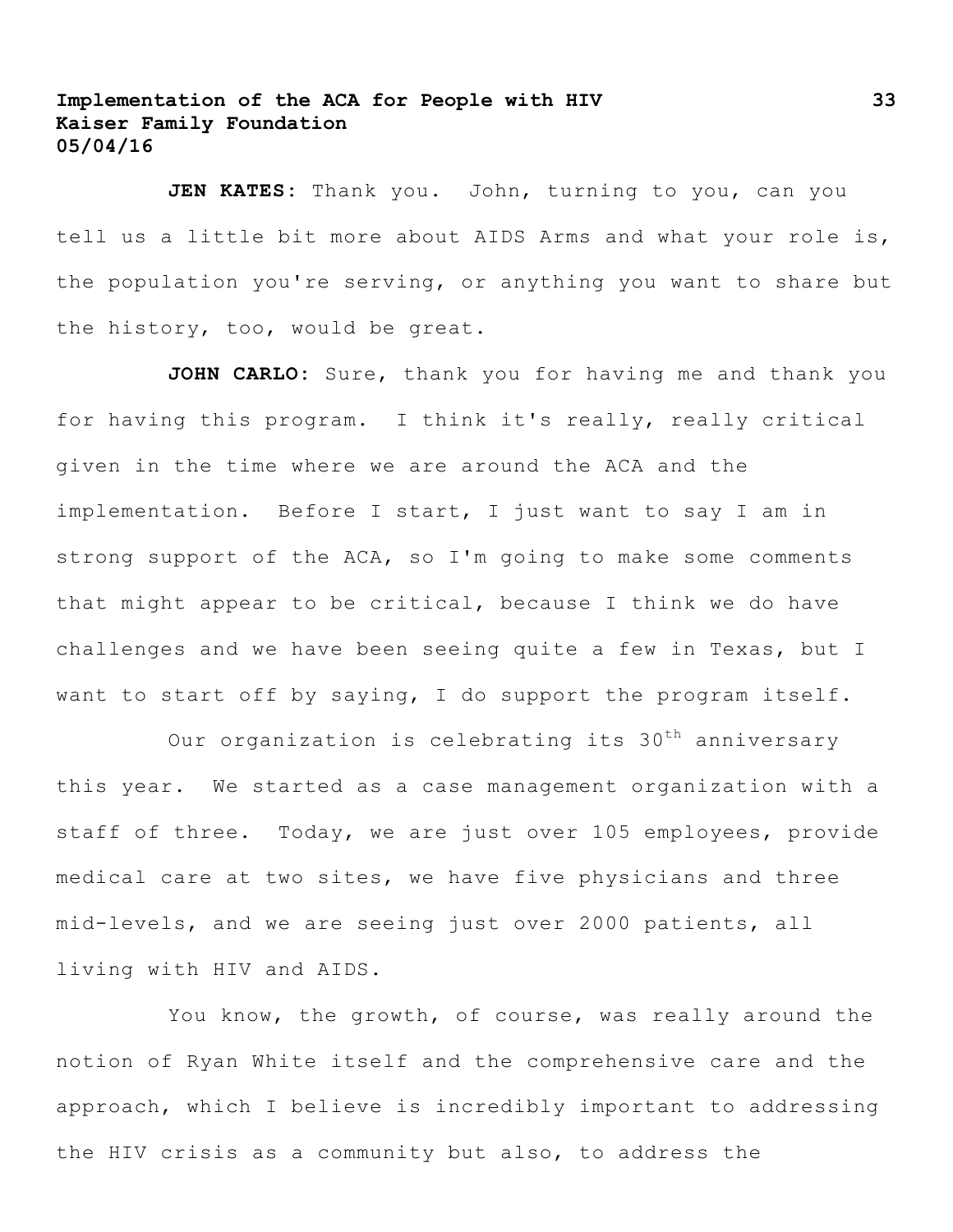Just a little bit about—I'll focus on three areas because it's interesting our view and our approach, because I look at this as three different domains. First, we're an employer and we have over 100 employees. Since the ACA has implemented, our premiums the first year it was implemented went up by 56-percent.

The next year, by 28-percent and we had to redo our program to go from a PPO, which was a good insurance to a high deductible plan which basically doesn't cover anything up until \$6300. We're still even with that, still paying about \$7000 a year per employee and, in fact, we would have been subject to the Cadillac tax even with that plan, had that not been repealed.

We really struggled, and it was really, really hard for me to have employees come in, in tears and saying I can't afford my healthcare and I've had to discontinue my care. For the organization of what we do, that really, really hurt, but we just simply could not afford the benefits that we used to be able to offer employees.

As an organization, you know, we are a medical provider, unfortunately at the beginning of this enrollment period last year, we could not get into a single exchange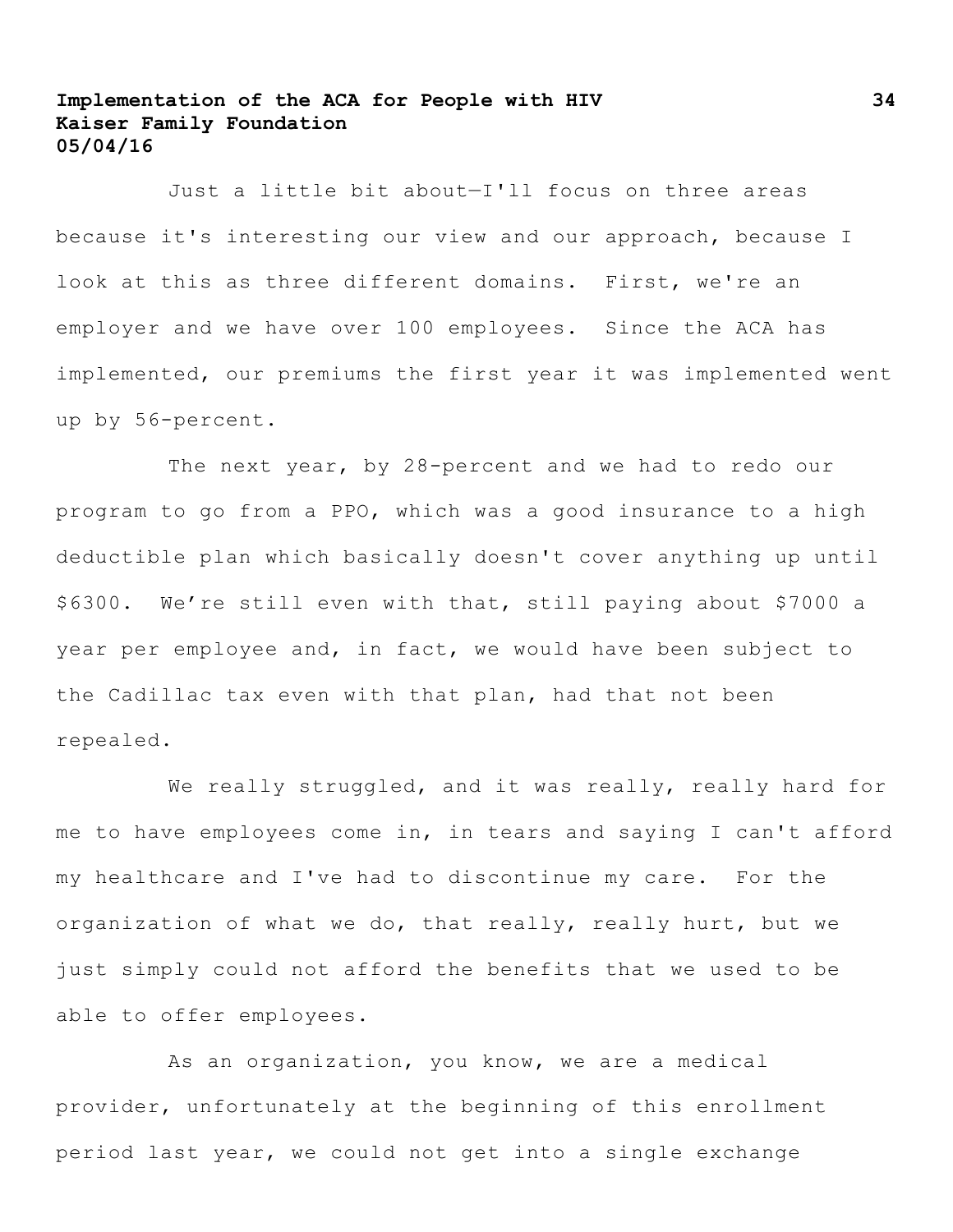We say, hey, we're an essential community provider, by law you have to provide that. They say, no, we don't even know what that is, but if we do know what that is, we've already got that covered, thank you very much.

Thankfully, we've been able to get into two plans but I'll tell you we filed complaints with our Texas Department of Insurance, we filed an Office of Civil Rights complaint on one plan that basically had no infectious diseases providers in the entire county of Dallas, despite 18,000 people living with HIV. In my opinion that is wrong.

Even the health plans, they freely admit that their networks are being narrow to cover their bases and they're also freely admitting by the way, that their provider directories are incorrect. We had physicians who we know have died that remain in network, we know the information some of the provider's prior addresses remain in the provider directories. We see a lot of challenges around the implementation around the ACA, particularly with the health plans.

Our last piece is what it's done for our patients, you know, we've had patients with us for five to 10 years. They do the right thing, they get on the ACA and we have to tell them, you're going to have to find another provider, if you're going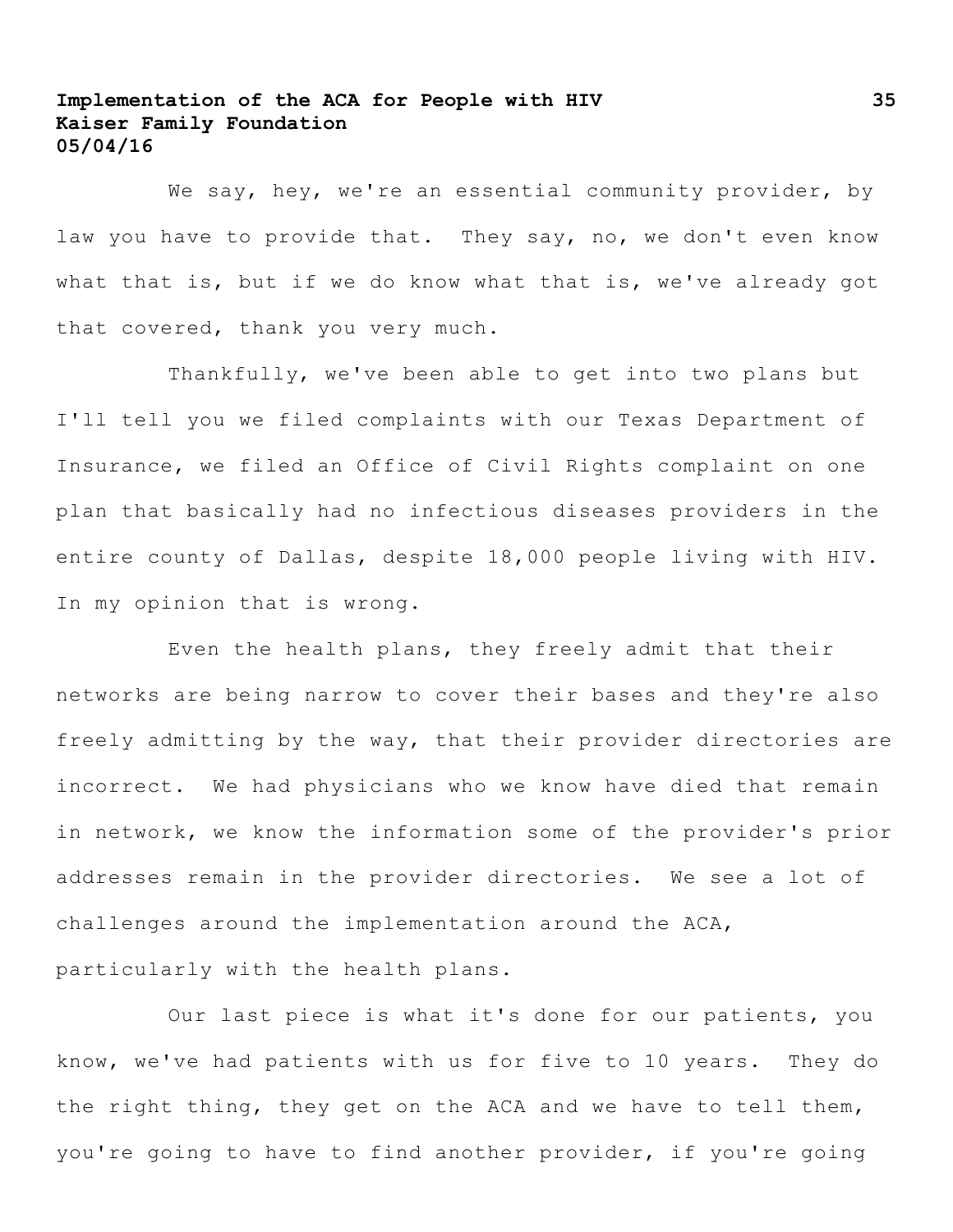a relationship with the doctor that they trust and really their care and we're having to make those hard decisions for patients.

We've even just yesterday had somebody call us and say, I can't find a single ID doctor that's in the exchange plan that I've chosen, will you see me? We're struggling with that. I mean, do we take somebody who is an out of network knowing that there's some risk there? We're really concerned about how that impact is going to be.

The last thing I want to mention is on the Medicaid expansion just because I think it's another piece of this. Those of you familiar with Texas politics, we are not going to be expanding Medicaid anytime soon, and unfortunately, there's a very politicized process right now, that basically is implemented, that's just basically holding us back.

I will say though, that there is a greater problem in that access does not equal coverage. In Texas, the way the Medicaid system is run now, just as an example, an office visit at our clinic, we get about \$35 for that visit. There was parity originally, but our legislature actually voted to not have Medicare or Medicaid parity.

We're going to be back at the \$35 rate. I don't know how we would stay in business if we had to transition all of our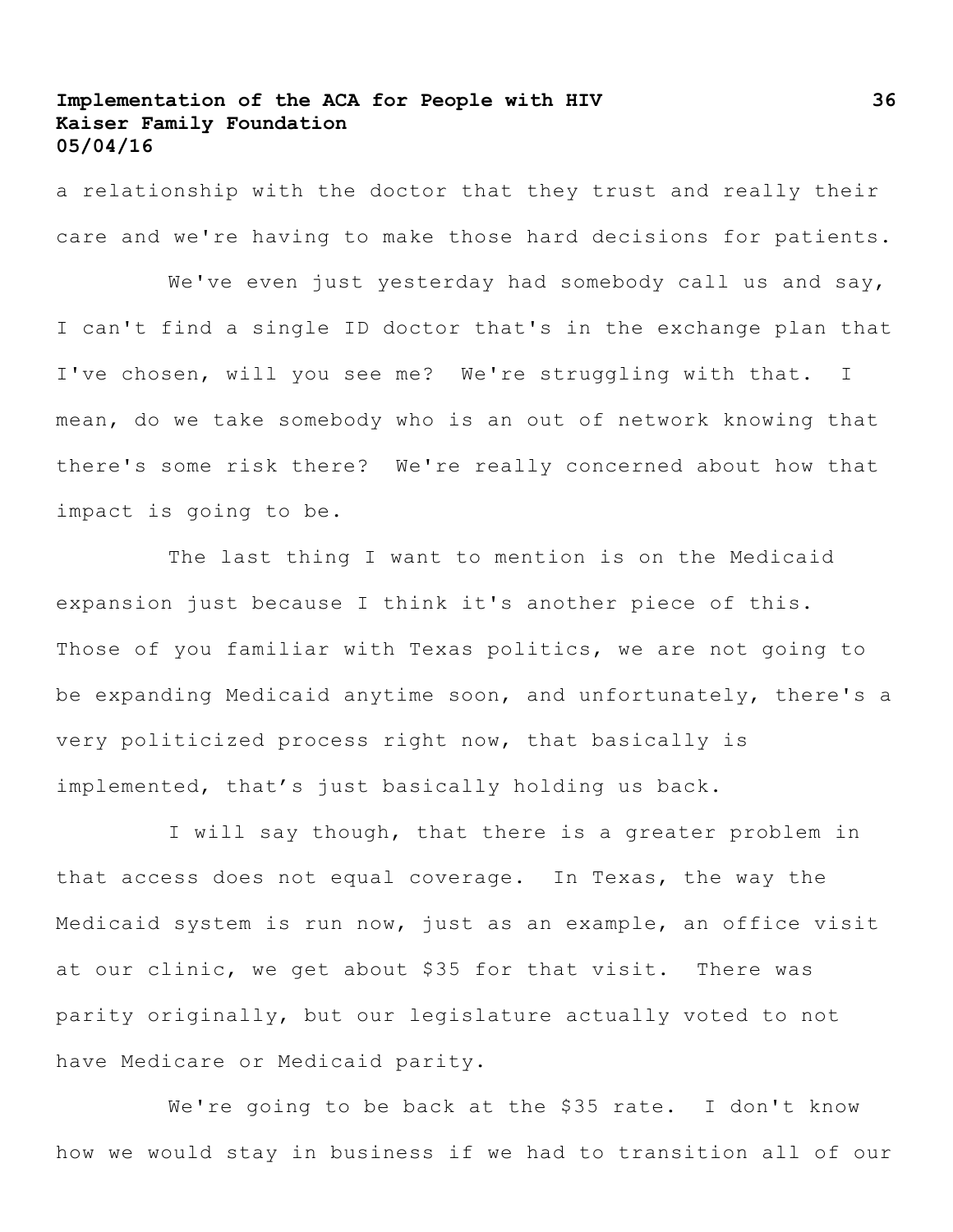We're looking at that, how we can do that but that's a real concern for us. The last thing I'll mention, though, is providers' Medicaid acceptance in Texas is very, very low. About 19-percent of primary care doctors even take new Medicaid patients. We even have hospitals, nonprofit hospitals, that don't take Medicaid, at least the managed care plans for Medicaid, and I think that's really wrong.

I mean, I really am concerned when we have patients that can't get procedures done and they have to go to places like UTMB in Galveston, 400 miles away, because none of the hospitals in our area will accept the plans.

I think we support the ACA but, again, I really want us to recognize that there is particular challenges that we're experiencing, particularly in a state that's not expanding Medicaid.

Our ultimate goal, of course, is to keep people in care provide the best care that we can, and I really hope that we really use the experiences of Ryan White, and understanding of how to do this right, so that we continue to inform how to move forward in the best direction.

**JEN KATES:** Thank you for that sobering reality. One follow-up question, you mentioned patients are moving into a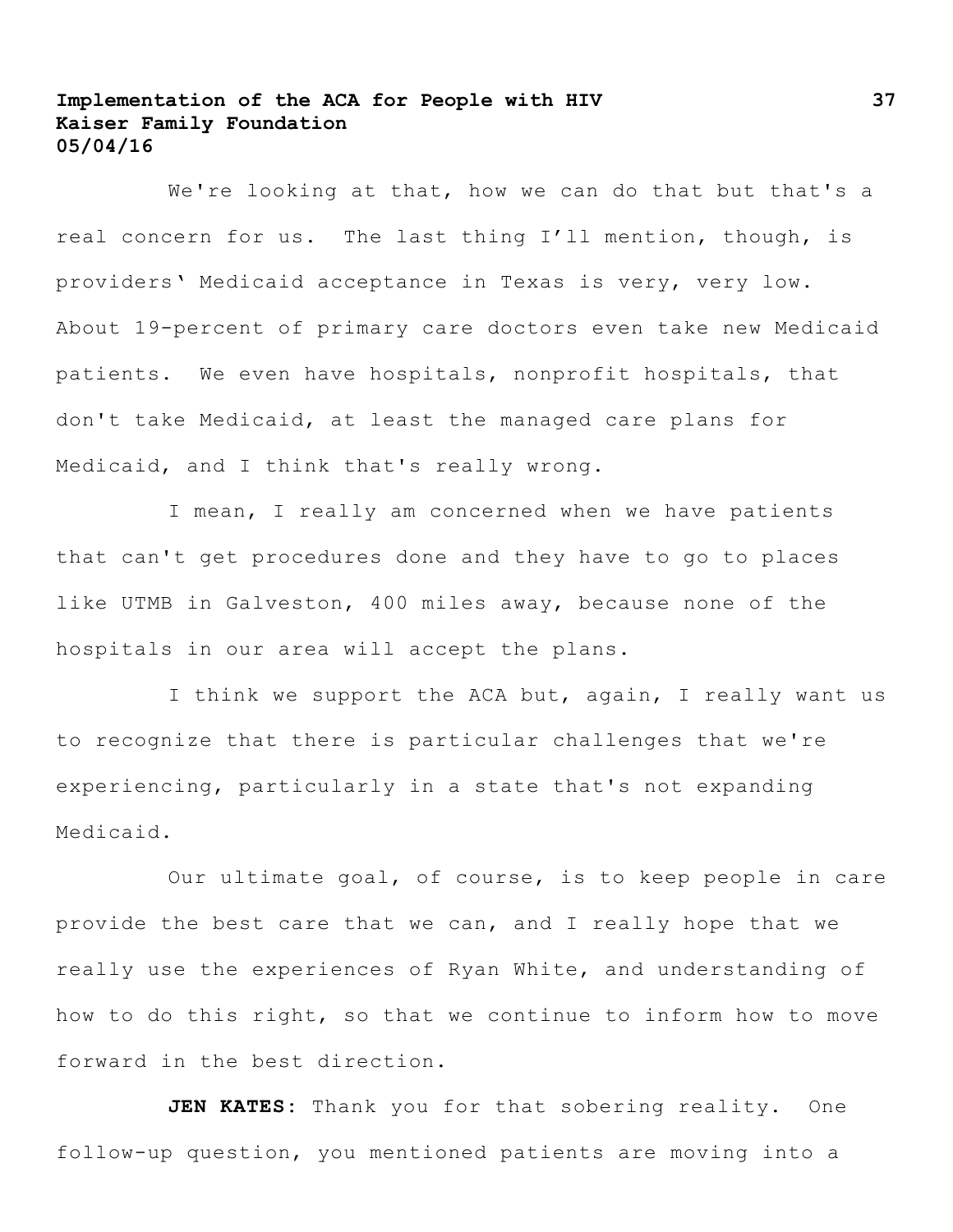**JOHN CARLO:** Right, and the other concern, of course, you know, insurance assistance for Ryan White would really, I don't believe, would cover out of network subsidies for support. You're kind of an additional loss, I think if you're—in that it could be derived in our own area, but there has to be decisions about co-pay coverage and costs like that and generally we don't—we see avoidance of out-of-network coverage costs as something that wouldn't be covered under assistance programs.

**JEN KATE:** Do you have anything that people should know about that, or is it really—and I think it points to an issue that it's very locally determined.

**LAURA CHEEVER:** It is very locally determined, certainly in the context of Ryan White if someone has insurance, there are a lot of place that—some places that has not expanded Medicaid, the Ryan White program or the ADAP program has still entered heavily into purchasing insurance for people.

In those settings, Ryan White does pay for a lot of out-of-pocket cost, including depending on why someone is going out of network, and sort of what the rationale is, helping out across the board**.** 

**JEN KATES:** Shandora, one other question for you, you've mentioned that you started—you again are in care with Ryan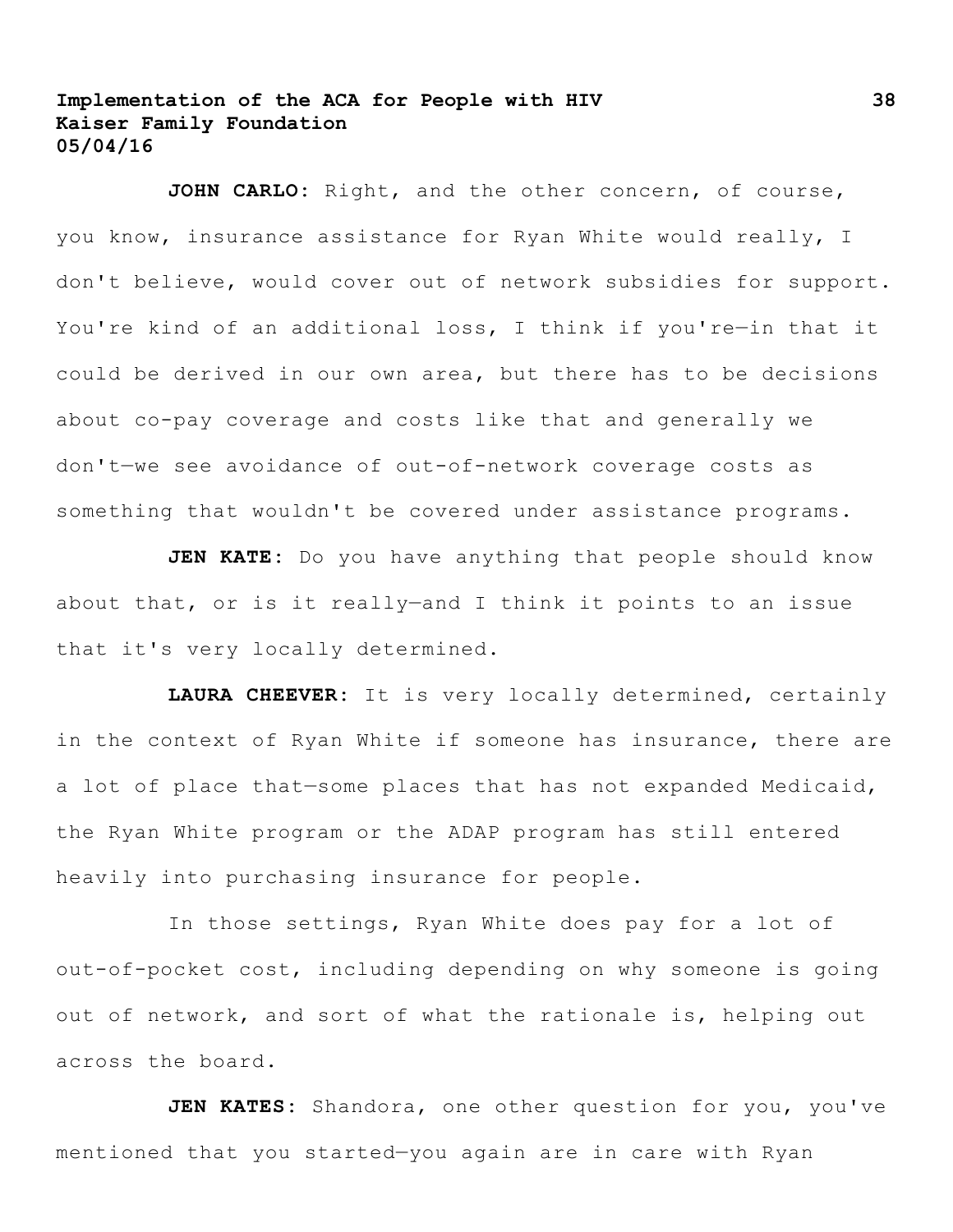got that diagnosed and started seeking treatment, and they did cover. Like I said, my history of substance abuse would not allow me to continue staying with the Medicaid. So my fault of my own, but seven years ago consistently with Ryan White, it is the best thing. It's absolutely heavenly for Shandora, in all sense of the word.

I don't idol any Gods or anything, I believe in God, but, I'm just dead without Ryan White, I know it, because I couldn't afford my HIV medications. That's a big part of my life, staying alive at this point. I have a 17-year-old that I have to watch over right now, you know and that's all I have and I'm just so grateful, I'm eternally grateful for Ryan White.

**JEN KATES:** One of the perspectives we don't have represented up here, and it's something that we're actually going to be doing more work on, is when we did these focus groups and interviews, we also included New York and California, and no one from New York and California is here.

We heard a very different story and as Lindsey was telling you, and if you go back to our reports one of the of the things that we ascertained after talking to folks, because both of those states already had fairly generous Medicaid programs prior to be ACA, and fairly generous benefits in general, a lot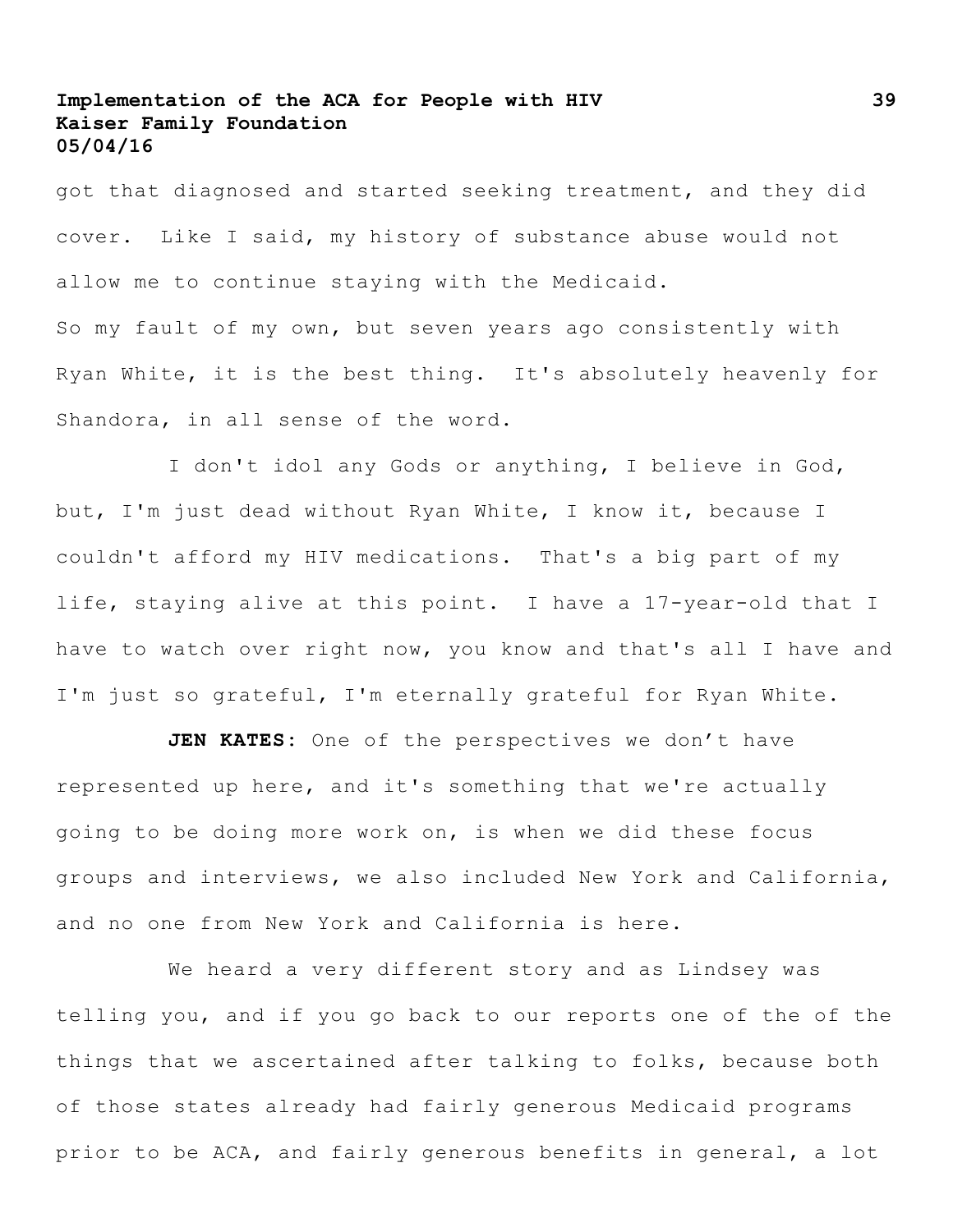There was a shift in payer and that often presented a challenge for them, in terms of certification, recertification, maybe changing networks. In terms of getting things that couldn't before that was much less of change, and I think it was very telling.

What we're wanting to do in our next look at some of this in the next look at the field is to go to states where that wasn't the case. States that have expanded Medicaid, but prior to the ACA really had very limited Medicaid coverage. An individual who is poor but not yet disabled, and met the income qualification but was like an adult without dependent children, for example, would not be eligible.

A state like that, where people are effectively shut out of Medicaid and then all of a sudden were eligible. We're going to try to get that experience, because I think we'll hear some different things that we haven't heard before, people having Medicaid coverage for the first time, we're going back into Medicaid and see what that meant, and also the ongoing role of Ryan White.

I think we're now up to the point where we're going to get to turn to folks in the audience, and first, actually I'm really pleased today that we have Dr. Amy Lansky with us, who is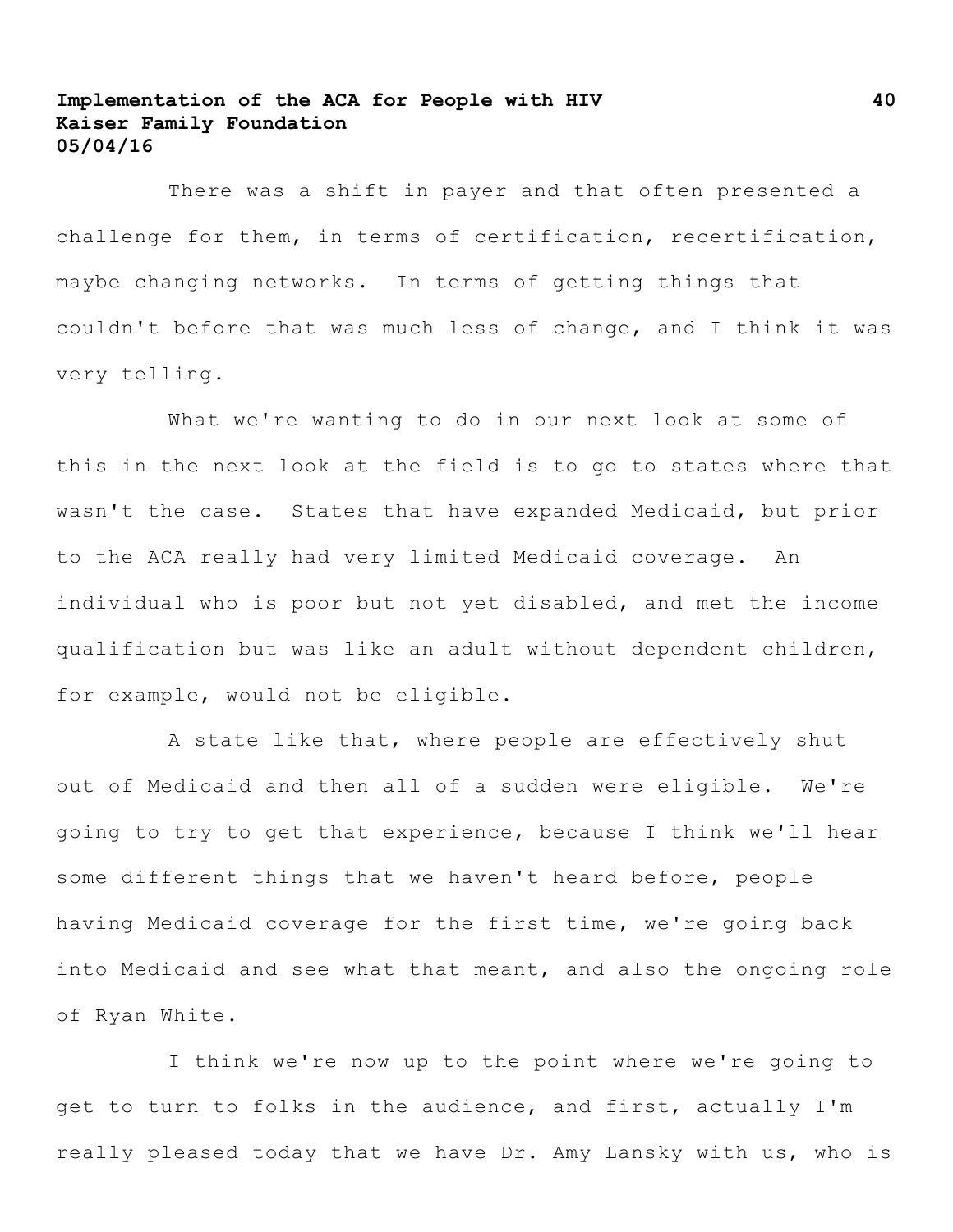grateful that she came and has been here the whole time and is staying we us.

We know that you're very busy, one of the things that you're doing and you worked with your predecessor Douglas Brooks to launch and update on the National AIDS Strategy. That was very innovative and visionary and looking forward and now you're in the rest of the Obama administration working to implement as much as you can, so we appreciate you taking some time to talk to us. We're just hoping you could share some words about the strategy and what you're trying to do, and then anything related to what we've heard today. Thank you. You can come up.

**AMY LANSKY:** Good morning, and it's nice to see you all here, it kind of brings me back to the blizzard and I'm glad we're having nicer weather. I also wanted to say thanks to Jen and the team here at Kaiser Family Foundation for hosting this event, and also for their commitment to issues around the Affordable Care Act and the Ryan White Program and really making sure that all of us understand both of these, I think kind of complicated topics, so thank you for being our educators.

I did want to take a couple of minutes to talk about the strategy. We have made a lot of progress over the past eight years, in terms of policy, in terms of science and our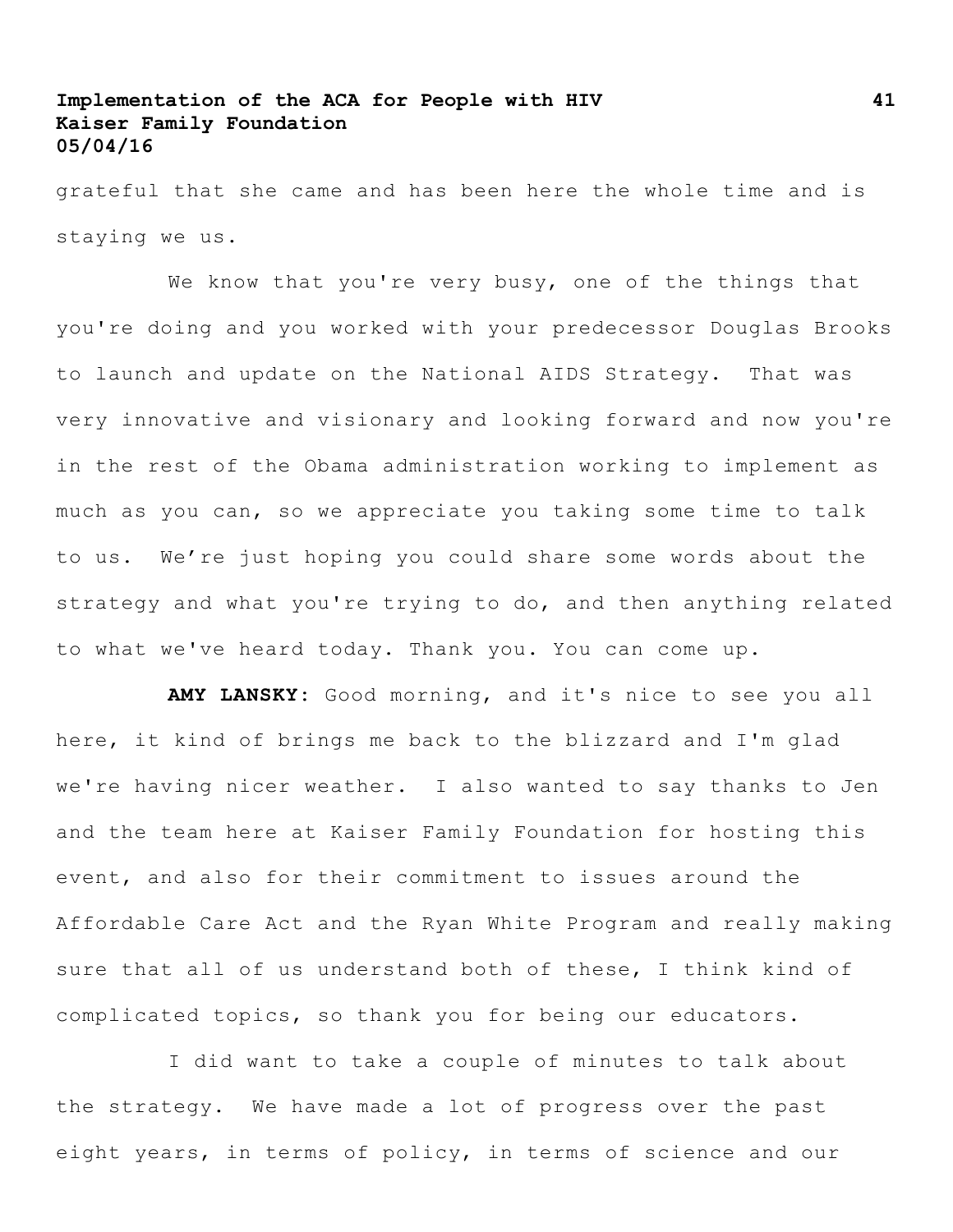As Jen said last summer, we released the strategy and it has really guided our work over the past year. It will serve as a road map through 2020, and allow for- I think- a seamless transition across administrations because it's very clear what needs to be done. I think it can transcend some of the politics, she said hopefully.

One of my important roles is to do this, which is to talk about the strategy and what we're doing, and I think the strategy makes it really clear that people living with HIV and people at risk for HIV need healthcare coverage. Really taking together the provisions of the Affordable Care Act and the Ryan White Program are really a powerful cornerstone of our response.

One of the things in the strategy that calls for seamless systems to link people into care, and this requires continuity of coverage, including through the Ryan White Program with, as we've talked about today, assistance with enrolling in coverage and also premium payments. Certainly the retention in care with provisions under the Affordable Care Act and the safety net of Ryan White are really critical for reaching this goal.

One of our other goals in this strategy is around reducing disparities. I think clearly access to coverage and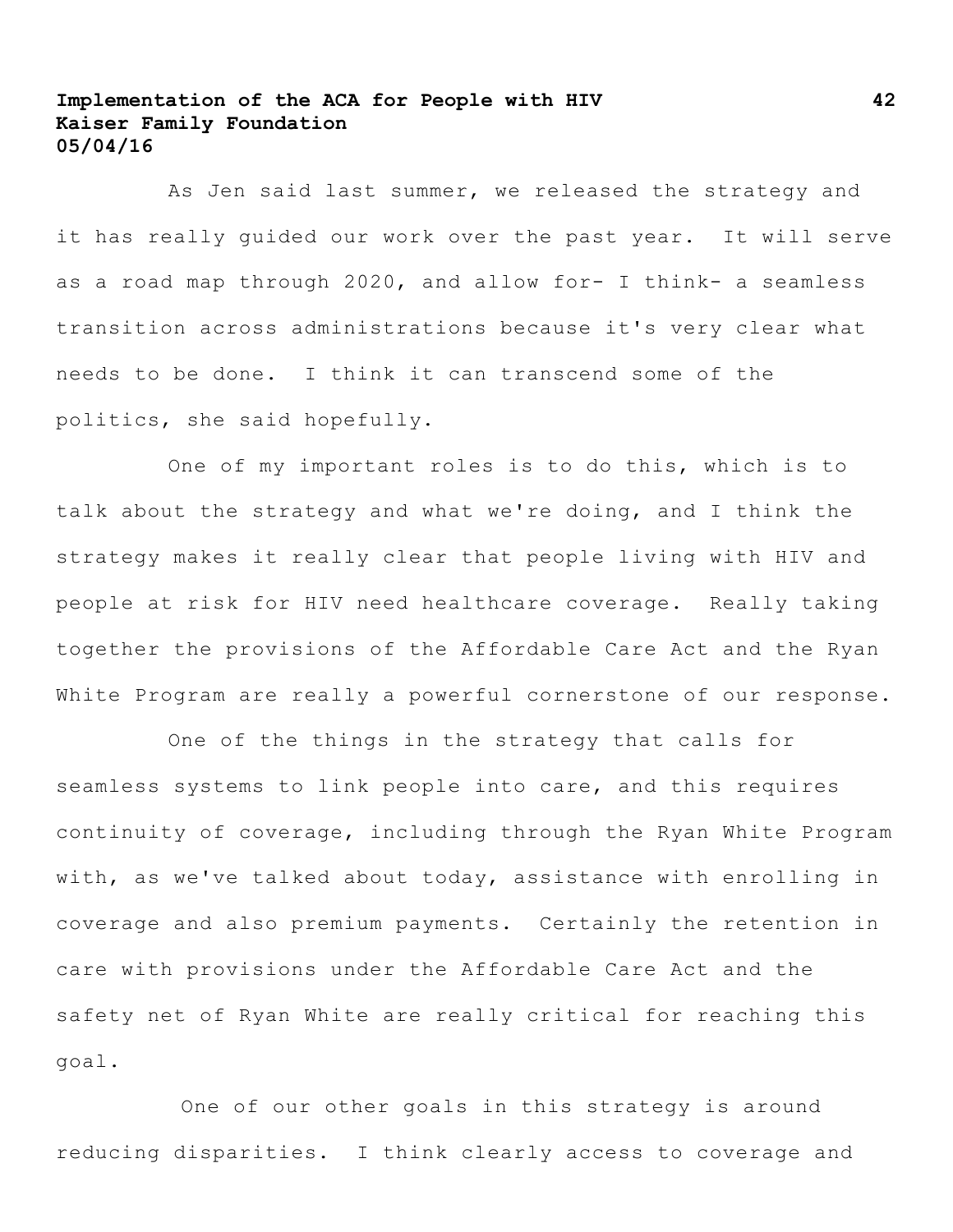The role for the Ryan White Program, I mean, I think Shandora is our greatest advocate to talk about that, but her enthusiasm is also reflected through Congress and the administration.

There's really been strong support for the Ryan White Program. I think that as we continue to see and document its successes, that that will continue that. We're working on four priorities this year in the Office of National AIDS Policy and it's related to some of the things that have been talked about today.

We're promoting testing and linkage to care and linkage to prevention services, for those who test negative. Certainly the implementation of the Affordable Care Act, and continued provision of services through Ryan White are critical to these efforts. We're focusing our resources where the burden of HIV is greatest. I think that the way some of the Ryan White funds are distributed is a really great example of that, and how we need to be sure that we have adequate resources and are putting our money where that burden is highest.

We're developing three additional indicators, to help monitor the strategy. These include uptake of PrEP, HIV stigma and HIV among transgender persons. These reflect important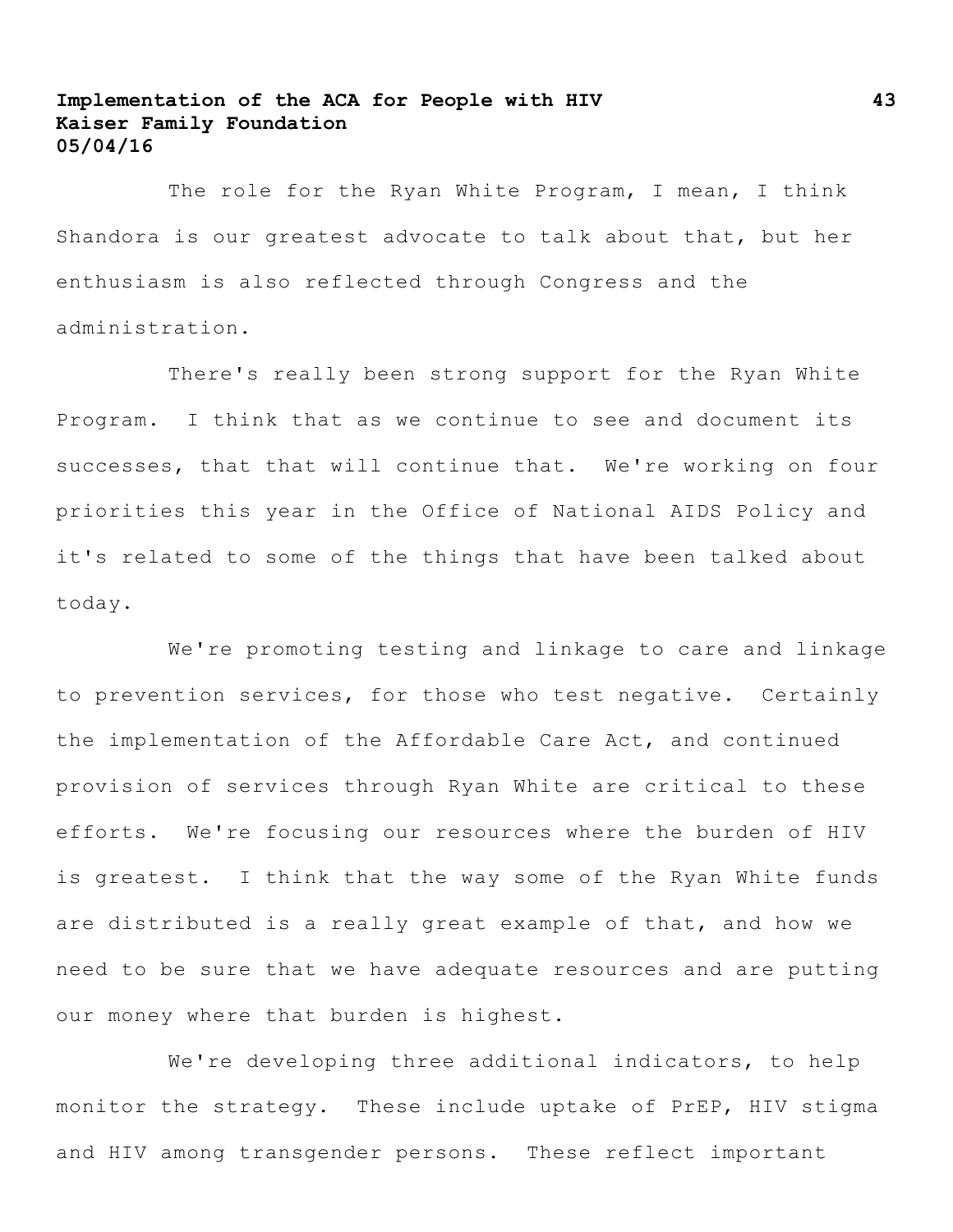Lastly, we're doing our part to address the opioid epidemic in the United States and doing our part means preventing HIV outbreaks and addressing some of the increases in viral hepatitis transmission.

I think that linkages within the Ryan White Program to substance use disorder treatment, treatment for hepatitis C and co-infected people, are going to be important aspects of achieving these goals. Lastly, what I want to do is just urge all of you here today, those of you on the panel, those of you in the audience really think about what can help us fully implement the Affordable Care Act to maximize the benefits of the Ryan White Program. It's really going to take all of us working together with our resources and our policies and our programs to help achieve the goals of the strategy, so thank you.

**JEN KATES:** I actually want to add just one thought about the strategy and we also have Jeff Crowley here who is the original architect of the strategy as the first ONAP Director under President Obama.

For those of us who work also on issues outside the US, on global HIV, there's been strategies in the global sphere for a while. Some of them don't always work, but there's always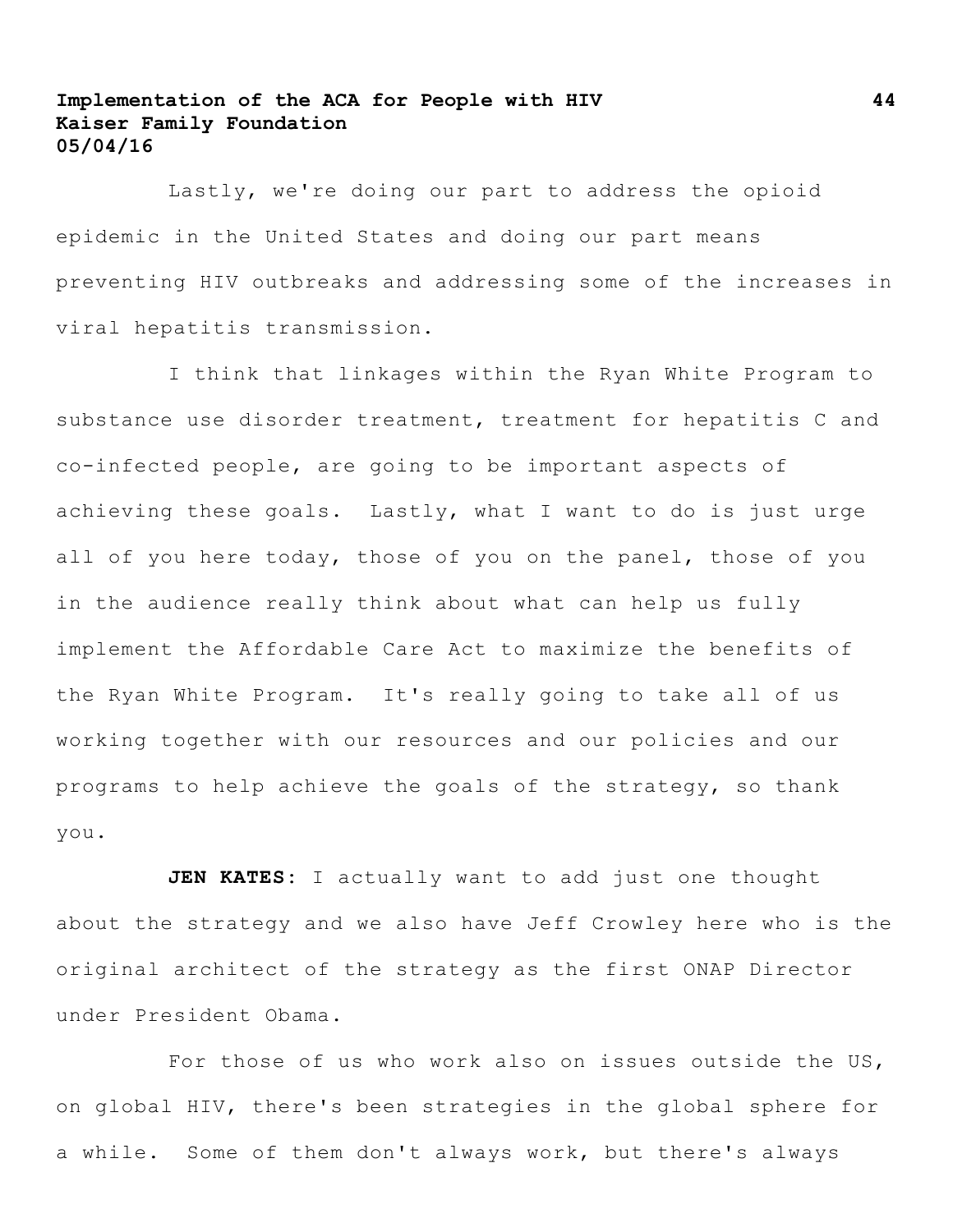It was really a challenge that we hadn't had that in this country. Starting to get that in 2010 and to now have it carry through and as you said, it can hopefully transcend a change in administrations, because it really is something that while we might not achieve everything in it, having that normative framework and that structure is really important for ending an epidemic, so thank you. I take to heart what you said about figuring out what we all need to do.

Now it's time for all of your questions, what we'll do is we'll take three at a time. If you have a question for specific panelist please let us know, if not, we'll turn it over after the three, and just identify yourself. Thank you. Carl?

**Carl Schmid:** Hi, Carl Schmid, so Shandora, I wish we could bring you to the Hill, to our Georgia delegation talk about the importance of Medicaid expansion and the importance of the Ryan White Program, but I guess my question is really for Laura. Shandora talked about her reliance on Ryan White, and she doesn't have health insurance, but you know, the Ryan White Program as you said can pay for premiums for health insurance.

I was just wondering how is Georgia doing that, and she also talked about her other needs and your study did this as well, you know the co-pays for other medications, or for other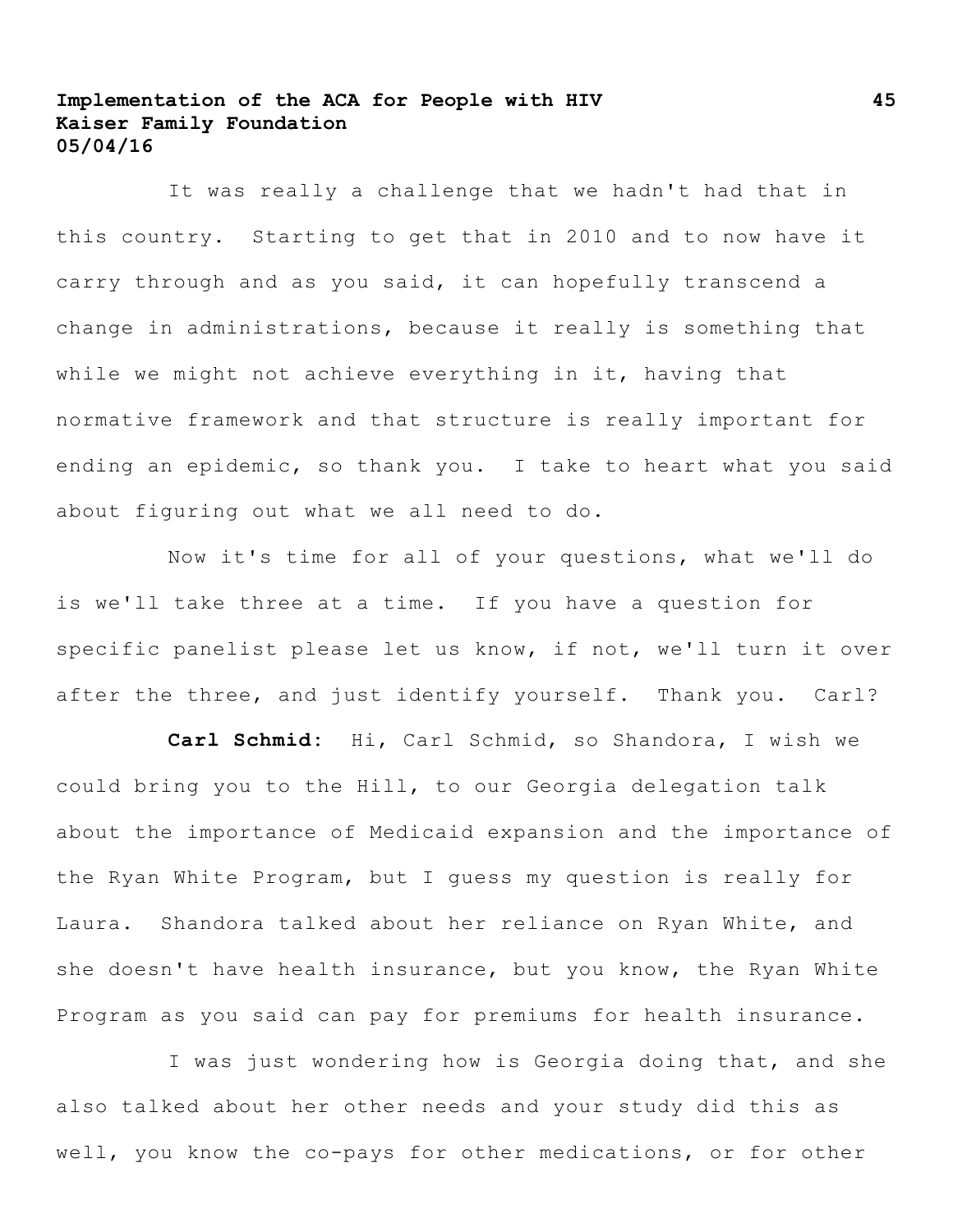**MARNIE**: Hi, my name is Marni, and I'm an attorney and I used to work in rural Mississippi doing legal services for folks who had HIV and AIDS and faced employment and housing discrimination, access to medical care. I partnered with doctors, so I formed a medical legal partnership with doctors who served low-income patients who were my low-income clients, and we worked together.

I'm hoping the folks on the ground are working together with attorneys and doctors, I want but that plug in. Second is, I also worked in Botswana as a Peace Corps volunteer in the PEPFAR program helping folks with HIV/AIDS in rural Botswana. I was able to get people on HIV/AIDS medication better and easier in my village - there was no electricity and no water in Botswana - than it was in Mississippi.

Most of it is because in rural areas, the treatment focused in rural Botswana was getting doctors to villages. They'd have mobile clinics. We'd all sit under a tree and we knew what day to come, and we'd have 15 people there, and they all got their medication. In Mississippi, the hospitals, which, as you know, in rural areas are closing, would be up to 100 miles away. People who don't own cars cannot get there.

If you have 10 different people with doctors'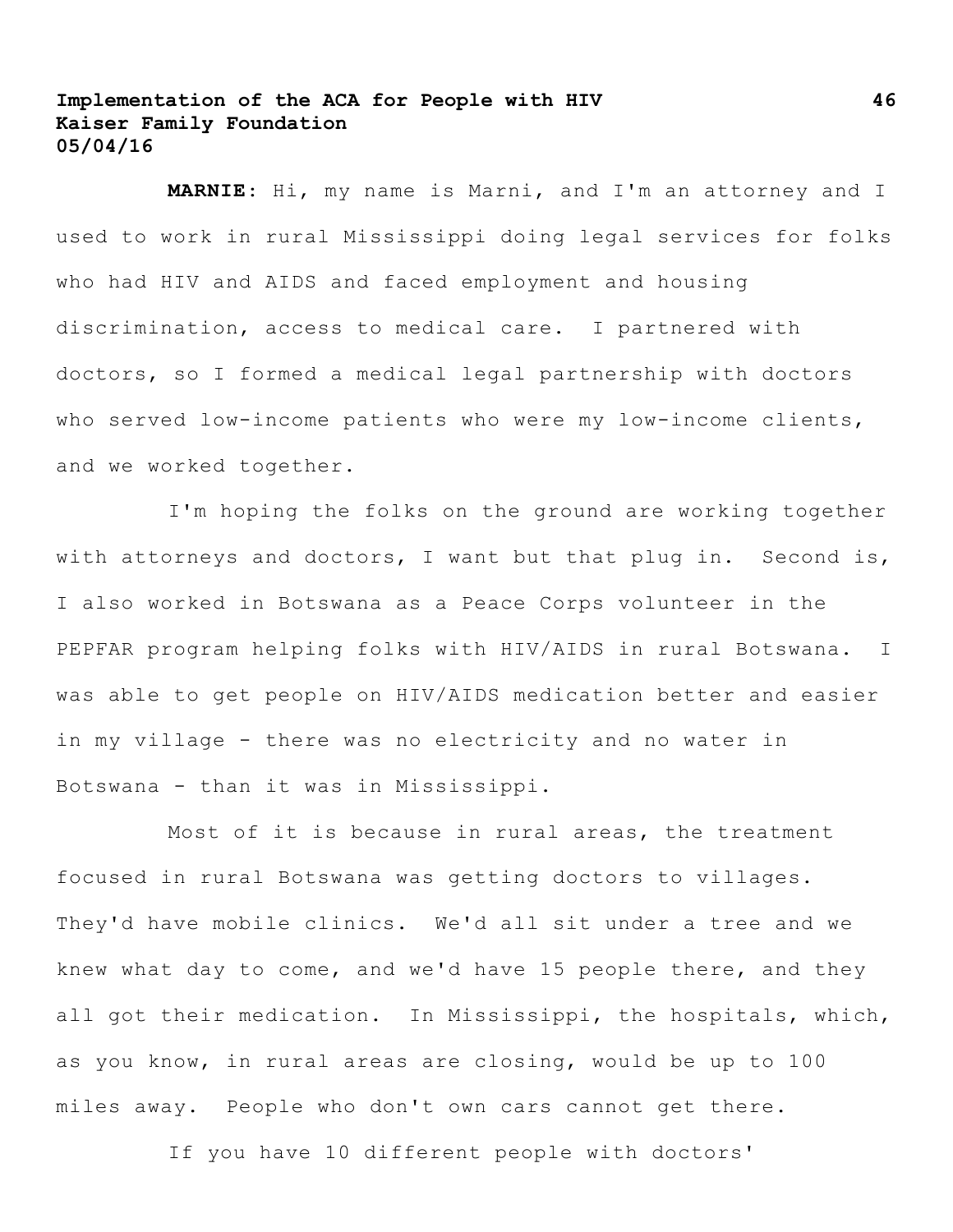**JEN KATES:** That is a good question. Ron?

**RONALD JOHNSON:** Ronald Johnson from AIDS United. I appreciate all the panelists, but I want to focus in on Tim Westmoreland's comment about the synergy between Medicaid and the Ryan White Program, entitlement reform has always been in the air. It appears probably in the next few weeks we might see another proposal around block granting Medicaid.

I was wondering if you could comment on what projected impact a block grant approach to Medicaid might have on coverage, particularly given the differences between Medicaid expansion states and non-expansion states, and how block granting Medicaid might play out in that scenario.

**JEN KATES:** One question primarily for Laura was about what can Ryan White do in Georgia for situations like Shandora to maintain her Ryan White access, but also provide a fuller complement, what are the possibilities? Second, was this issue of not only linking providers and attorneys, but why is it easier to get antiretroviral treatment in rural Botswana than in rural Mississippi? I do not know if anyone here has the answer, but that is a good question.

Last I think a really important issue is the block granting of Medicaid comes up and again and again, what would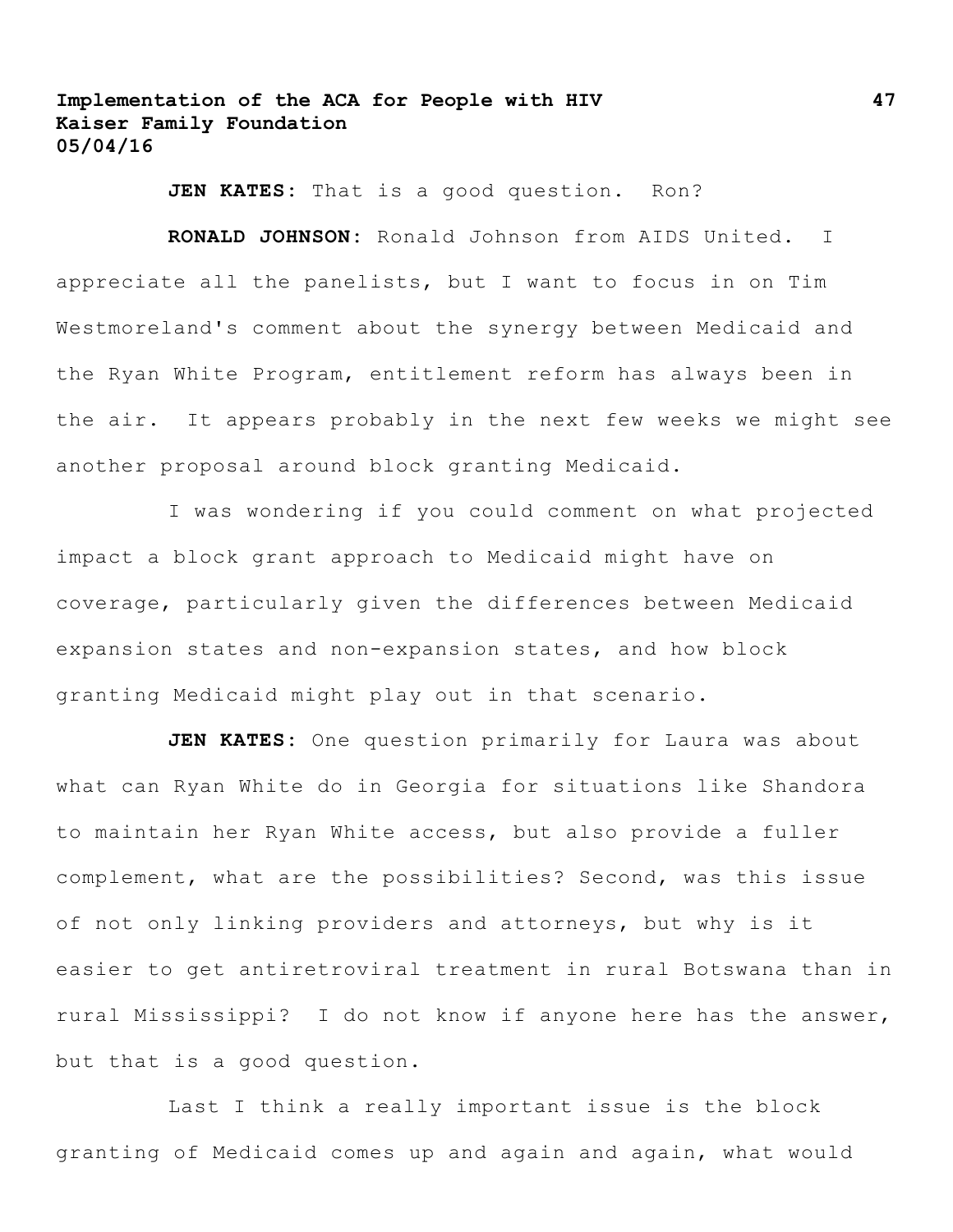**LAURA CHEEVER:** I'll start then, so I guess starting with Carl. Certainly, we have provided a tremendous amount of technical assistance to ADAP in particular, but also Part A and B grantees to look at buying insurance. They by statute in terms of ADAP it's got to be cost effective to buy insurance, but we definitely have encouraged states to do that.

There are a lot of politics around different states and capacity, but I do think that all states are really looking at that very closely and moving towards doing that. In that, we have been very clear that Ryan White funds can be used to pay co-pays and deductibles.

On the AIDS Drug Assistance side, so on the ADAP side it's relatively easier, because they're often dealing with pharmacy benefits managers and that sort of thing.

On the like, how do we pay a co-pay or deductible to a specific clinician's office is much more technically complicated. Jurisdictions are working on that, and moving in that direction, but it is a jurisdiction by jurisdiction issue.

**CARL SCHMIDT:** Do you think they can?

**LAURA CHEEVER:** They can, yes, yes, we have a policy clarification notice we put out two years ago, that outlines all of that, that's something that we would encourage them to do if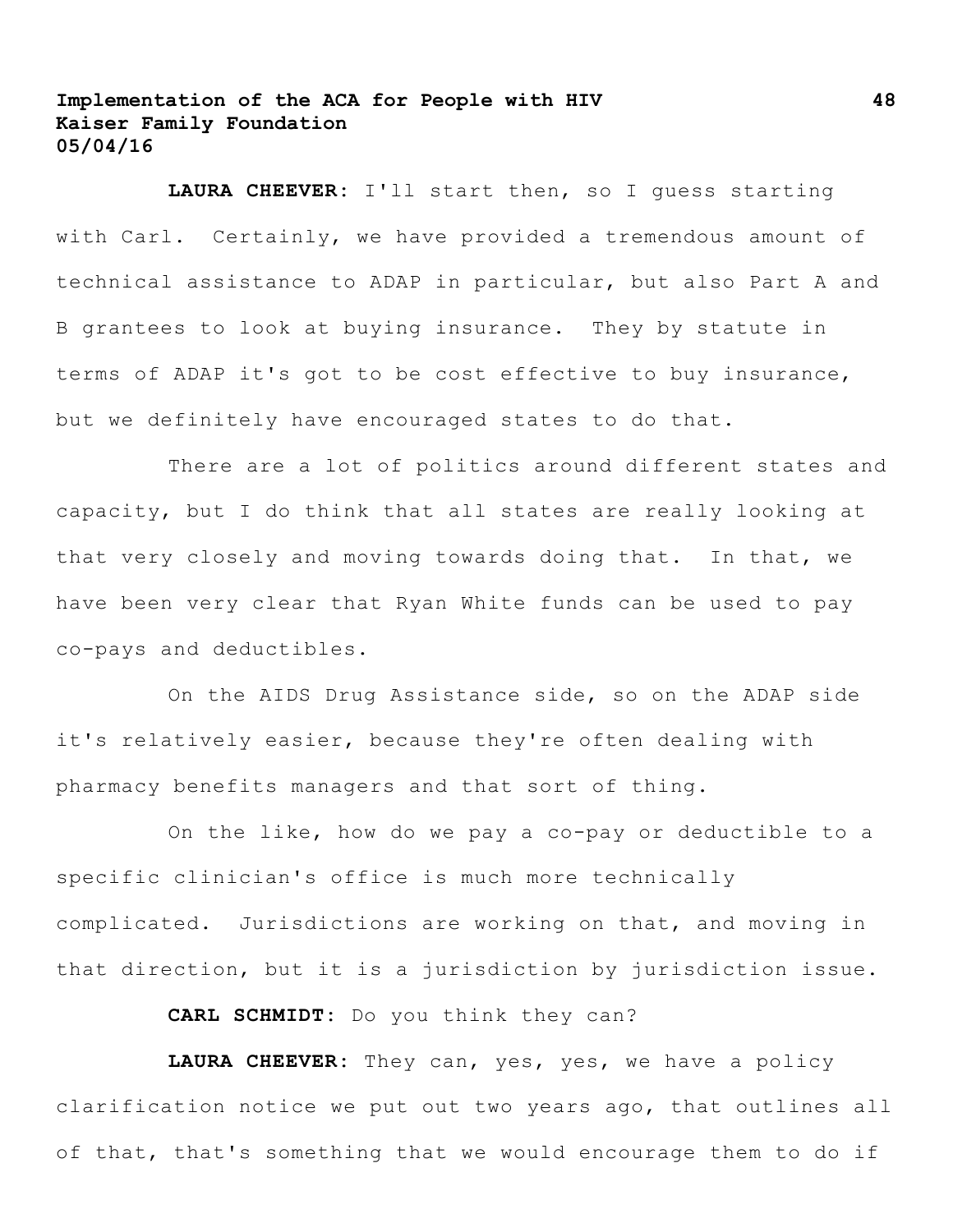we have information flowing in both directions in terms of what we can learn from places like Botswana, where or Uganda or other places that have done it very well, in terms of what we do here so that's something we're working on.

The US has an incredibly complicated healthcare system, I mean I don't even call it a system healthcare environment. That is really though because a lot of times a lot of case managers do is they try to help clients negotiate or navigate, how to get through that. We do have lessons learned, and there are a lot of, I think best practices when you look at rural community about telemedicine, about the ECHO project out of New Mexico, other things.

There are some really great things that have been done can be done to reach people. Frankly, the issues of stigma in the US, it's not a generalized epidemic, you know—in Africa where there is still stigma. The stigma here is a tremendous problem.

In a lot of rural areas, on Indian reservations, in certain communities, people do want to be here in their community. They would rather go to a different community and get care than get care in their community where they're going to see their aunty at the blood draw station and they're going to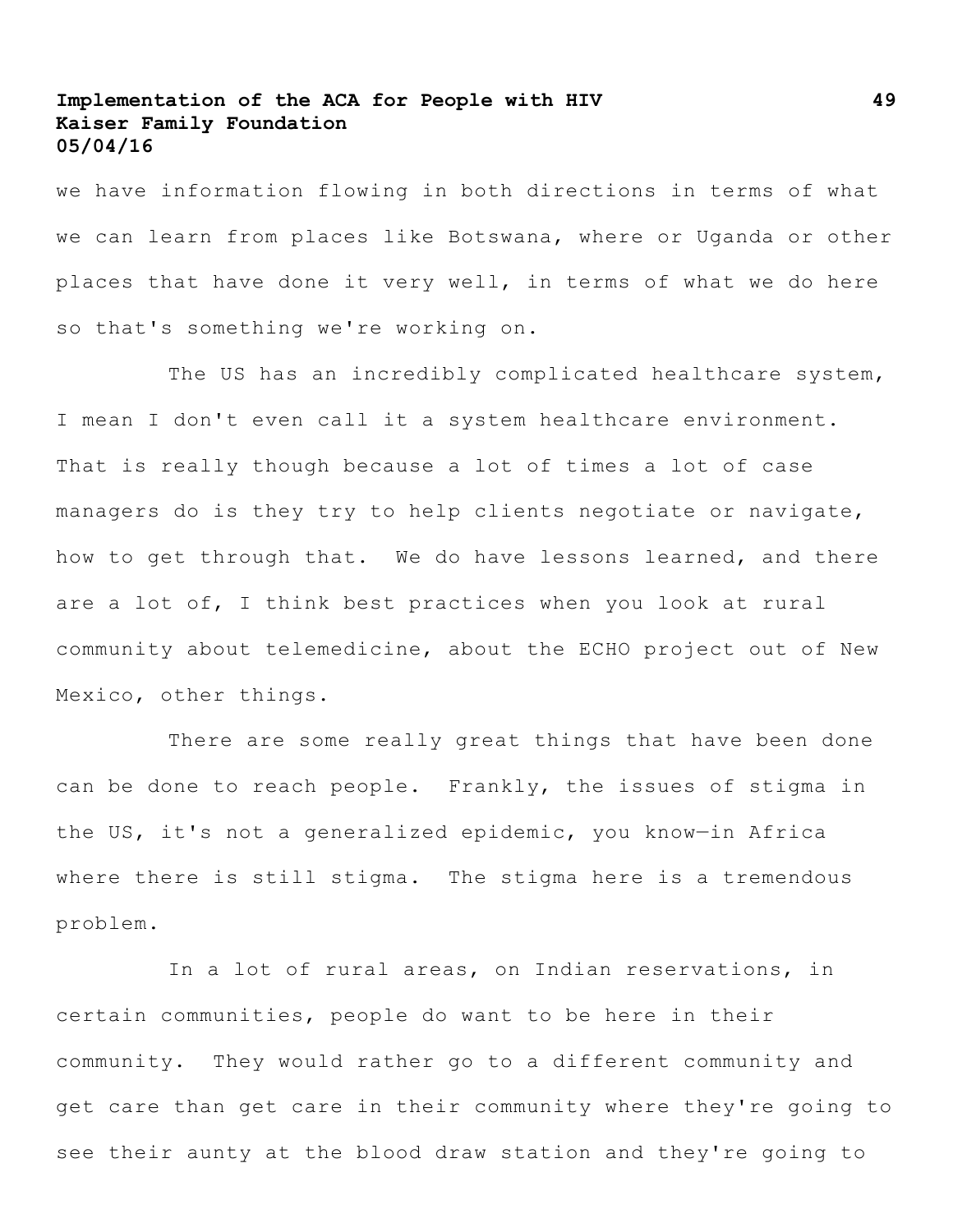there that significantly impacts our ability for people to access care.

JEN KATES: Thanks, to Carl's question, really quickly, we did a study looking at that very issue, what are states, localities doing around helping to purchase insurance and found a tremendous variety of responses and a lot of confusion.

Just as Laura said the politics were a big barrier, where some of the local Ryan White grantees were very much willing to do this, and were not allowed to do it.

Others, just not understanding the policy or the permission really to do it, so there was a lot of confusion. It's definitely an area where there could be more clarification but it's community by community. Yes, John?

**JOHN CARLO:** One of the concerns I have on that, we don't want the insurance process to create more barriers for patients living with HIV. While we all get the vision that having full coverage is a better option, I worry sometimes because insurance literacy is so challenging, it's such a complicated system, that it may not be the right choice for everybody.

Particularly, if you're having to come in with a program that subsidizes their retaining coverage, while it can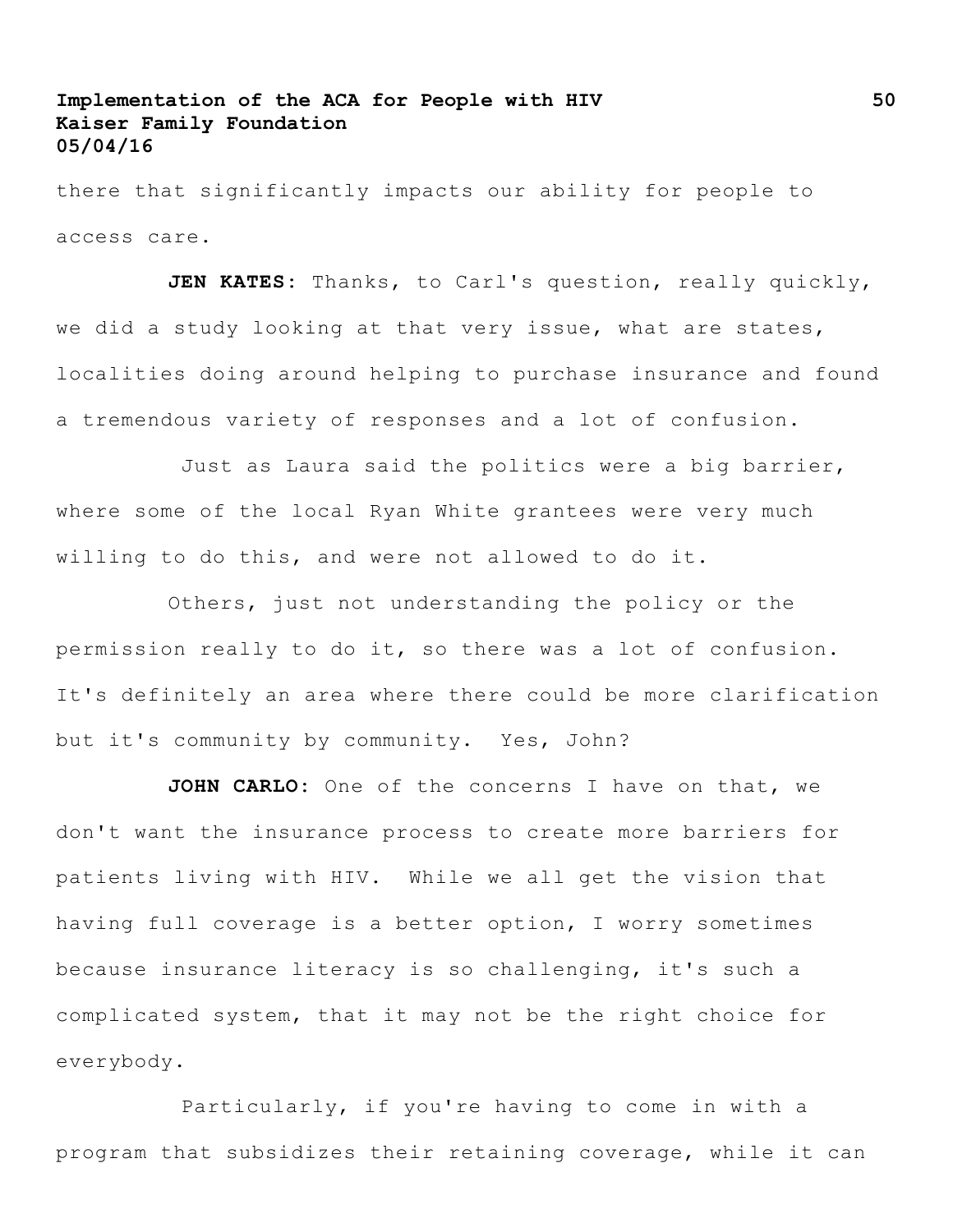out of care. I think the political points that we've just been talking about, in Texas, absolutely, nobody wants to go online and say, hey I'm supporting Obamacare by paying state funds into keeping their coverage. We're not quite there.

**TIM WESTMORELAND**: First, medical legal partnerships, I have to say, I do teach at a law school, medical legal partnerships are very interesting and innovative things, both of law students and med-students, for lawyers and doctors working together. Georgetown is now working on one for oral health in the district, for medical legal partnerships.

One of my former students is now working on one about lead poisoning and medical legal partnerships. Those of you who don't know them investigate law schools and medical schools working together to try to solve systemic problems for health and public health, they're really great programs.

They're just—I mean it's been around for a while but they're just beginning to blossom. As far as the question of Mississippi, and Botswana and a little bit in response to your comments earlier about Texas, I mean I think these are evidence of the ongoing struggles within the federal government in large but in Medicaid particularly about what is federalism?

None of the problems that you've described is a federal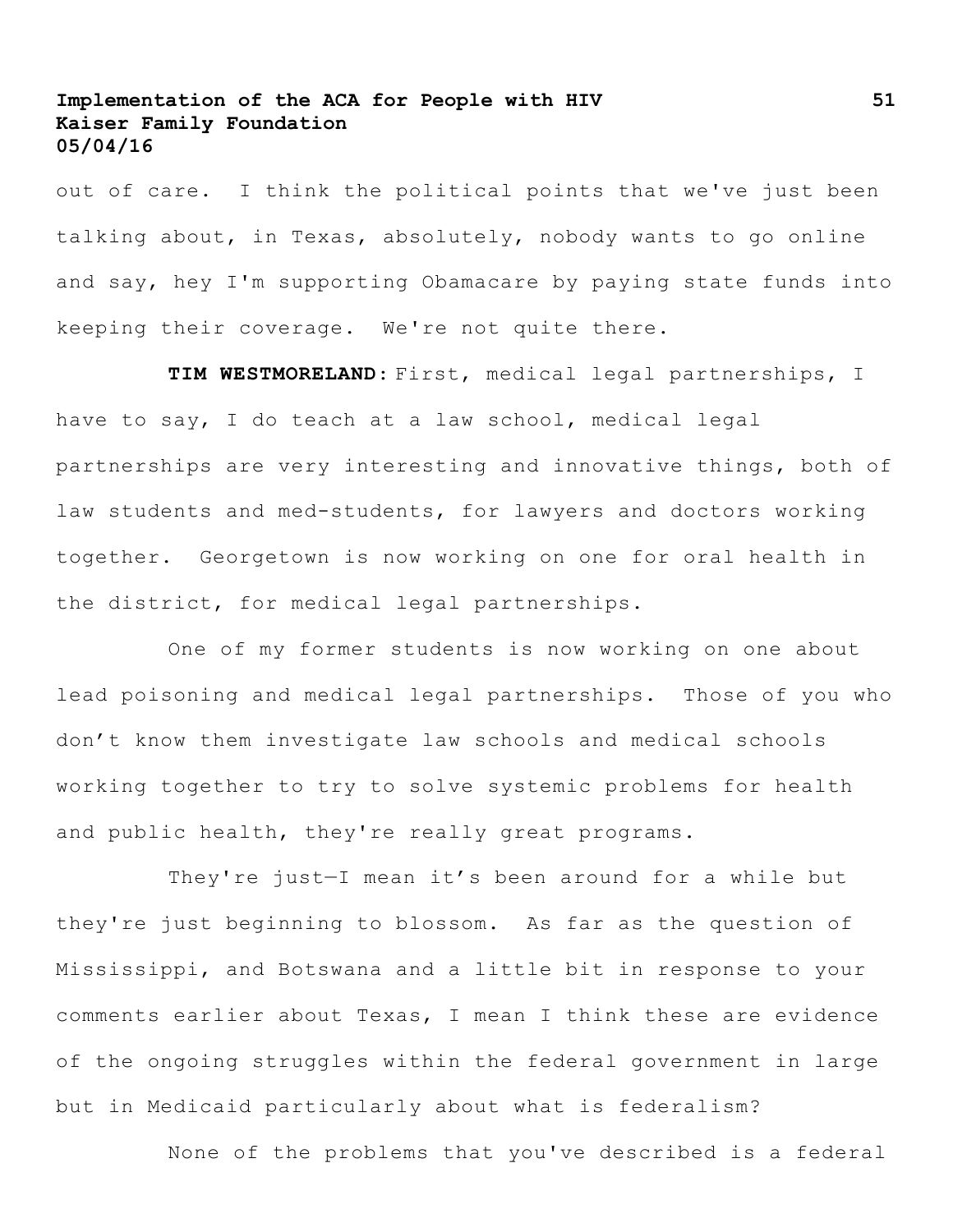stopping reimbursement levels. It would stall—I mean obviously expansion and non-expansion structure of the networks, Medicaid allows for a successful solution for all of those things with full federal participation.

It's the problem with federalism here, and you know, we tried at one point in the ACA to expand Medicaid in a federal basis and the Supreme Court stopped us in that instance. There are just some political and legal limits to how far the federal government and Medicaid can go under the traditional—under the current structure of federalism.

In response to your question about grant block granting, see above, all those problems about federalism, and also that they just get worse. It just exacerbates here. I would point out, the block grant discussion has been around for very long time. As you said, it is important for states to recognize that the only way that the federal government gets savings in the budget, which is why people say—in Washington say they want to block grant is if the states don't get as much money as they would have gotten under a traditional Medicaid program.

If they're left holding the bag, they can have fuller control over the program, which I think only drives into the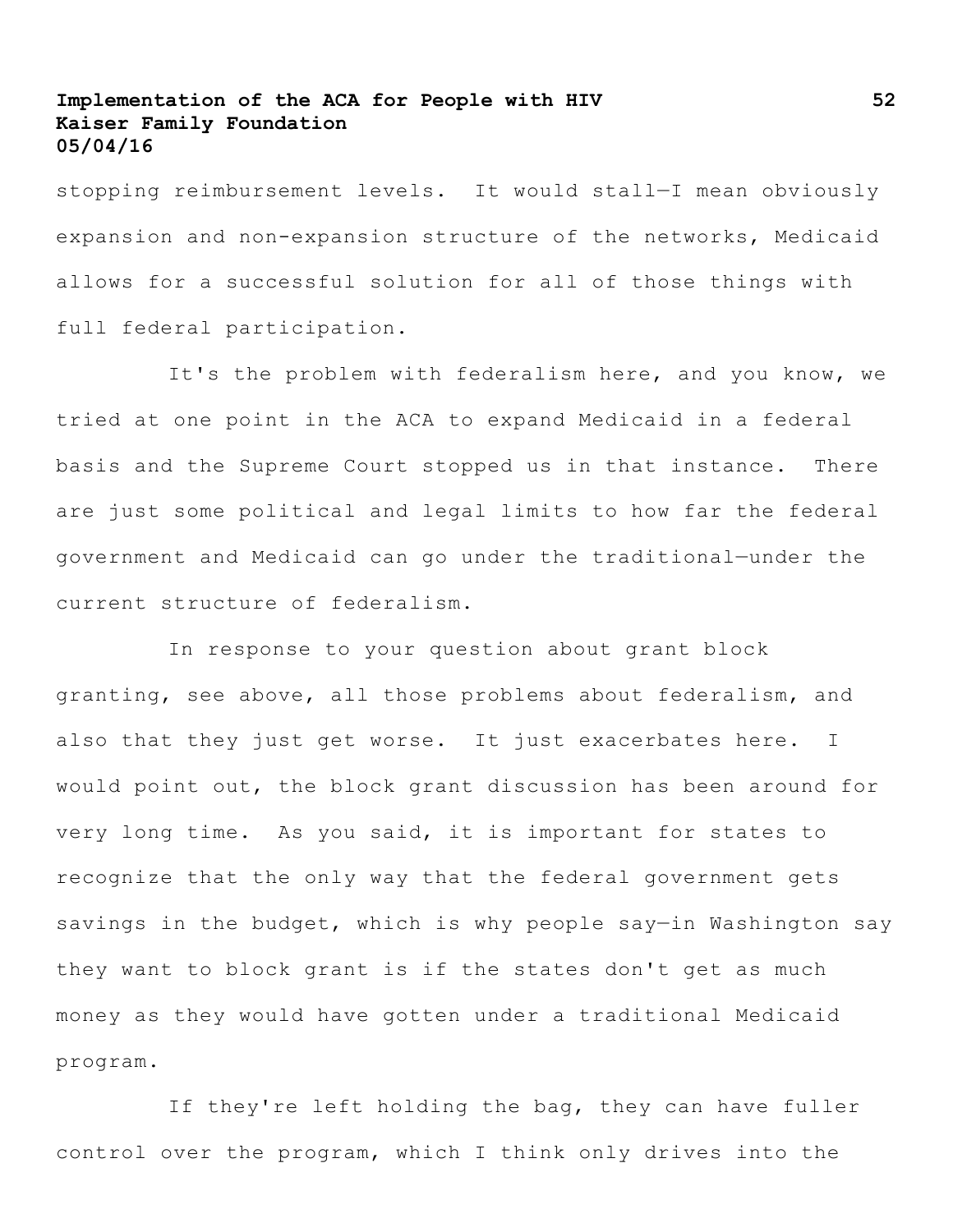I did take some comfort in the fact that during the last round of the 50 or so ACA repeals that the Congress has done, that there were Republican senators who said that they had to be sure that the repeal vote did not include repealing Medicaid, because their homes states had expanded Medicaid and it was working, and that their state could not have the rug pulled out from under them.

I do take comfort that there are some Republican senators who have recognized at least at the beginning, that Medicaid has some benefit even in red states.

Finally, you asked me to prognosticate, Mrs. Clinton has a very strong record during the Clinton administration of opposing Medicaid block grants. She was a very strong opponent during her husband's administration.

Mr. Trump has been less clear, about his stances on Medicaid, but I have to add that New York values would say support the ongoing structure of Medicaid, and see how much federal money you can get out of it. I'm hoping that his New York values prevail in that instance.

**JEN KATES:** Thank you, next round of questions. Over here, back there and then over here.

**ELAYNE HEISLER:** Hi, I'm Elayne Heisler from the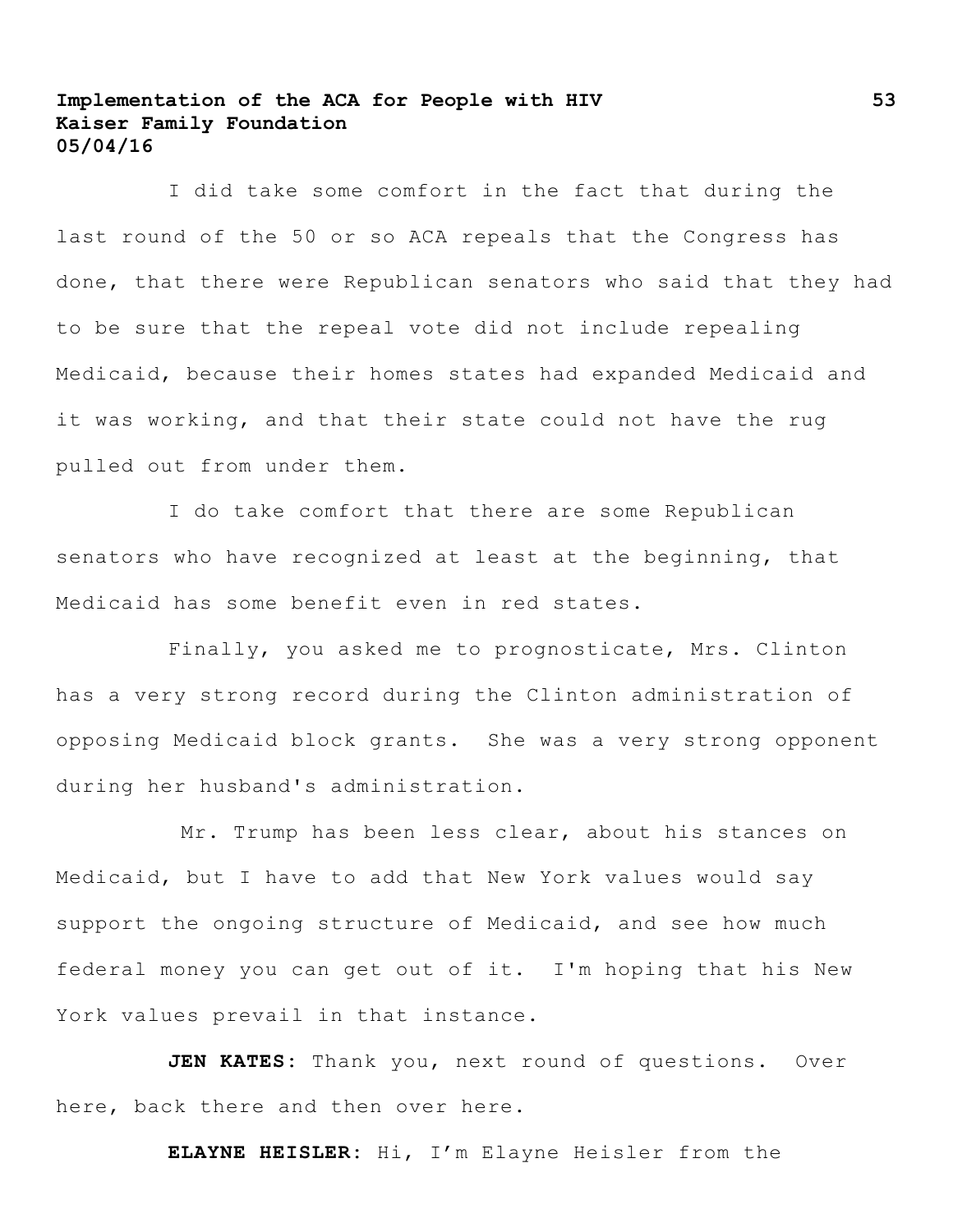perhaps avoiding care because they're worried about expense and the explanation of benefits being sent to their parents?

**JEN KATES:** Thank you.

**BERNARD AZUBUIKE**: My name is Bernard from the House of Hope Medical Clinic. My question goes to Mr. John, you said you're a great supporter of ACA. I'm also a supporter of ACA and one of the objectives of the ACA is to try to close the gap between the insured and uninsured. The ACA are adopting different strategies to try to close the gap. Currently from the current data, just like the one we just saw from Ryan White, the gap between the insured and uninsured, it's a little on the high side. My question is, do you predict the future of 0 percent uninsured population in America?

**JEN KATES:** We'll come to you in the next round. We'll take one more question this round after Andrea.

**ANDREA WEDDLE:** Hi, Andrea Weddle with the HIV Medicine Association. Dr. Carlo, thank you for your comments, they were sobering but really reinforce the work that some of us are doing to try to make the ACA work better. My organization represents HIV providers, so particularly discouraged to hear your–the news about the networks in Texas.

I'm wondering, at the federal level or national level,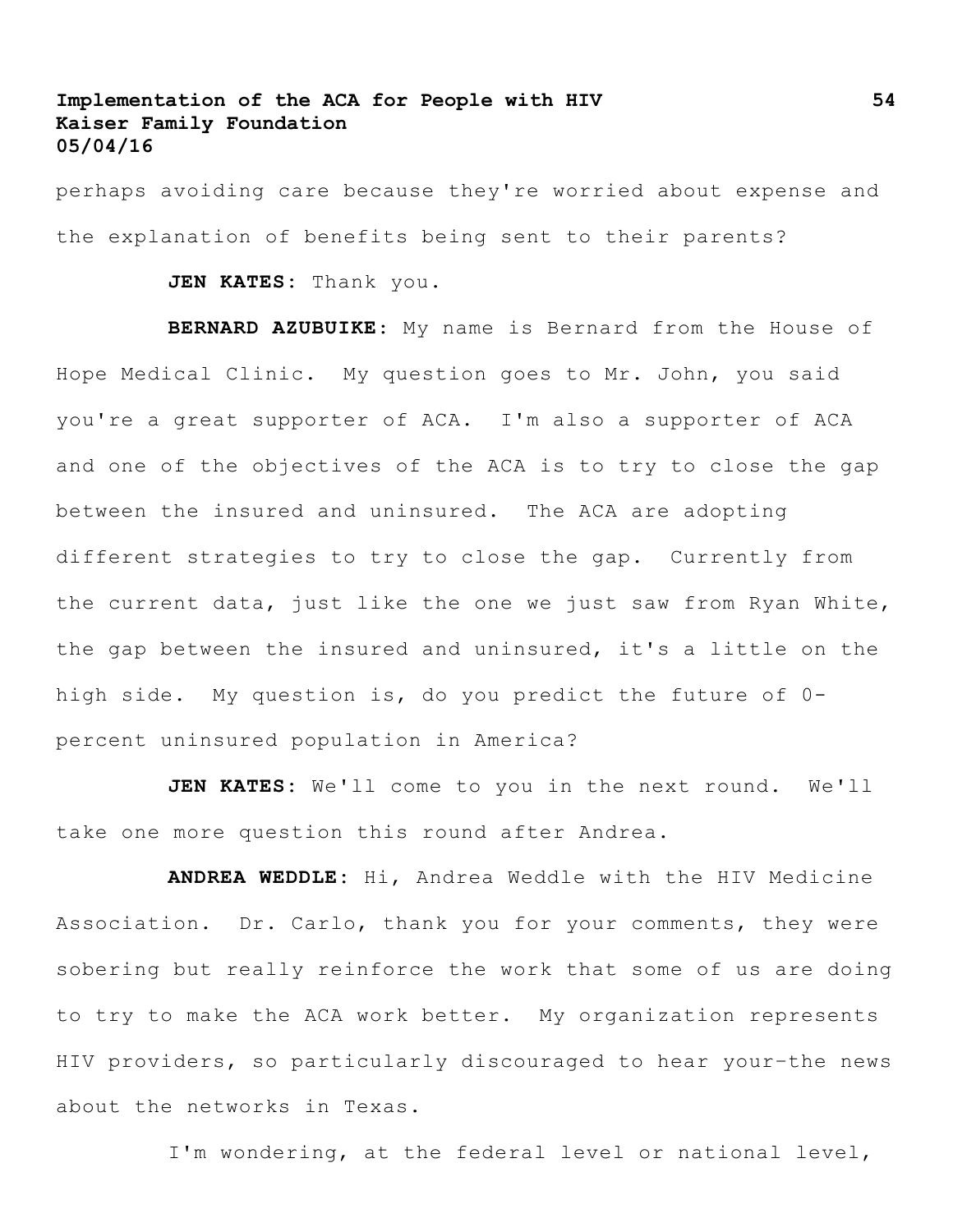insure that Ryan White providers are included in the exchange networks?

**JEN KATES:** Thank you, and our last question for this round?

**MALE SPEAKER:** Yes, and good morning and thank you for this presentation from Kaiser. I always look forward to your leadership in this area, it's really great to have you around. Anyway, my question came from Laura. She mentions that people that seem to have access to both Ryan White and Medicaid seem to be doing better. I wonder why that's true because the reason I worry about that is because we have many jurisdictions that have expanded beyond the federal requirements, so we're moving more people from Ryan White into Medicaid. That would imply that if we're doing that there might be an issue of a quality of care?

**JEN KATES:** Thank you, we have a question about young people and the explanation of benefits going to their parents or guardians, if they're still on their health plans. The second is a prediction, will there ever be 0-percent uninsured in the United States? Lastly—I'm missing my older network provider issue, and then lastly, this question; is there a risk there if clients are really moving primarily to Medicaid or—and I think it get back to some of the things we were talking about that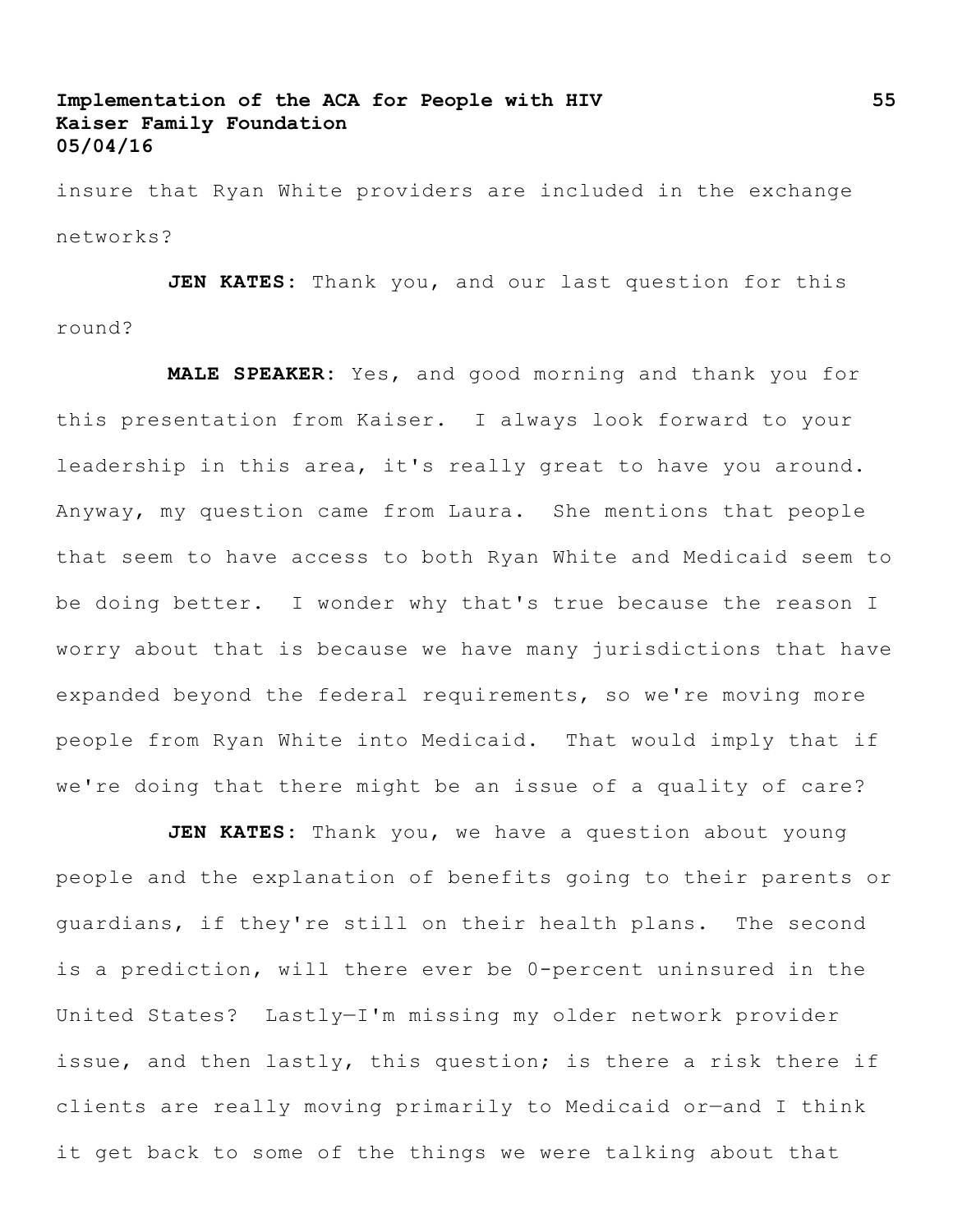**JOHN CARLO:** We have seen that and I don't have any data specifically on that, but it particularly came up around PrEP, we've had young adults come in seeking PrEP but don't want that information on what would be received, so we've seen it anecdotally but I don't have any data on it.

**LAURA CHEEVER:** The thing that I would add is that I think where you can—the people that are further ahead than we working on HIV are the STD people, people that treat STDs I think have done a lot of work and thought in that area, and I would turn to them to see what kind of data there are.

JEN KATES: Other question about, will we ever get to 0percent uninsured in the United States. Anybody?

JOHN CARLO: I will say this before, I think we've seen some movement and some improvement even in the non-Medicaid expansion states such as Texas. We've actually noticed our number of insured patients and clients has increased by about 10-percent over the last three years.

It's actually not because of exchange plans, so we have very few clients on exchange plans. What I think's happening is because the economy is improving in Dallas, people are healthier, people are working, there's more employee based coverage, so that there is more affordable options out there for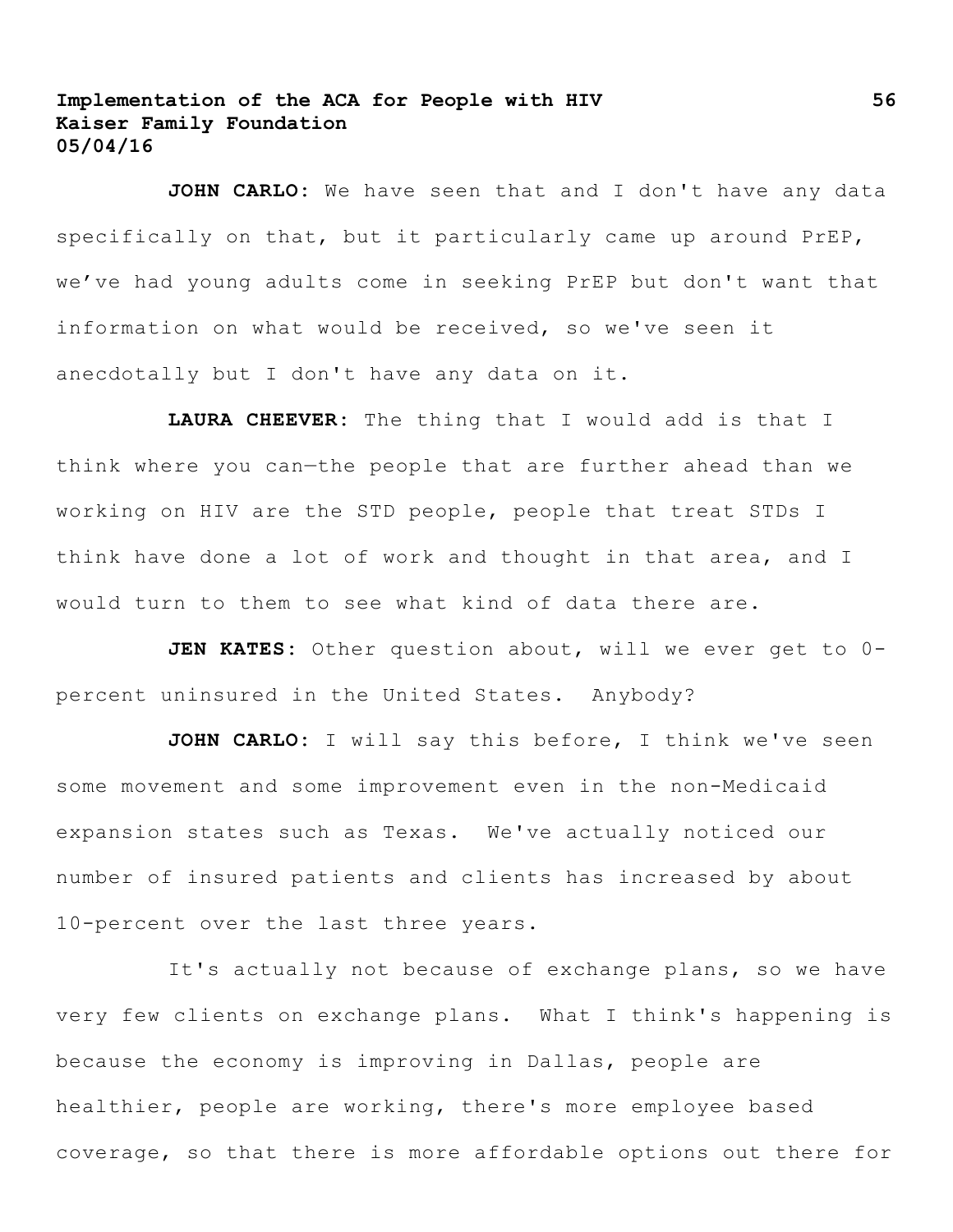I don't necessarily look into the future and say that we would achieve 0-percent but I'd certainly like to get less than the 39-percent that we're currently faced in Dallas, Texas.

**TIM WESTMORELAND:** I would say, I doubt that we'll ever get technically to zero. First of all, and most obviously, because the federal and state systems both treat immigrants very badly and as long as we have a substantial immigrant population, both legal immigrants during their five-year ban, and undocumented people who will always be treated badly by the statute under as they exist, we're going to have a substantial uninsured problem.

Secondly having said that, I don't think it's bad to aspire to that. For that, I would point you towards our coverage for children. We have made remarkable progress in reaching almost zero uninsured children for eligibility.

It's always a problem between Medicaid and CHIP and private health insurance, almost all children in America, except the immigrants should have some access to insurance.

It's a problem to get everybody who is eligible enrolled, but we've made remarkable progress when we put our mind to it and gotten our country together around health care for children. I think we can aspire to it for everyone.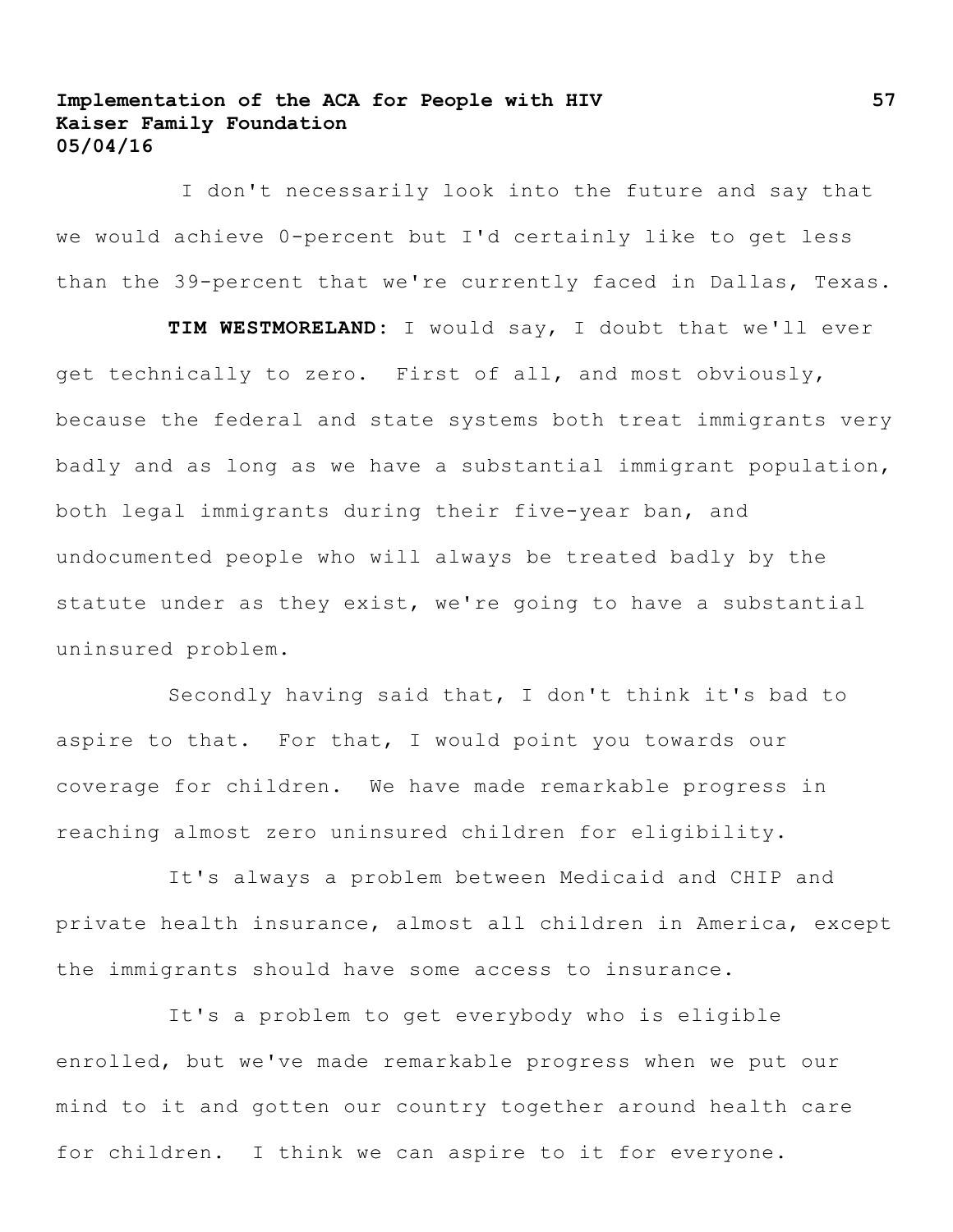JOHN CARLO: Yes, I've got two, I'm glad you asked that. The first one, one of the things we noticed and I think it's a gap, is during the open enrollment period, the health plans were very in transition in terms of what their provider networks are going to be. If you're a consumer, and you're going on the network exchange and you're looking for whether or not your doctor is in the plan, they're saying, well we're not—we don't have all that up.

There's a gap there in terms of health plans having accurate provider directories during the time of open enrollment. I mean that just makes sense, right?

The consumer needs to have the accurate information. The second thing is, the reason we have not been able to get into the networks, and what they are telling us, the little sort of dirty little secret is this; they only want to work with primary care providers that are affiliated with the hospitals that in their network.

They're not telling us this when we're calling, but when we finally get to the bottom of the health plans they're saying, because you're only privileged to this hospital we don't want to work with you because we don't want you to refer to an out of network hospital, right? Which makes sense.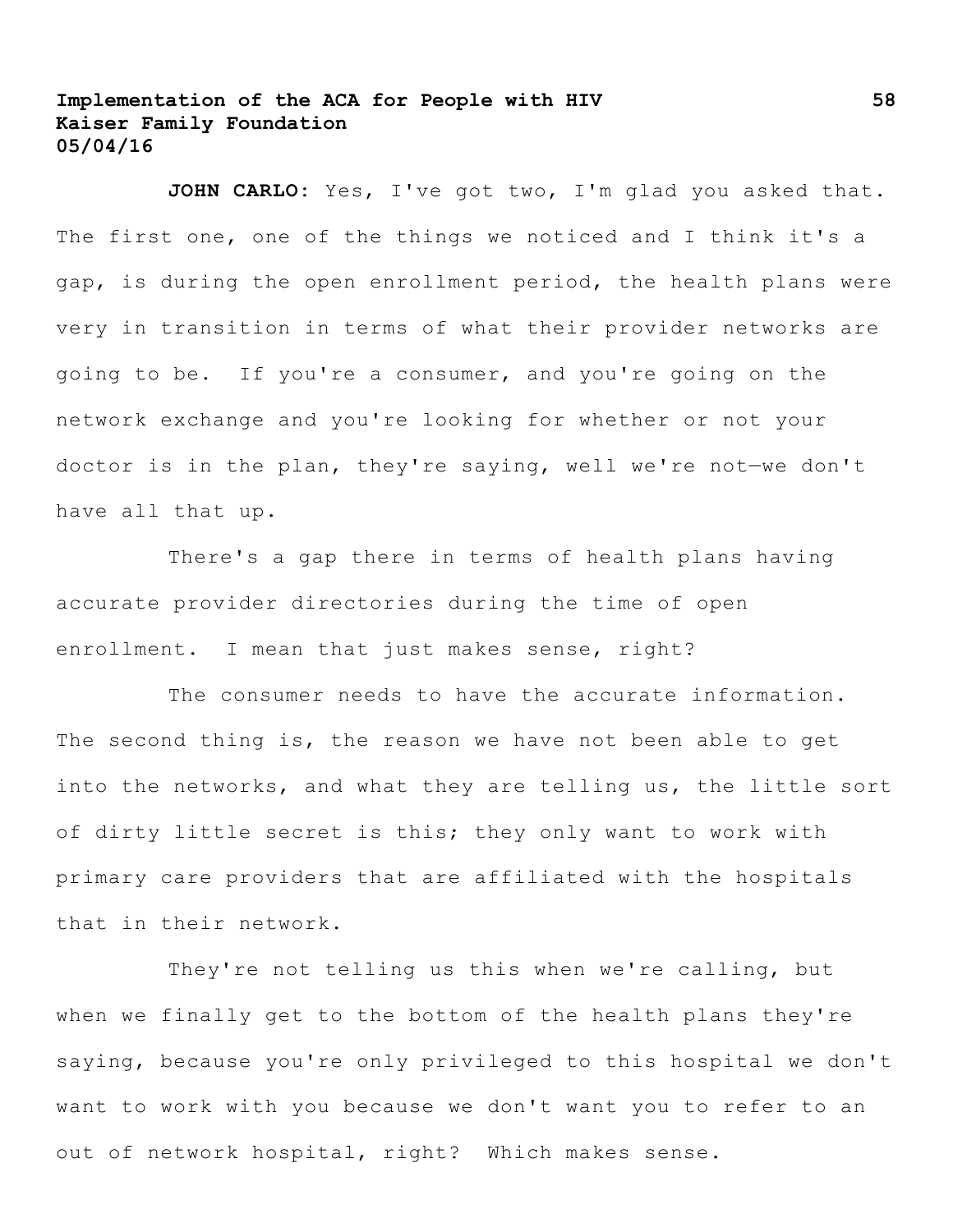we can encourage our hospital systems, which most of them are nonprofit, to taking exchange plans and not dragging their feet on getting into these networks.

**JEN KATES:** I don't know Laura, if you want to add anything about Ryan White's role, but a lot of what we're hearing is not a Ryan White problem, it's much bigger than that. Anything on the essential community providers that the federal government can remind…—

**LAURA CHEEVER:** I think we can continue to try to improve, even making sure that everyone that's in the Ryan White program is listed in that essential community provider list and making sure that list is up to date and accurate, as different insurers are coming to look at that list and who's on that list. That's something that we've done a lot of work with in the last couple of years.

**JEN KATES:** I think here's one last question about this issue of states going beyond and having very high levels of eligibility for Medicaid, will that implicate quality?

**LAURA CHEEVER:** I think the important issue there really gets back to one of the studies that was published last year, with the Medical Monitoring Project data, is that if a clinic is receiving Ryan White funds, they have lots of other services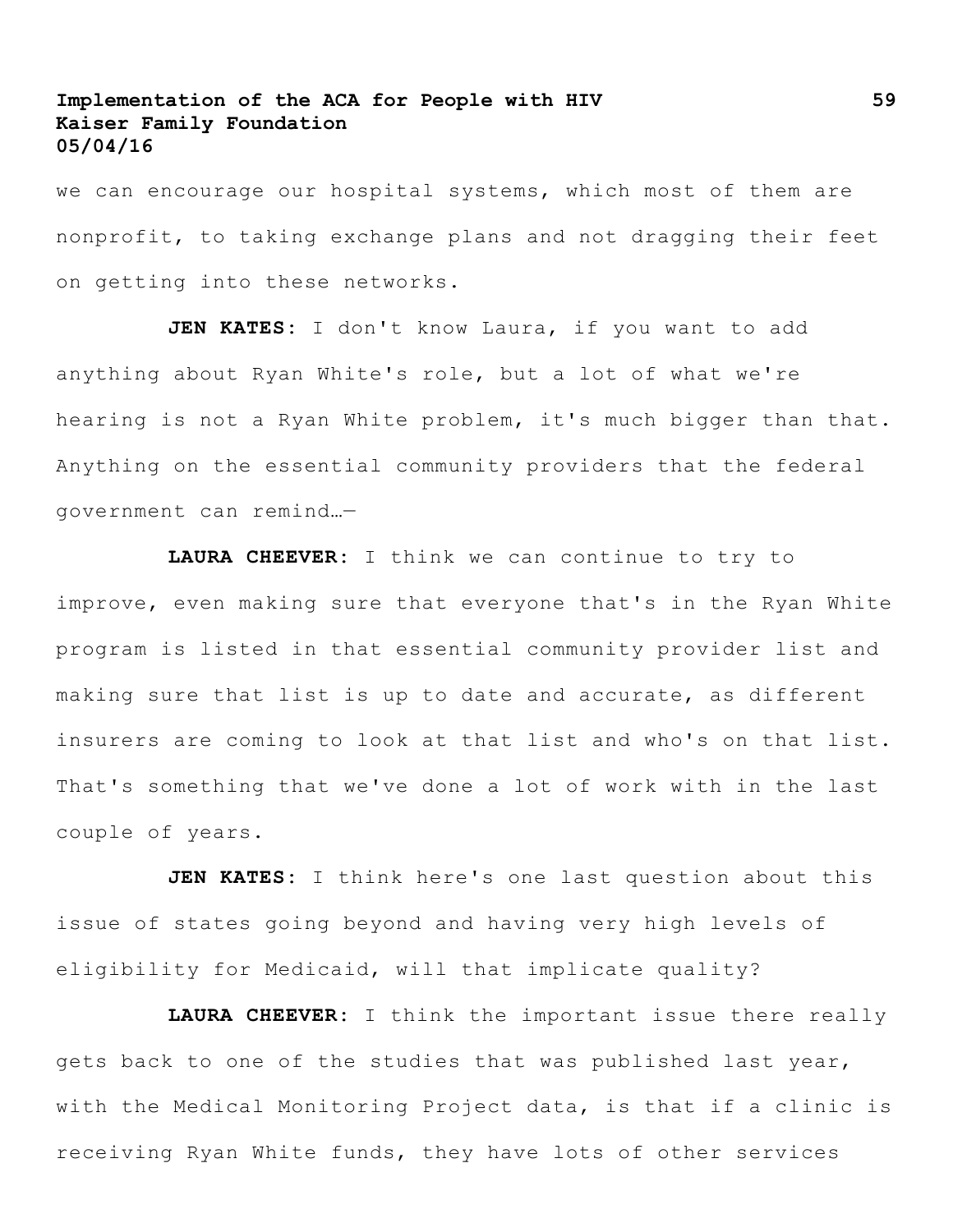Medicaid is paying for their doctor and the medications and their labs, Ryan White is doing a lot of other things during that patient visit and for that patient.

On the other hand, if someone's in a particular part of Medicaid managed care where they have to go to a certain provider that is not really affiliated with Ryan White, doesn't know how to make those referrals and connections in the community then, I do think that they're not going to have those benefits that they currently get by going to a provider that takes both Medicaid and has both Ryan White funds and services available. So I think that's the key, is really as individuals are getting different types of insurance, I think you brought this up too, that they need to be cognizant in a way that they're not right now, about what are the services that are going to be available at that particular site that could help support me beyond just getting a prescription from a clinician which is like the bottom rung of access to care.

**JEN KATES:** Shandora, this is what you were saying you were concerned about if you do-are able to secure coverage, wanting to make sure that Ryan White is still in place.

I think we have time for maybe two other questions, one here and one here. We'll do three because we neglected that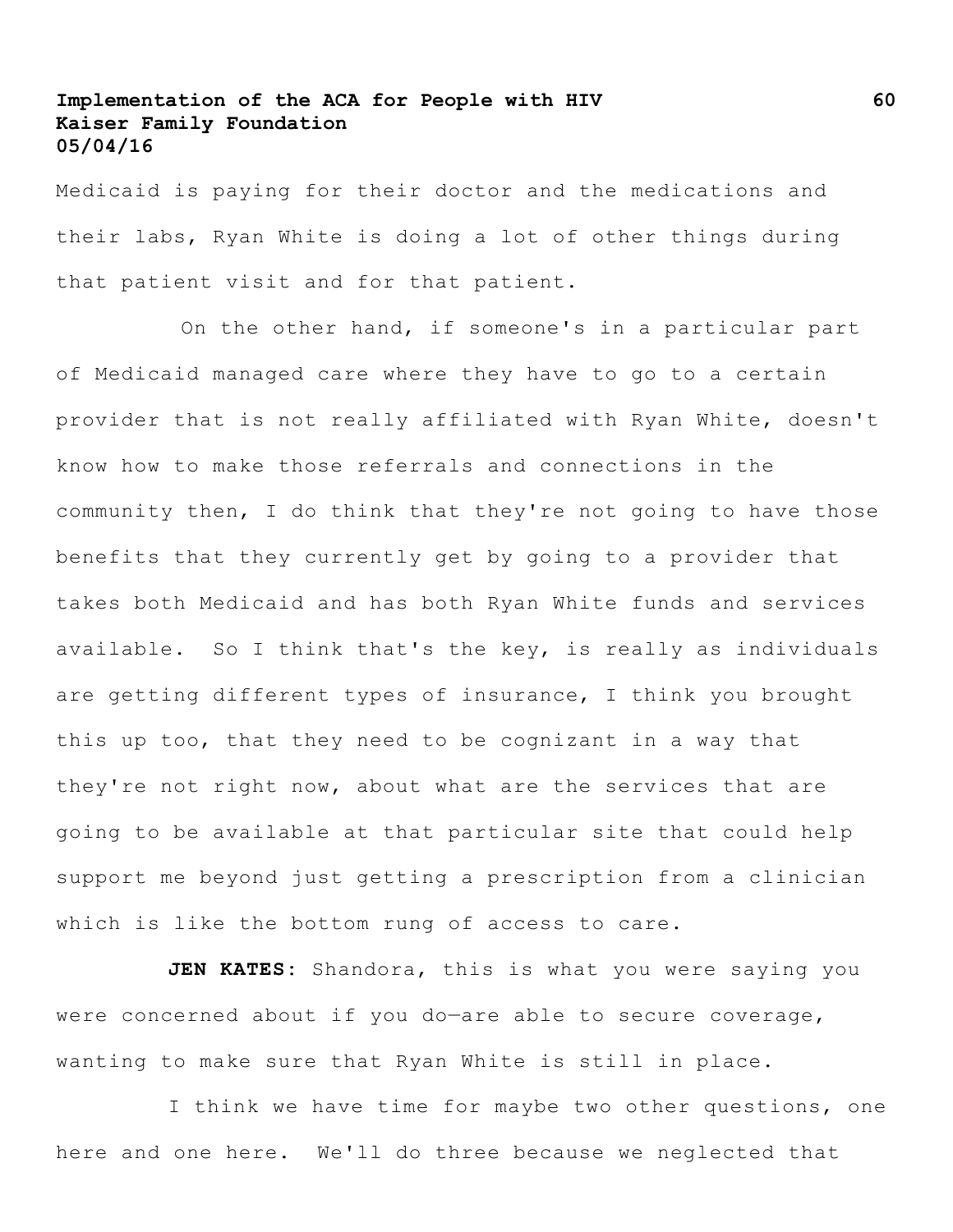ask is this; is there no way the federal government or the state government can get the price of AIDS or HIV related medication so low that it could still be on Ryan White and still be able to afford the other medications?

**STEPHANIE SLOWLY:** Good morning, I'm Stephanie Slowly, I work with Maryland State ADAP. My question is, where is the intersection in terms of care? When you have someone enrolling into an ACA, it kind of piggybacks on this question where you have a client who is wanting to get case management or now has to go on to their health plan, and what they consider to be case management is not Ryan White case management.

That's just one example and how that really can be a barrier in itself, so we're advocating and telling clients to get into this ACA program than the services, kind of speaking to what you were saying is not fulfilling all of their needs, and then that becoming a deterrent.

Do we foresee or the panelists foresee a way that we can have the insurances adopt more of the Ryan White model, not exactly the same but more of a Ryan White model to meet this comprehensive needs of the client?

**JEN KATES:** Good question.

**ANIL PANDYA:** I'm Anil Pandya from the Health Council of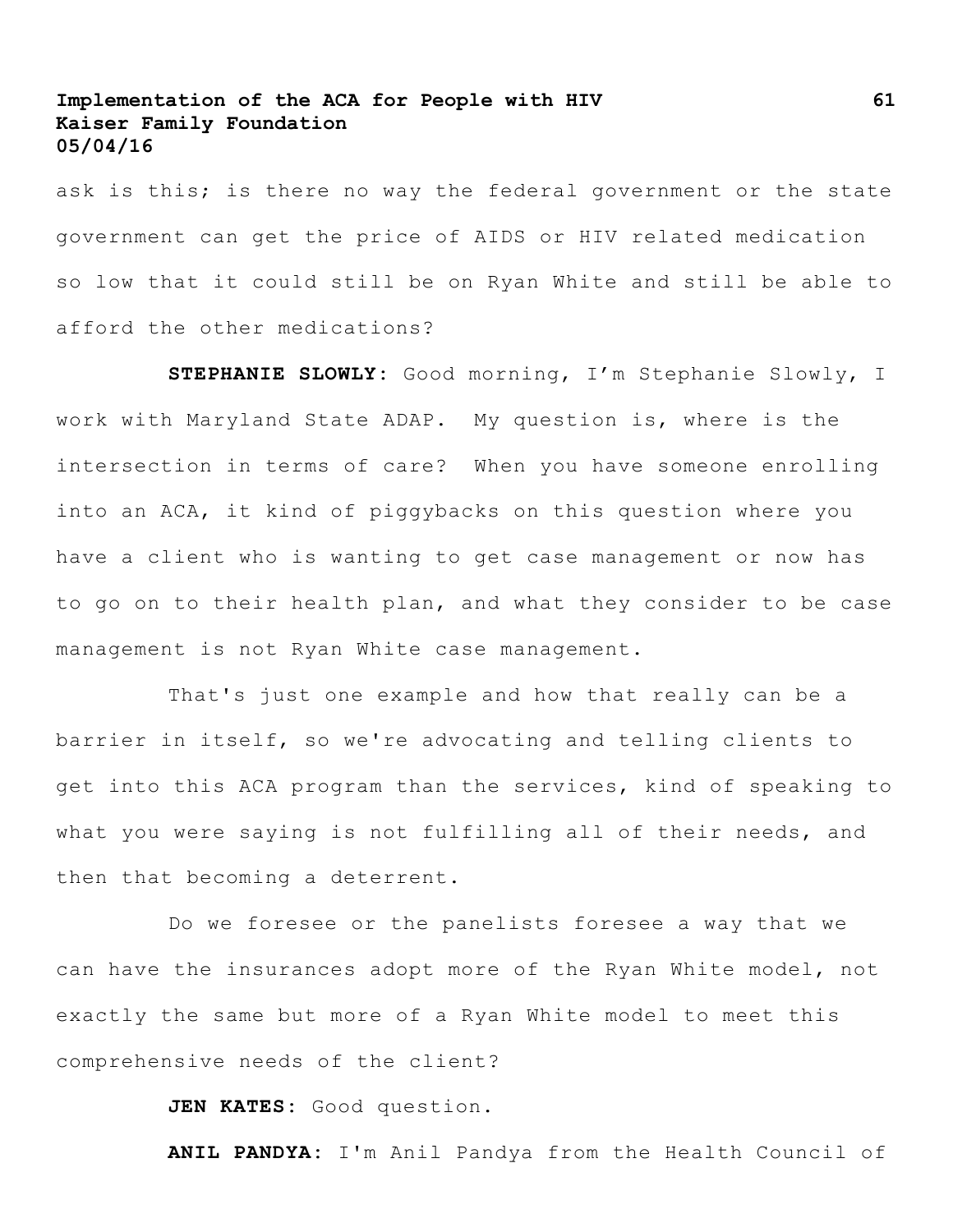As the longevity increases with—and the viral suppression has been increased, it seems like the chronic conditions are certainly one of the primary concerns. I know the Ryan White Care Act allows for the provision of medical services for HIV related conditions, I would just like to hear your, basically your take on the interpretation of that term, while being a proponent of a more broad interpretation in the spirit of whole health as the epidemic has sort of evolved over the years?

**JEN KATES:** One last question, but then we're going to have quick answers.

**STACEY FALARDEAU:** I'm Stacey from the Cystic Fibrosis Foundation and we're interested in hearing what you have to say today because there's a lot of intersection, we have high Medicaid population. About half of our patients are served by Medicaid or public programs and we have some really expensive drugs. In my previous life, I was at a national plan so I know that HIV drugs are increasingly being reclassified as specialty therapies. I was just wondering if this is impacting patient's coverage decisions? And also, what strategies are being considered to deal with this?

**JEN KATES**: Wow, these are big questions. We'll do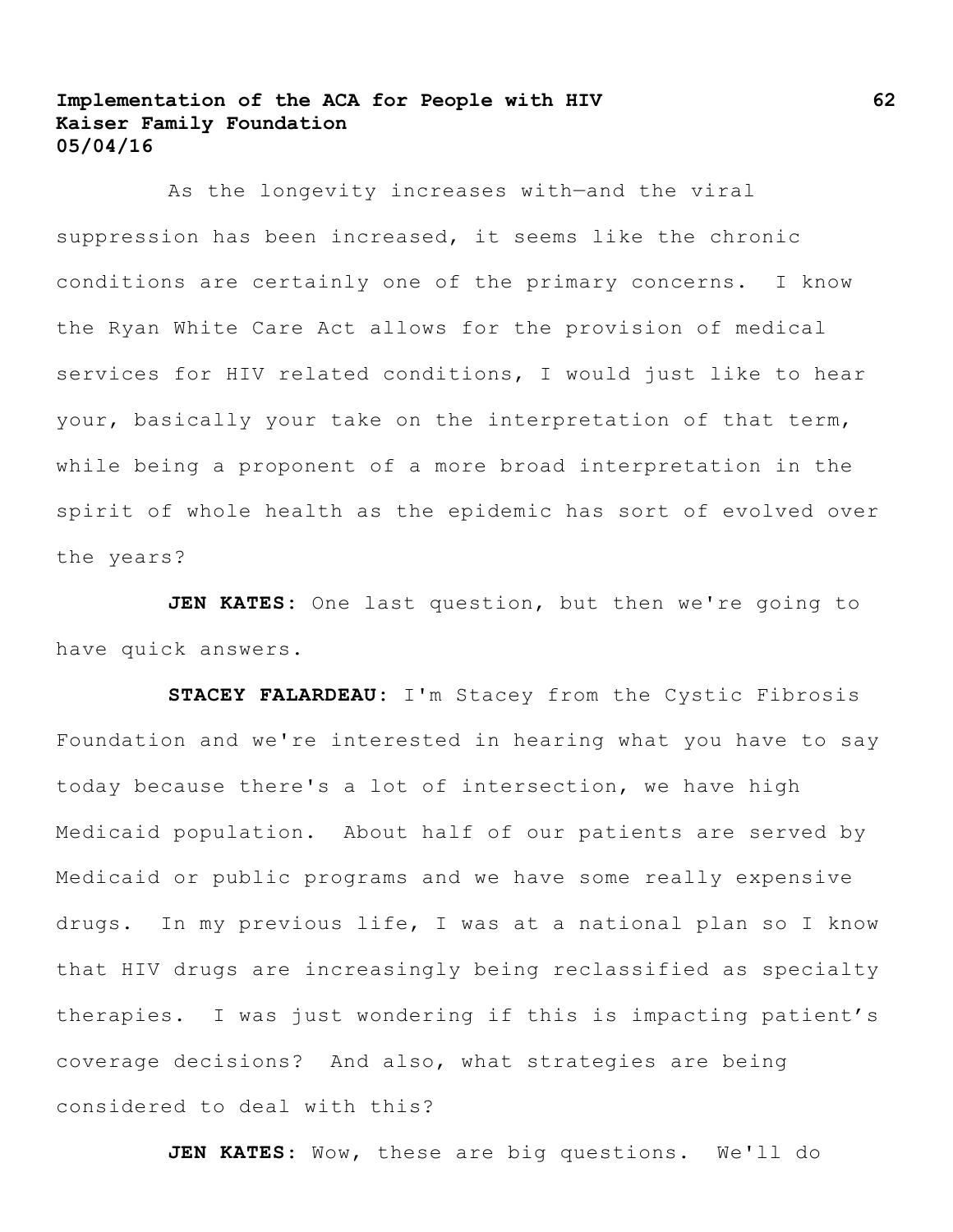wants to start with drug pricing or tiering? I'm looking at Tim.

**TIM WESTMORELAND:** I can't answer it quickly. I mean it's a problem not just for people with HIV but for people in all kinds of diagnosis with the advent of new treatments, as you suggest, it's a problem with a lot of other situations as well. It's a problem not just for the Ryan White Program or the Medicaid program, it's a problem for Medicare and private insurers. We should have another discussion on the topic.

**JEN KATES:** In short, there's no standard pricing across even government programs and driving them lower is very hard, yes. On the tiering, anybody want to take that?

**JOHN CARLO:** We see this, it is a challenge. I think we've recognized it, we'd need another panel discussion to even go into all of that. The problems I see is how fluid it is, how much it changes even in your plan here, it's just—it's a disservice to the consumer.

**JEN KATES:** Really quickly, and Carl from The AIDS Institute, who is here, and Lindsey on my team did some work on this as well. This has been an issue that's been brought to the attention of the federal government and states. On a state level, there's been progress in saying that that practice is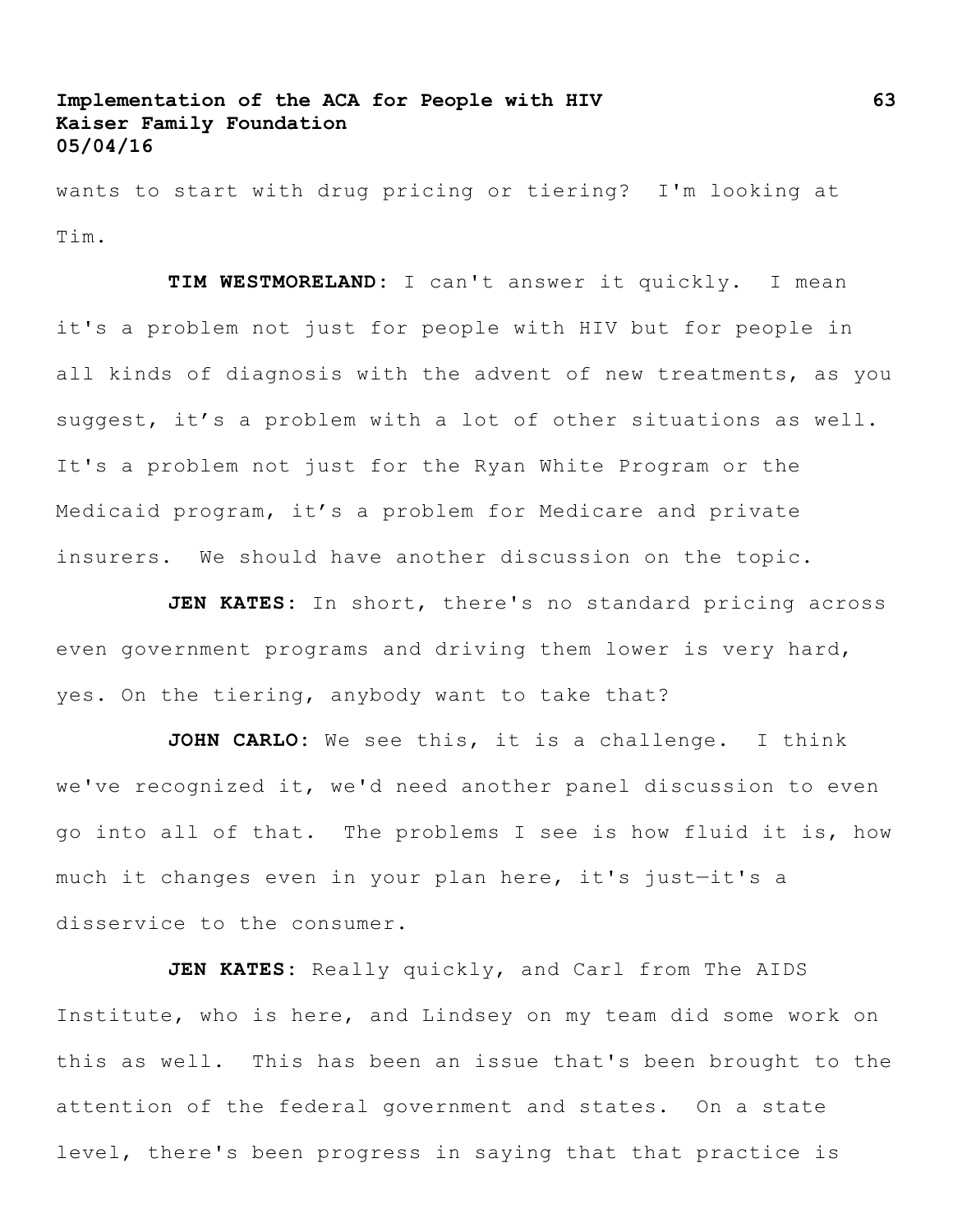but it is an ongoing issue. It would have direct implication for the population you're talking about for sure. Case management? I think the question was around getting different getting less than Ryan White case management?

**LAURA CHEEVER:** I don't have an answer to the question of how do we get insurers to move to that, because that is something that's definitively not been covered by insurance. I think as we look for value-based financing, in that you need to look at good outcomes, then that I think will put insurers away because case management is critically important to very vulnerable populations.

Once again, we talked about payer of last resort, but if a patient enters a Medicaid managed care program, where they have what they call case management, which is one case management for 5000 clients, that is not the same as what we talked about in Ryan White in terms of intensive case management.

Certainly someone could be receiving case management as a covered service under Medicaid and still be getting case management through Ryan White because those are two very different and distinct services. As long as that can be well articulated, I don't think you have a payer of last resort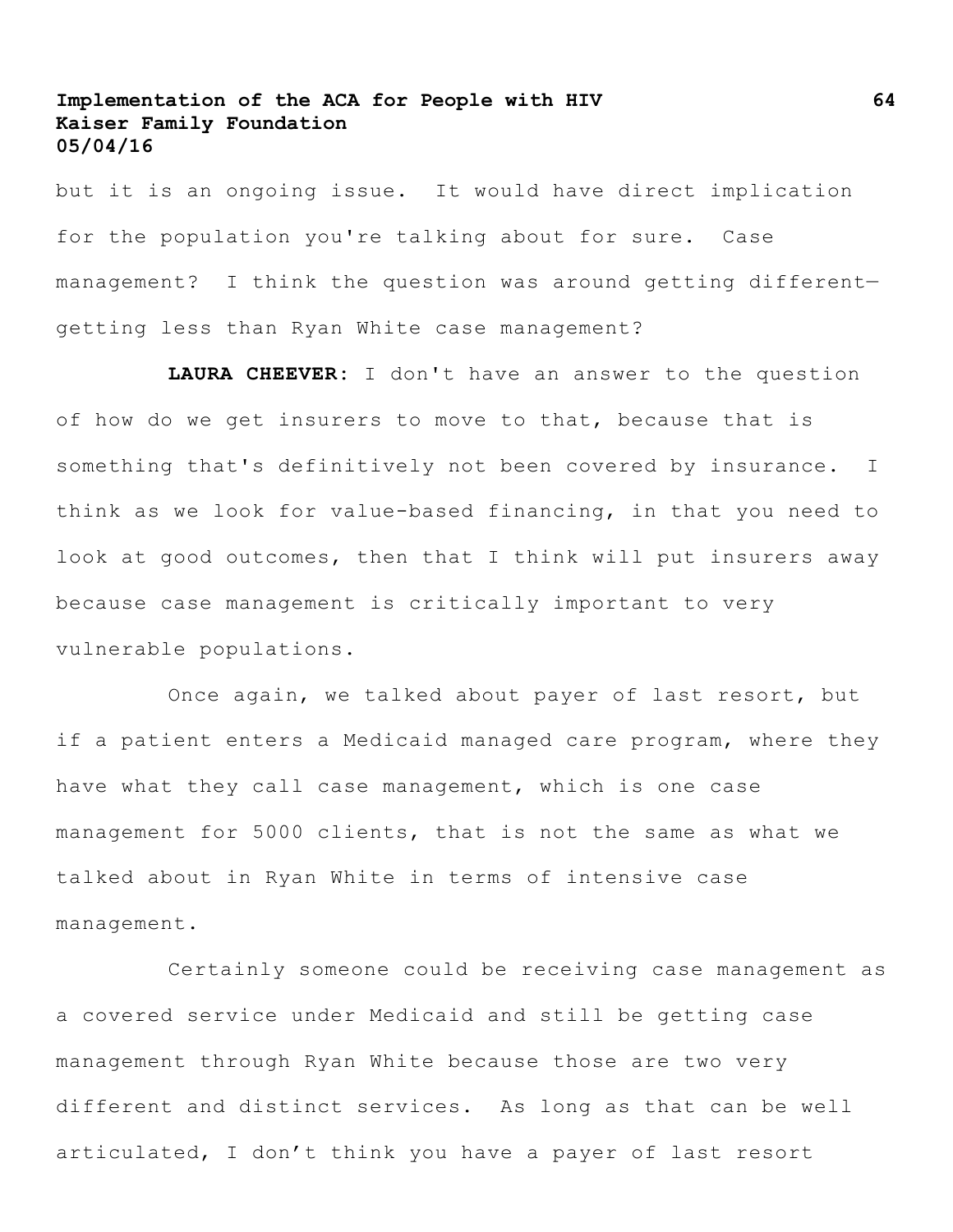getting a different type of case management, really a completely different type of service through their insurance.

**JEN KATES**: Do you want to answer me on that?

**JOHN CARLO:** You know, and this is something where I actually do see an opportunity because we are familiar with case management and how effective it can be. We sat down with the health plan, presented them this exact concept that, you know, the whole health concept, the medical home concept, they actually did their homework so they knew exactly how much we cost, compared the private practice offices and they were very, very happy to talk to us. We're at lot less in terms of what our costs are. I think that there is some opportunities that are right here. We just have to think about the strategy, about how we effectively implement and really sell what we offer to the health plans.

**JEN KATES**: I think this relates to question over here around how broadly Ryan White can be interpreted to support whole health. I think you already kind of touched on it, can pay for co-pays and premiums for health insurance, that would obviously provide a broader set of services.

**LAURA CHEEVER:** When we look at some HIV related services, given that HIV causes inflammation, which causes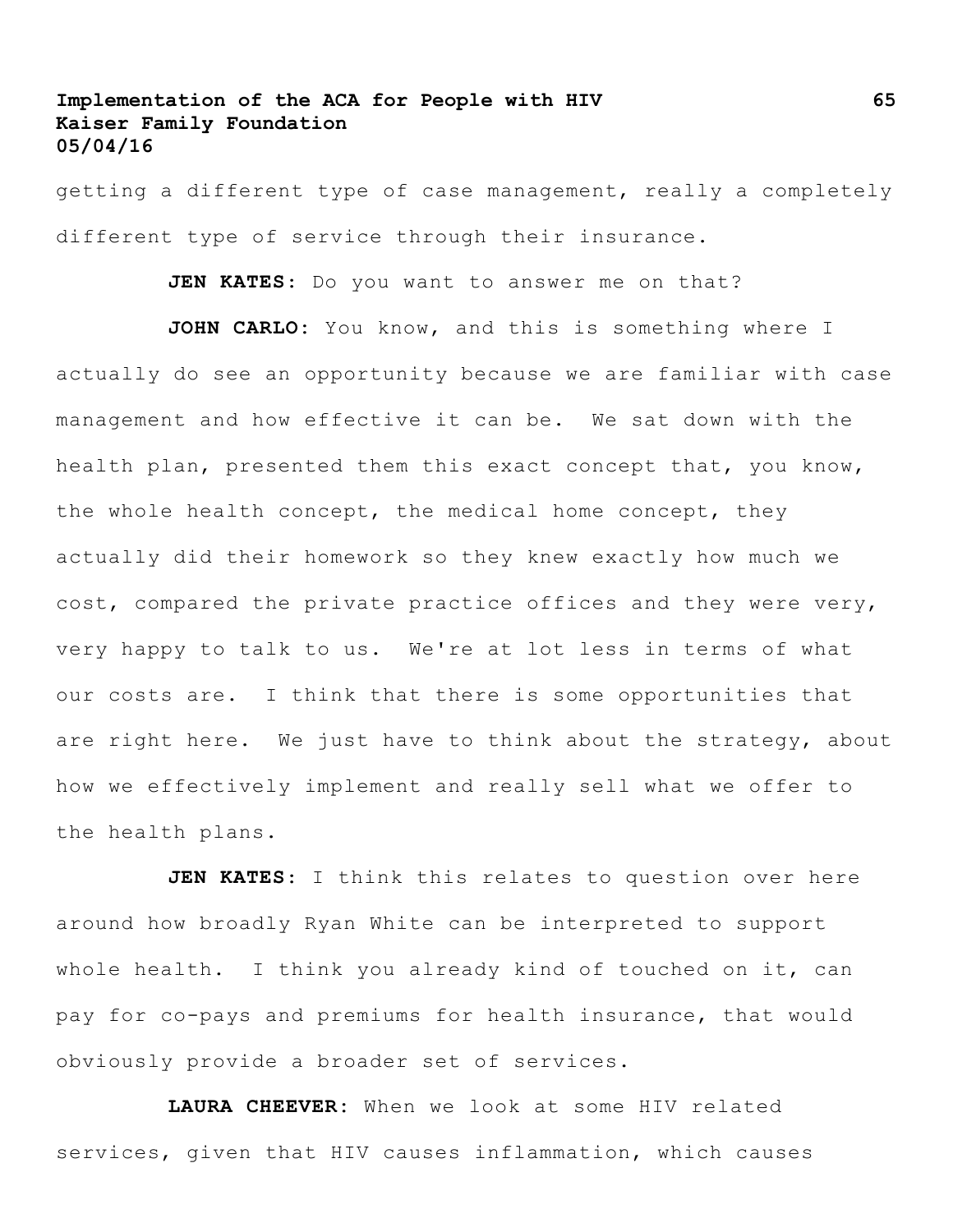sort of happens at a state and local level, depending on resources available, and what they think they can cover. As a systemic disease, it can be quite broad.

**JEN KATES:** Clearly we could have a few other panels on some of these issues, maybe we will. I'm going to actually ask Shandora to maybe say one last thing, which is—because someone had said, wow, I wish we could get you on the Hill, to talk about what you would say about Ryan White and after today, and thinking, what would you say if we say right now we're going to do it. No, we're not going to take you, just what would be the message you would want to bring about your experience?

**SHANDORA LANE:** My experience? I want to understand the question right.

**JEN KATES:** The importance of Ryan White in your life?

**SHANDORA LANE:** I've done said it, I love Ryan White. You can put my face on a billboard with Ryan White, and the benefits that it has given me, we talked about the safety net, I am so safe with Ryan White. Ryan White covers all of my HIV related issues. From my wonderful relationship with my doctor, also talk about the copay, I have to go have mammograms that I just present a Ryan White letter and the copay is taken care of.

My case management, you know it's covered through Ryan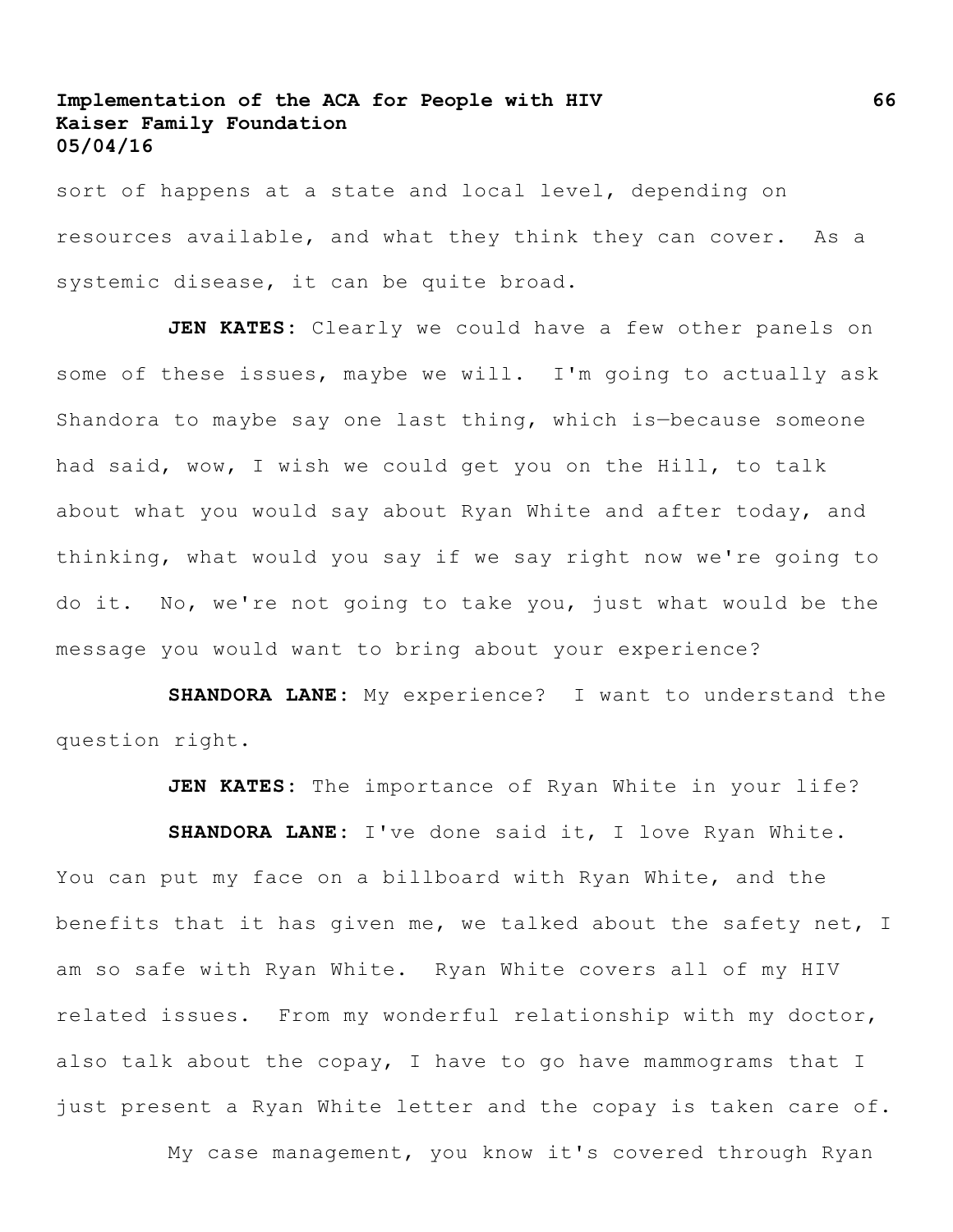As far as what I can do within my schedule, with my doctor's appointment, copays, case management, all of that, Ryan White fulfills. That's what you know-to be all honest, I don't push myself like I need to afford the marketplace, because Ryan White got me covered with those needs, you know?

Just venturing with the marketplace, which I'm going to process and I'm going to pursue more diligently, but it's just that fear in the back of my neck that I just don't want to lose Ryan White, this is my comfort zone. It has taken care of Shandora for 26 years almost. Outside of the little time with Medicaid, on and off with Ryan White for the last seven years, fully dependent and reliant on Ryan White.

Yes, I am eternally grateful to have Ryan White dealing with—and it has given me the opportunity to be up here, because never once without the Ryan White care would I be able to speak to anyone. Because I am one of those that I don't want to go to—didn't want to go to certain pharmacies, I would go 30 miles away to get my medication at one time because of the stigma. Because of working with Ryan White and case management it has given me an opportunity to speak out, to be more boastful about what's going on with Shandora, yes, I am HIV positive.

HIV is part of my life, so to deal with me, you're